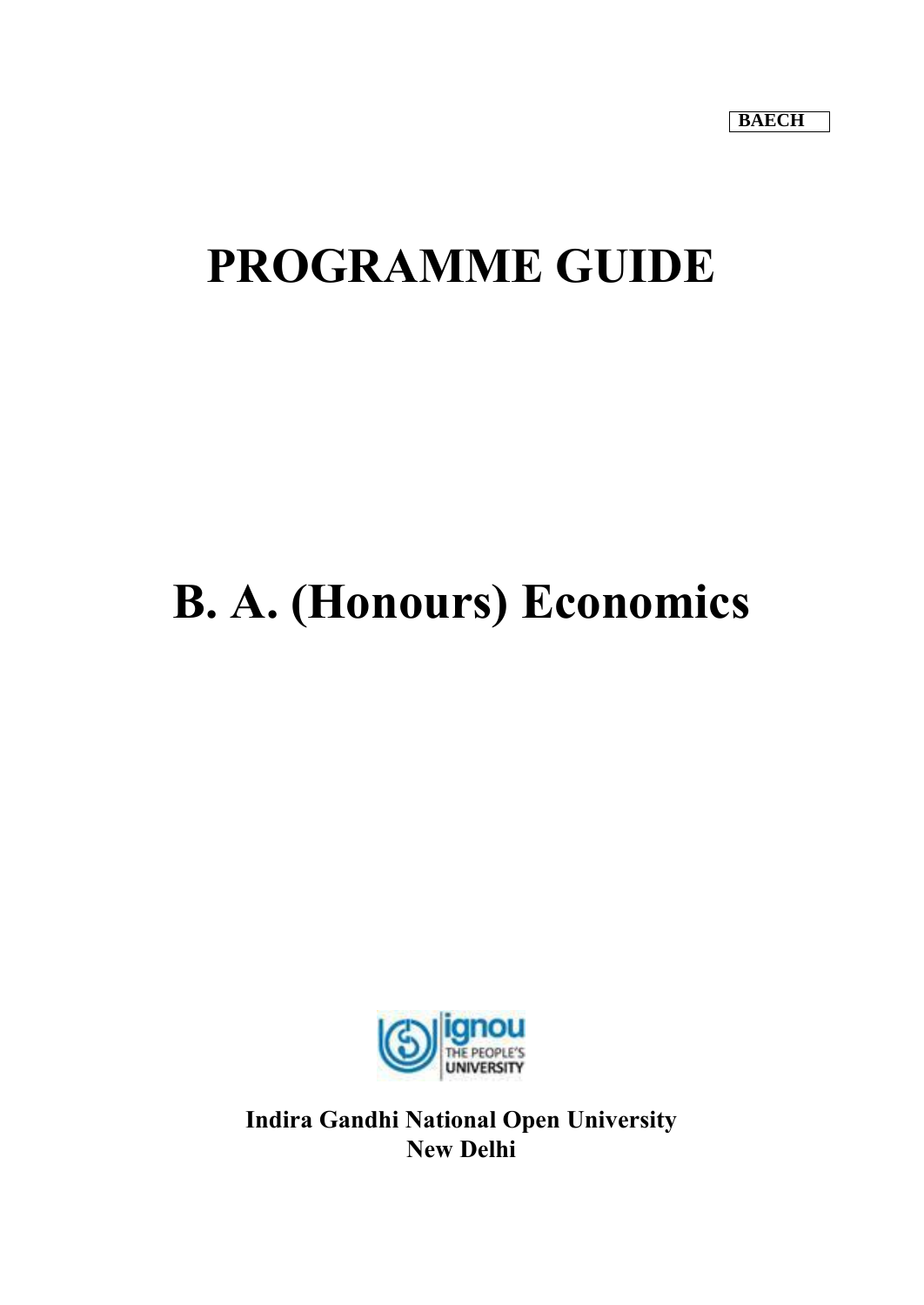**Printed study material is our mainstay in learning paradigm. Our study material is prepared by a team of experts keeping in view the interest of the learner. Each course has a course Expert Committee with distinguished academics and professionals involved in the course preparation. The course material is written in such a manner that the learners can study it by themselves with a little assistance from our Academic Counsellors at the Study Centres. Further, text books and reference books are available in the libraries attached to the Study Centres and Regional Centres. Therefore, there is no need for any cheap or condensed guides for pursuing courses of IGNOU. In fact these may harm the learners. The University strongly advises the learners not to take recourse to such type of guides available in the market.**

January, 2020

*© Indira Gandhi National Open University, 2020*

*All rights reserved. No part of this work may be reproduced in any form, by mimeograph or any other means, without permission in writing from the Indira Gandhi National Open University.*

*Further information about the Indira Gandhi National Open University courses may be obtained from the University's office at MaidanGarhi, New Delhi-110 068.*

Printed and published on behalf of the Indira Gandhi National Open University, New Delhi by Director, School of Social Sciences.

Laser typeset at Tessa Media & Computer, C-206, ShaheenBagh, Jamia Nagar, New Delhi-110025

Printed at: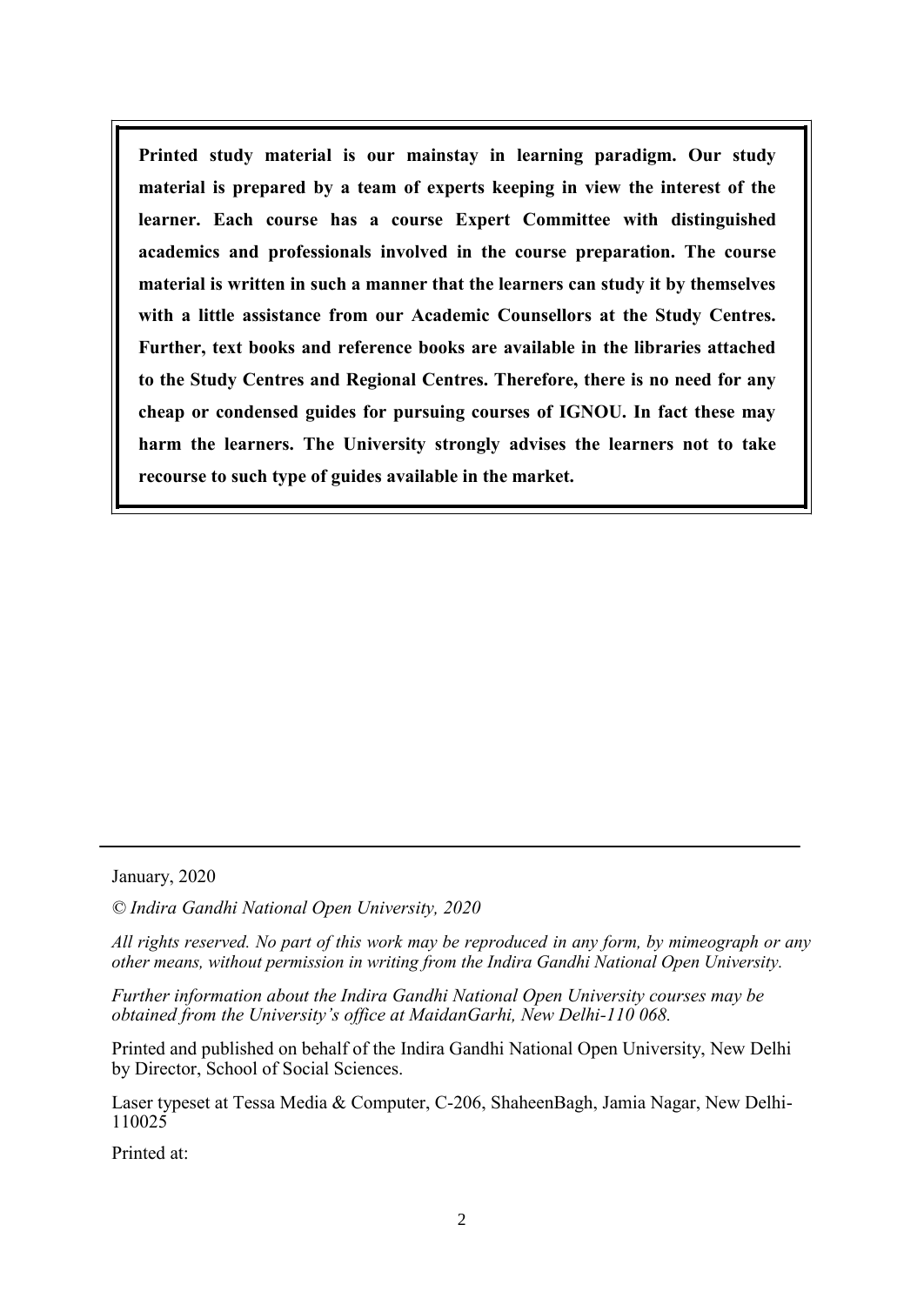# **CONTENT**

|    |     | PART I PROGRAMME DETAILS                     | $5 - 27$ |
|----|-----|----------------------------------------------|----------|
| 1. |     | The University                               | 6        |
| 2. |     | B. A. Economics (Honours)                    | $\tau$   |
|    | 2.1 | <b>Core Courses</b>                          | 9        |
|    | 2.2 | <b>Elective Courses</b>                      | 9        |
|    | 2.3 | Ability/Skill Enhancement Compulsory Courses | 9        |
|    | 2.4 | <b>Generic Electives</b>                     | 9        |
| 3. |     | <b>Planning Your Studies</b>                 | 10       |
| 4. |     | Fee Structure and Schedule of Payment        | 10       |
| 5. |     | <b>Instructional System</b>                  | 11       |
|    | 5.1 | <b>Course Material</b>                       | 11       |
|    | 5.2 | Academic Counselling                         | 13       |
|    | 5.3 | <b>Study Centre</b>                          | 13       |
|    | 5.4 | Interactive Radio Counselling                | 14       |
|    | 5.5 | Gyan Darshan                                 | 15       |
|    | 5.6 | Gyan Vani                                    | 15       |
|    | 5.7 | Teleconference/EDUSAT                        | 15       |
| 6. |     | Evaluation                                   | 15       |
|    | 6.1 | Assignments                                  | 16       |
|    | 6.2 | Term-end Examination                         | 19       |
| 7. |     | Other Useful Information                     | 23       |
| 8. |     | Some Useful Addresses                        | 26       |
|    |     | <b>PART II SYLLABI OF COURSES</b>            | 27-43    |
| 1. |     | <b>Core Courses</b>                          | 28-35    |
| 2. |     | Discipline Specific Electives                | 36-38    |
| 3. |     | <b>Ability/Skill Enhancement Courses</b>     | 39-41    |
| 4. |     | <b>Generic Electives</b>                     | 41-43    |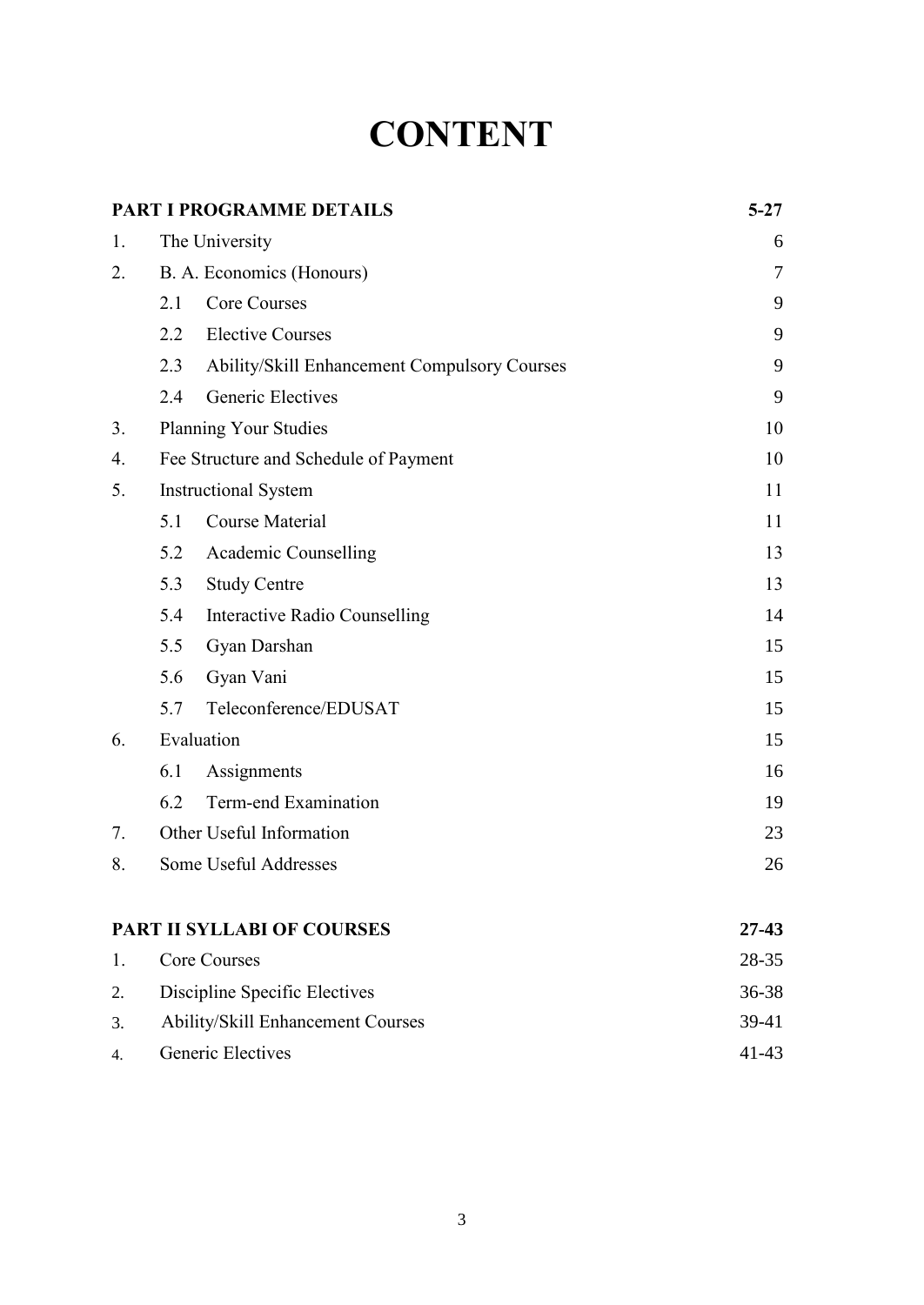#### Dear Learner,

Welcome to IGNOU and the degree programme: B. A. Economics (Honours) [BAECH]. As you have joined one of the world's largest university imparting education through Open and Distance mode, it is necessary that that you are well aware of the university and how it functions. You will also be keen to know in some detail about the programme you have joined and the way in which the university imparts instruction. This Programme Guide gives you the necessary information that will help you in knowing the university and pursuing the programme. We therefore advice you to **keep this Programme Guide safely till you complete the Programme.** 

Part I of this Programme Guide gives you the 'Programme Details' in terms of The University, B. A. Economics (Honours) Programme, Planning your Studies, Fee Structure and Schedule of Payment, Instructional System, Evaluation, etc.

**Part II** of this Programme Guide gives the syllabus of all the courses that are on offer in BAECH. This will you help you, among other things, in familiarizing yourself with the exact courses you would be studying under each type of courses in the programme viz. Core Courses, Discipline Specific Electives, Generic Electives, Ability Enhancement Courses and Skill Enhancement Courses.

> **Programme Coordinator BAECH**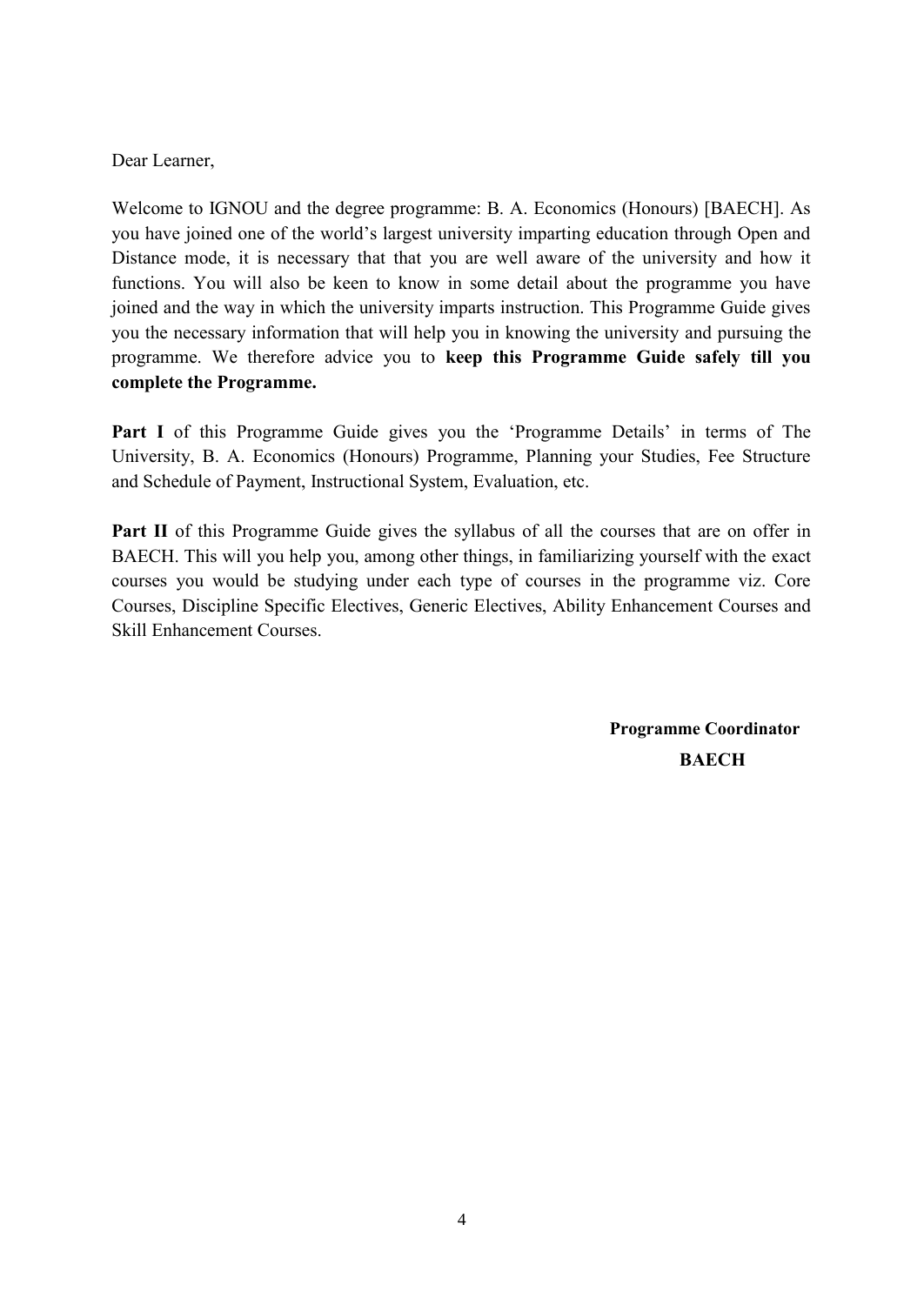# **PART I PROGRAMME DETAILS**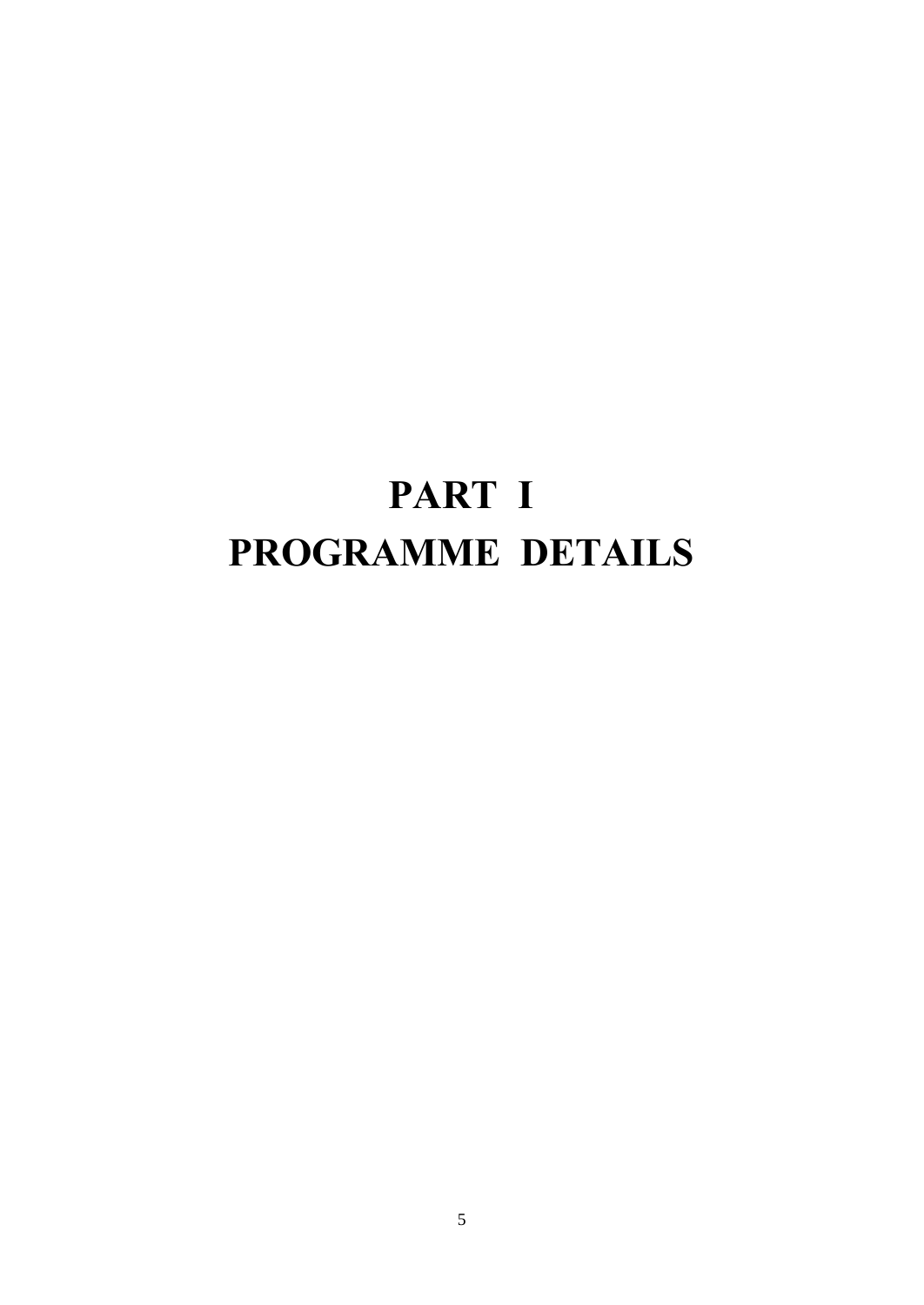# **1. THE UNIVERSITY**

The Indira Gandhi National Open University (IGNOU) is the world's largest University. It is a Central University established by an Act of Parliament in 1985, to advance and disseminate learning and knowledge by diverse means, including information communication technology. The objective is to provide opportunities for higher education to a large segment of the population and promote educational wellbeing of the larger society.

The University has continuously striven to build a knowledge society through inclusive education. It has imparted higher education by offering high quality teaching through the Open and Distance Learning (ODL) mode.

IGNOU in a relatively short time has made a significant contribution in the areas of higher education, community education, extension activities and continual professional development. As a world leader in distance education, it has been conferred with an Award of Excellence by the Commonwealth of Learning (COL), Canada.

IGNOU offers its academic programmes through its 21 Schools of Studies and a network of 67 Regional Centres (including 11 Recognised Regional Centres for the Indian Army, Navy and Assam Rifles), and about 3500 Study Centres (SCs). The University also has a network of 12 Overseas Study Centres (OSC).

Currently, IGNOU is offering over two hundred academic, professional, vocational, awareness generating and skill oriented programmes at the level of Certificate, Diploma, Bachelor's Degree, Master's Degree and Doctoral Degree through its Schools of Studies.

The 21 Schools of Study which design and develop academic programmes and courses at different levels are:

- School of Agriculture (SOA)
- School of Computer and Information Sciences (SOCIS)
- School of Continuing Education (SOCE)
- School of Education (SOE)
- School of Engineering and Technology (SOET)
- School of Extension and Development Studies (SOEDS)
- School of Foreign Languages (SOFL)
- School of Gender and Development Studies (SOGDS)
- School of Health Sciences (SOHS)
- School of Humanities (SOH)
- School of Interdisciplinary and Trans-disciplinary Studies (SOITS)
- School of Journalism and New Media Studies (SOJNMS)
- School of Law (SOL)
- School of Management Studies (SOMS)
- School of Performing and Visual Arts (SOPVA)
- School of Sciences (SOS)
- School of Social Sciences (SOSS)
- School of Social Work (SOSW)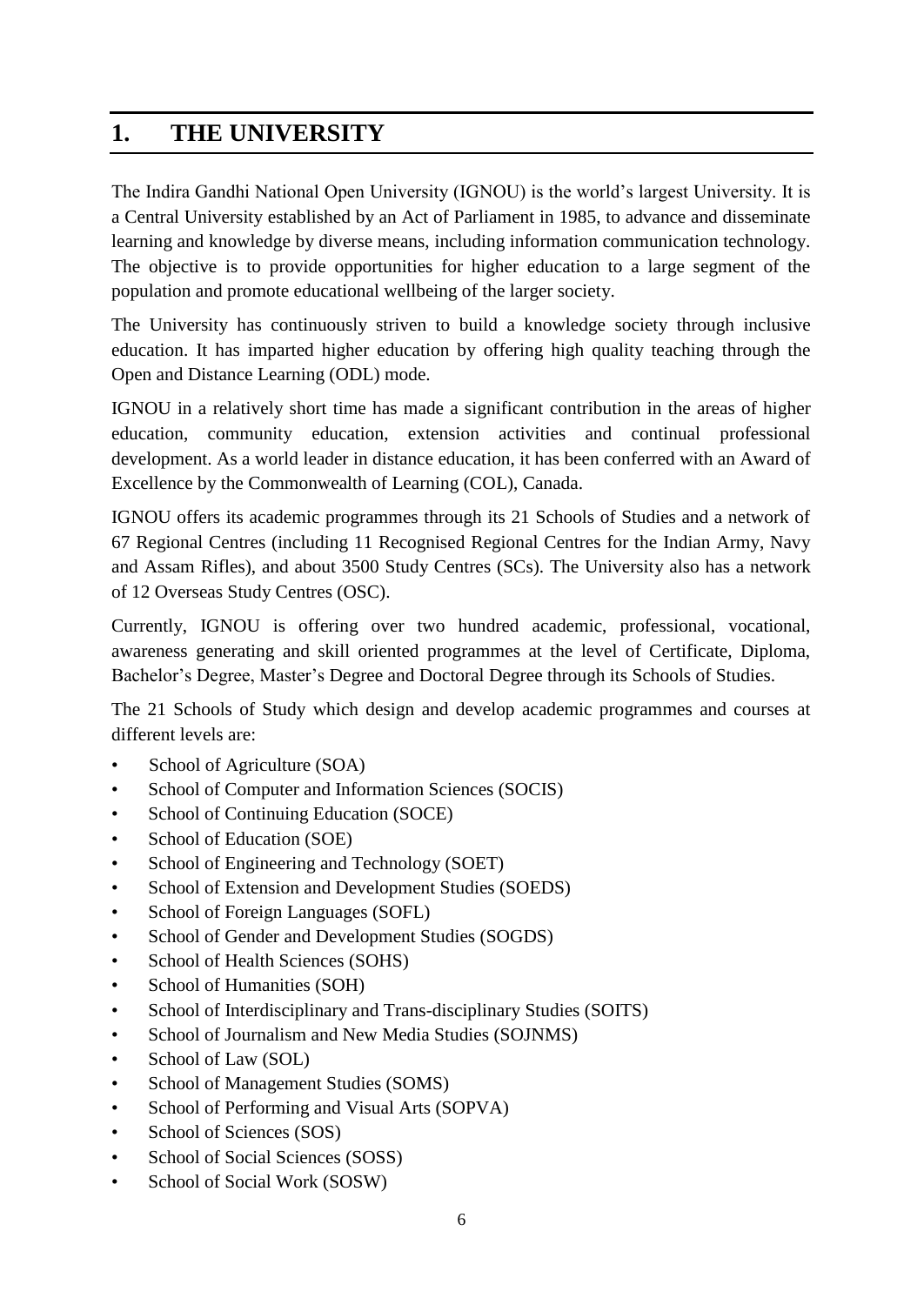- School of Tourism and Hospitality Service Management (SOTHSM)
- School of Translation Studies and Training (SOTST)
- School of Vocational Education and Training (SOVET)

The University provides multi-channel, multiple media teaching/learning packages for instruction and self-learning. The different components used for teaching/learning include, self-learning print and audio-video materials, radio and television broadcasts, face-to-face counseling/tutoring, laboratory and hands-on-experience, teleconferencing, video conference, interactive multimedia CD-ROM and internet based learning, and the use of mobile phones for messaging and e-content.

Currently, the emphasis is being laid by the University on developing an interactive multimedia supported online learning as well as adding value to the traditional distance education delivery mode with modern technology-enabled education within the framework of blended learning. The recent initiatives of the University include: SWAYAM based Massive Open Online Courses (MOOCs), Shodhganga (UGCINFLIBNET Project), 24x7SWAYAMPRABHA, National Digital Library (MHRD Project), e-Gyankosh and IGNOU e-Content App for digital study material.

# **2. B. A. ECONOMICS (HONOURS)**

With the academic session of July 2019, the Indira Gandhi National Open University has adopted the Choice Based Credit System introduced by the University Grants Commission. The Choice Based Credit System provides flexibility for the students to study the subjects/courses of their choice and offer easymobility between different institutions in the country. There are two programmes under CBCS: viz. B. A. (General) [BAG] and B. A. (Honours) [BAH]. While the BAG programme was launched from July 2019, the BAH is launched from January, 2020.

While IGNOU has been one of the earliest to introduce credit based academic programmes with a wider choice of courses, with the CBCS, it is now introducing semester system and point based evaluation system under a 10 point grading system. The Programe Code of B. A. Economics (Honours) is BAECH. This programme is of 148 credits. The distribution of credits under the different type of courses is as follows:

- i) Core Courses (CCs): 14 courses of 6 credits each (i.e. 84 credits)
- ii) Discipline Specific Electives (DSEs): 4 courses of 6 credits each (i.e. 24 credits)
- iii) Ability Enhancement Compulsory Courses (AECCs): 2 courses of 4 credits (i.e. 8 credits)
- iv) Skill Enhancement Courses (SECs): 2 courses of 4 credits (i.e. 8 credits)
- v) Generic Electives (GEs): 4 courses of 6 credits each (i.e. 24 credits)

The programme can be completed in a minimum period of three years (six semesters) or in a maximum period of six years. A credit is equivalent to 30 hours of study time. This comprise all learning activities (i.e. reading and comprehending the print material, listening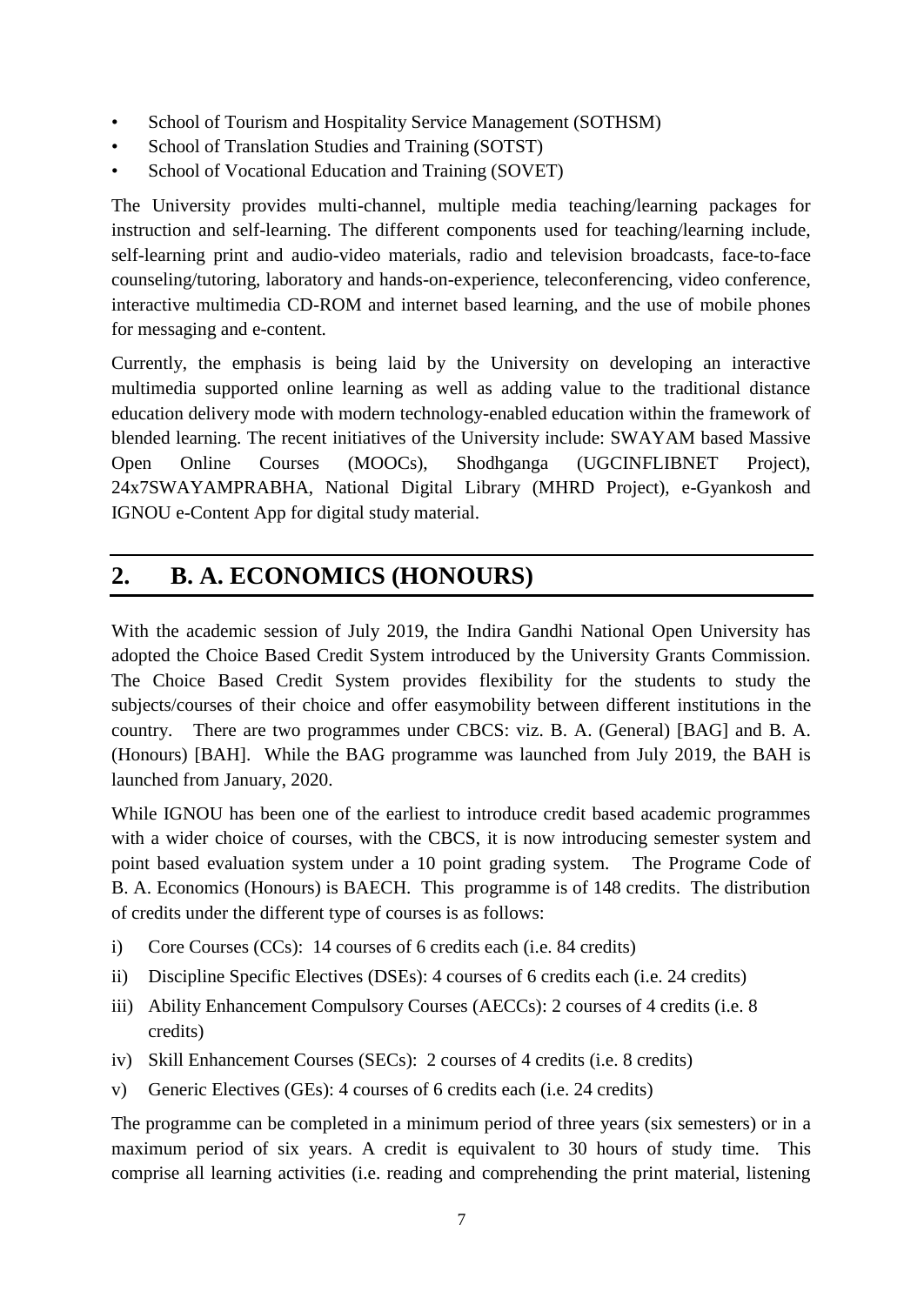to audios, watching videos, attending counselling sessions, teleconferencing and writing assignment responses). Most courses of this programme (CCs, DSEs and GEs) are of six credits. This means that you will have to put in 180 hours (6 *x*30) of study time to complete each of these courses. The programme also has 4 Ability Enhancement and Skill Enhancement courses, each of four credit weightage (2 courses each). These require a total of 120 hours (4 *x* 30) of study time.Table 2.1 gives an overview of the programme structure.

| <b>Sem</b><br>ister | <b>Core Courses</b>          | <b>Discipline</b><br><b>Specific</b> | <b>Ability/Skill</b><br><b>Enhancement</b> | Generic         | <b>Credits</b> |
|---------------------|------------------------------|--------------------------------------|--------------------------------------------|-----------------|----------------|
| $\mathbf I$         | BECC101Introductory          |                                      |                                            |                 |                |
|                     | Microeconomics               |                                      |                                            |                 |                |
|                     |                              | None                                 | <b>BEVAE 181:</b>                          | BSOG 171 Indian |                |
|                     | <b>BECC 102</b>              |                                      | Environmental                              | Society: Images | 22             |
|                     | <b>Mathematical Methods</b>  |                                      | <b>Studies</b>                             | and Realities   |                |
|                     | for Economics I              |                                      |                                            |                 |                |
| $\mathbf{I}$        | <b>BECC 103 Introductory</b> |                                      | Any one*:                                  | <b>BPAG 172</b> |                |
|                     | Macroeconomics               |                                      | <b>BEGAE 182:</b>                          | Governance:     |                |
|                     |                              | None                                 | English                                    | Issues and      |                |
|                     | <b>BECC 104</b>              |                                      | Communication                              | Challenges      | 22             |
|                     | <b>Mathematical Methods</b>  |                                      |                                            |                 |                |
|                     | for Economics II             |                                      | <b>BHDAE 182: Hindi</b>                    |                 |                |
|                     |                              |                                      | Bhasha Aur                                 |                 |                |
|                     |                              |                                      | Samprashan                                 |                 |                |
| III                 | <b>BECC105</b> Intermediate  |                                      |                                            |                 |                |
|                     | Microeconomics I             |                                      | <b>BPCS 185</b>                            | <b>BPAG 173</b> |                |
|                     |                              | None                                 | Developing                                 | E-Governance    |                |
|                     | <b>BECC 106 Intermediate</b> |                                      | Emotional                                  |                 | 28             |
|                     | Macroeconomics I             |                                      | Competence                                 |                 |                |
|                     | <b>BECC 107 Statistical</b>  |                                      |                                            |                 |                |
|                     | Methods for Economics        |                                      |                                            |                 |                |
| IV                  | <b>BECC108</b> Intermediate  |                                      |                                            |                 |                |
|                     | Microeconomics II            |                                      | <b>BECS 184 Data</b>                       | <b>BPAG 174</b> |                |
|                     |                              | None                                 | Analysis                                   | Sustainable     |                |
|                     | <b>BECC 109 Intermediate</b> |                                      |                                            | Development     | 28             |
|                     | Macroeconomics II            |                                      |                                            |                 |                |
|                     | <b>BECC 110 Introductory</b> |                                      |                                            |                 |                |
|                     | Econometrics                 |                                      |                                            |                 |                |
| V                   | BECC111 Indian               | BECE141                              |                                            |                 |                |
|                     | Economy I                    | Economics of                         |                                            |                 |                |
|                     |                              | Health and                           |                                            |                 |                |
|                     | <b>BECC 112</b>              | Education                            | None                                       | None            | 24             |
|                     | Development                  |                                      |                                            |                 |                |
|                     | Economics I                  | <b>BECE 143</b>                      |                                            |                 |                |
|                     |                              | Environmental                        |                                            |                 |                |
|                     |                              | Economics<br><b>BECE142</b>          |                                            |                 |                |
| <b>VI</b>           | BECC113 Indian               |                                      |                                            |                 |                |
|                     | Economy II                   | Applied<br>Econometrics              |                                            |                 |                |
|                     | <b>BECC 114</b>              |                                      | None                                       | None            | 24             |
|                     | Development                  | <b>BECE 144</b>                      |                                            |                 |                |
|                     | Economics II                 | Financial                            |                                            |                 |                |
|                     |                              | Economics                            |                                            |                 |                |
|                     |                              |                                      |                                            |                 |                |

**Table 2.1: Structure of BA Economics (Honours) BAECH**

\* Choice depends on the medium of instruction.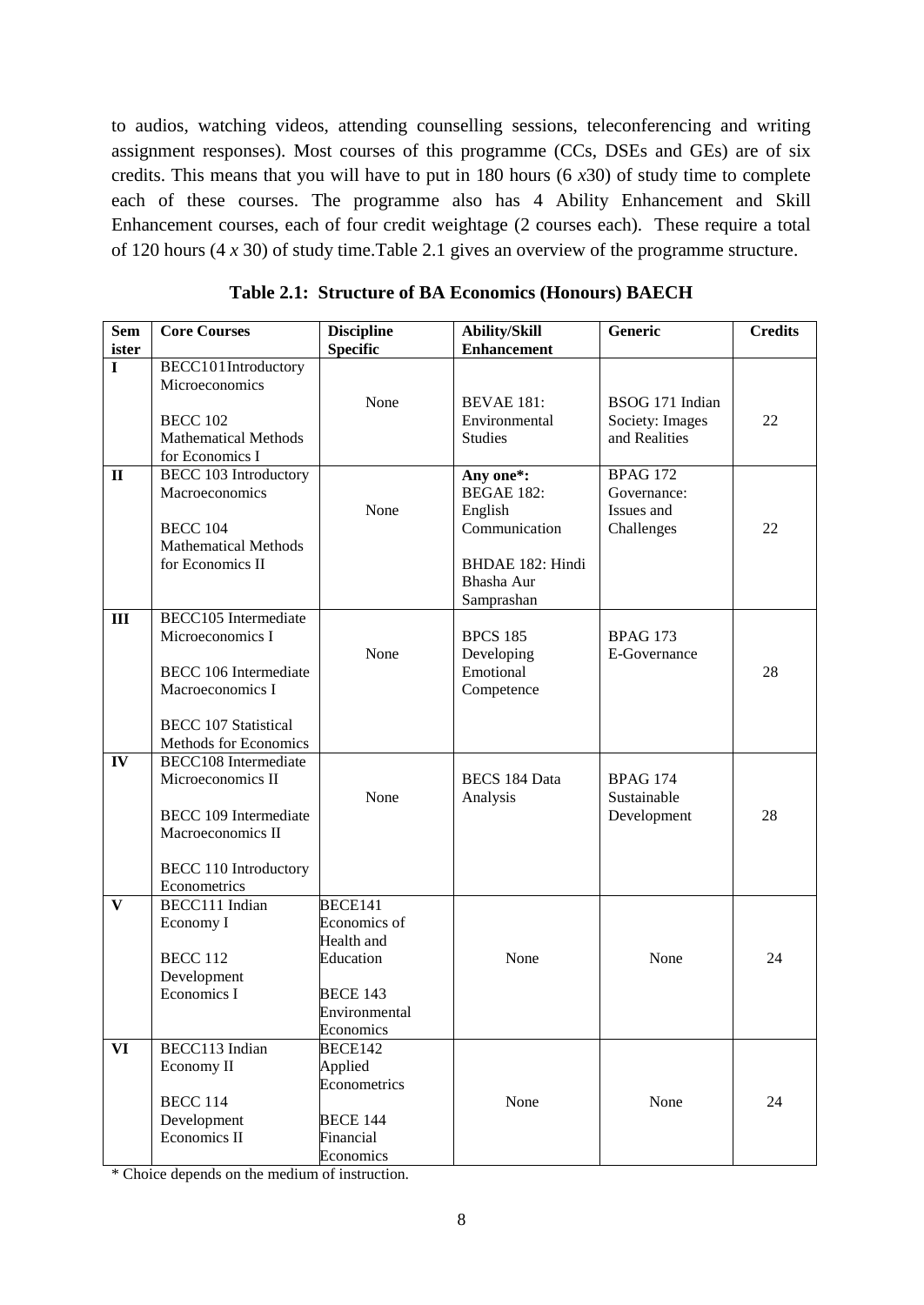## **2.1 Core Courses (CC)**

The programme has fourteen core courses. All these are discipline specific and are distributed over all the six semesters. Each core course is of six credits. Over 14 courses, these courses cover a total of 84 credits (from out of 148 credits) of the programme.

### **2.2 Elective Courses**

These are Discipline Specific Elective Courses offered in the  $5<sup>th</sup>$  and  $6<sup>th</sup>$  semesters of the programme. These courses are also of six credits each. The Discipline Specific Electives (DSEs) are specialisedcourses and are meant to provide an extended knowledge of the discipline. They are applied in nature in which the foundation knowledge derived from the Core Courses are applied to specific fields like health, environment, finance, etc. The programme has four DSEs, two courses to be studied in each of the two semesters in the 3<sup>rd</sup> year of the programme. They carry 24 credits weight  $(4 \times 6 \text{ credits})$ . The specific DSEs are shown in Table 2.1 above. Including these 4 DSEs, the total number of courses of economics discipline alone studied by you are 18 and are of a total of 108 credits in the programme. The remaining courses that you would study are from other disciplines and are meant to give you exposure in an inter-disciplinary perspective. These are outlined below.

### **2.3 Ability/Skill Enhancement Courses**

You will study 2 Ability Enhancement Courses (AECs) on each in the  $1<sup>st</sup>$  and  $2<sup>nd</sup>$  semesters of the first year of your 3 year programme. These are meant to enhance your language communication skill and provide awareness on the importance of environment. Likewise, you will study two Skill Enhancement Courses (SECs), one each in the third and the fourth semesters of your second year programme. While the course you would study in the third semester develops your emotional competence, the course you would study in the fourth semester develops your computational skills. The course titles are available in Table 2.1 above.

### **2.4 Generic Electives**

Generic Electives (GEs) are also inter-disciplinary in nature. They provide an exposure to other disciplines/subjects nurturing the proficiency and understanding of social and scientific phenomena. The courses which are presently on offer are listed in Table 2.1. The University will add new electives and SECs later. The new courses added would be listed on the University website. You can choose them at the time of re-registration for the second or third year.

Now that you know the structure of the BAECH programme and its components, let us focus on 'how to plan your studies'.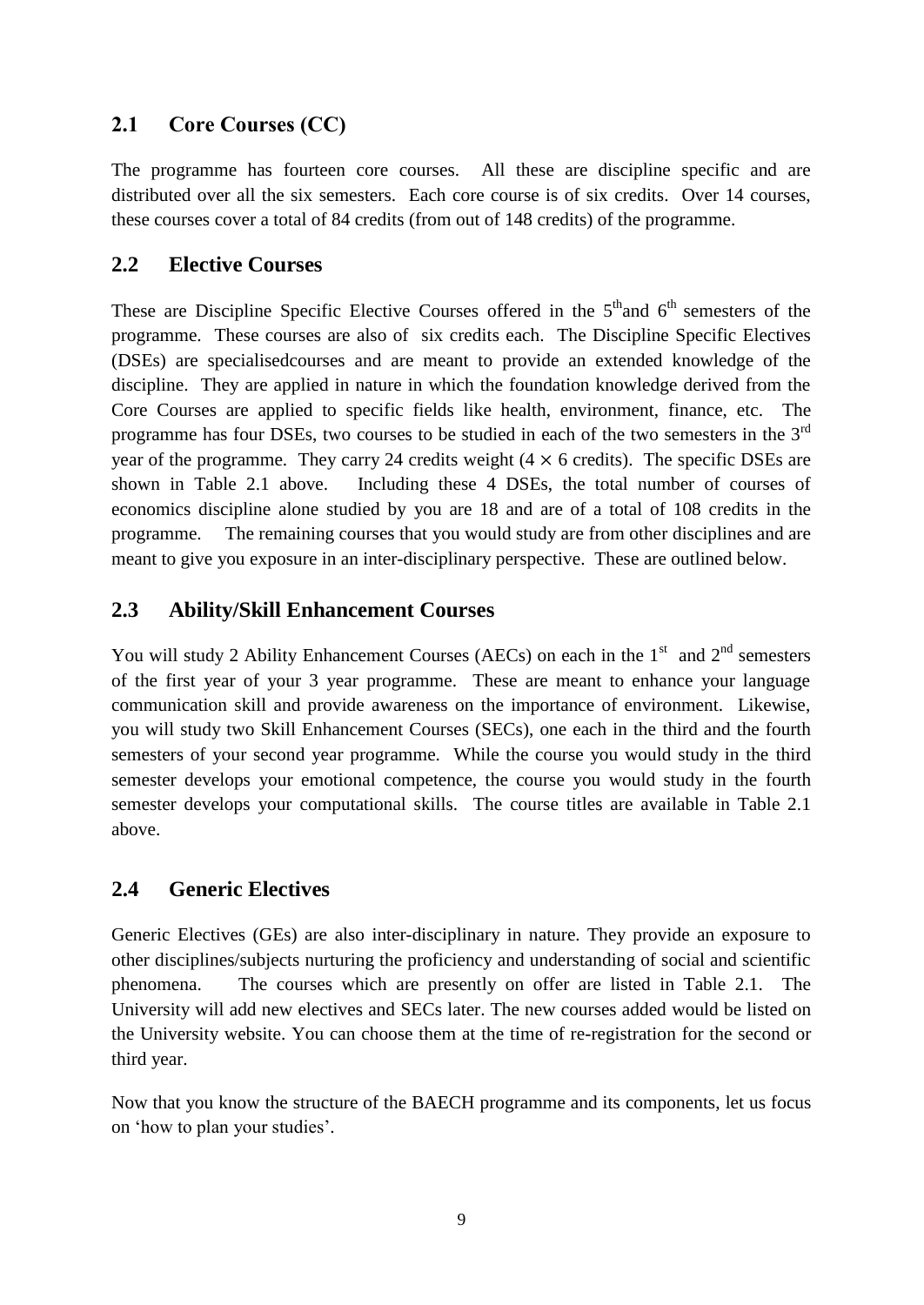# **3. PLANNING YOUR STUDIES**

The programme offers flexibility in the duration for the completion of the programme. You can take full advantage of this flexibility. A little bit of systematic planning is all can ensure you to realize your goal of completing the 148 credits of theprogramme within the minimum period of three years. If, for any reason, you are unable to complete the programme within three years, please note that your registration for the programme is valid for six years. You can also get additional two years by applying for readmission.

As already mentioned, each credit of this programme is equivalent to 30 hours of learner study comprising all learning activities (i.e. reading and comprehending the print material, listening to audios, watching videos, attending counselling sessions, teleconferencing and writing assignment responses). This means that you will have to devote approximately 180 hours of study for a six-credit course and 120 study hours for a four credit course. Since you have 22 courses of six credits and fourcourses of four credits, you should approximately try to put in a total of 1480 hours of study in a year. This means that you will have to devote around five hours of study everyday for about 300 days in a year. You have to adjust your reading schedule keeping this workload in view. With this schedule, you will be able to complete all courses in the minimum number of years i.e. 3 years. Since the number of courses are not the same in all the semesters (i.e. you have more courses to clear in the second year as compared to the first and the third year), to complete the three-year programme in the minimum period of three years, you need to plan somewhat. It is helpful to study consistently throughout the year. You should not let the studies accumulate requiring you to speed up before the examinations as that will put undue pressure on you and you may not be able to cope up.

If you are not able to fully devote yourself to the programme, you can set your targets for a particular semester/year. If you feel that you can focus only on 30 credits in a year, plan for it accordingly from the beginning of the year. Study only the selected courses. Do the assignments of only those courses for which you plan to appear in the Term End Examination (TEE) and carry over the rest to next year. Again next year, decide your goals for the two semesters of that year. Whenever you decide to complete the previous semesters/years course and have not submitted the Assignments for evaluation, make sure that you attempt the current year's assignment (s) for that course. Always submit your assignments well in timekeeping in view the eligibility to appear in the TEE (For details see Section 6.1 of this Programme Guide). Through a proper planning suitable to you, you can complete this programme at your convenience.

# **4. FEE STRUCTURE AND SCHEDULE OF PAYMENT**

Fee Structure: A total of Rs. 9600/- is to be paid for the BAECH Programme, @ Rs. 3200/year. In the First year, in addition to Rs. 3200/-, a Registration fee of Rs. 200/ also has to be paid (i.e. Rs. 3400/- in the first year). The programme fee should be paid only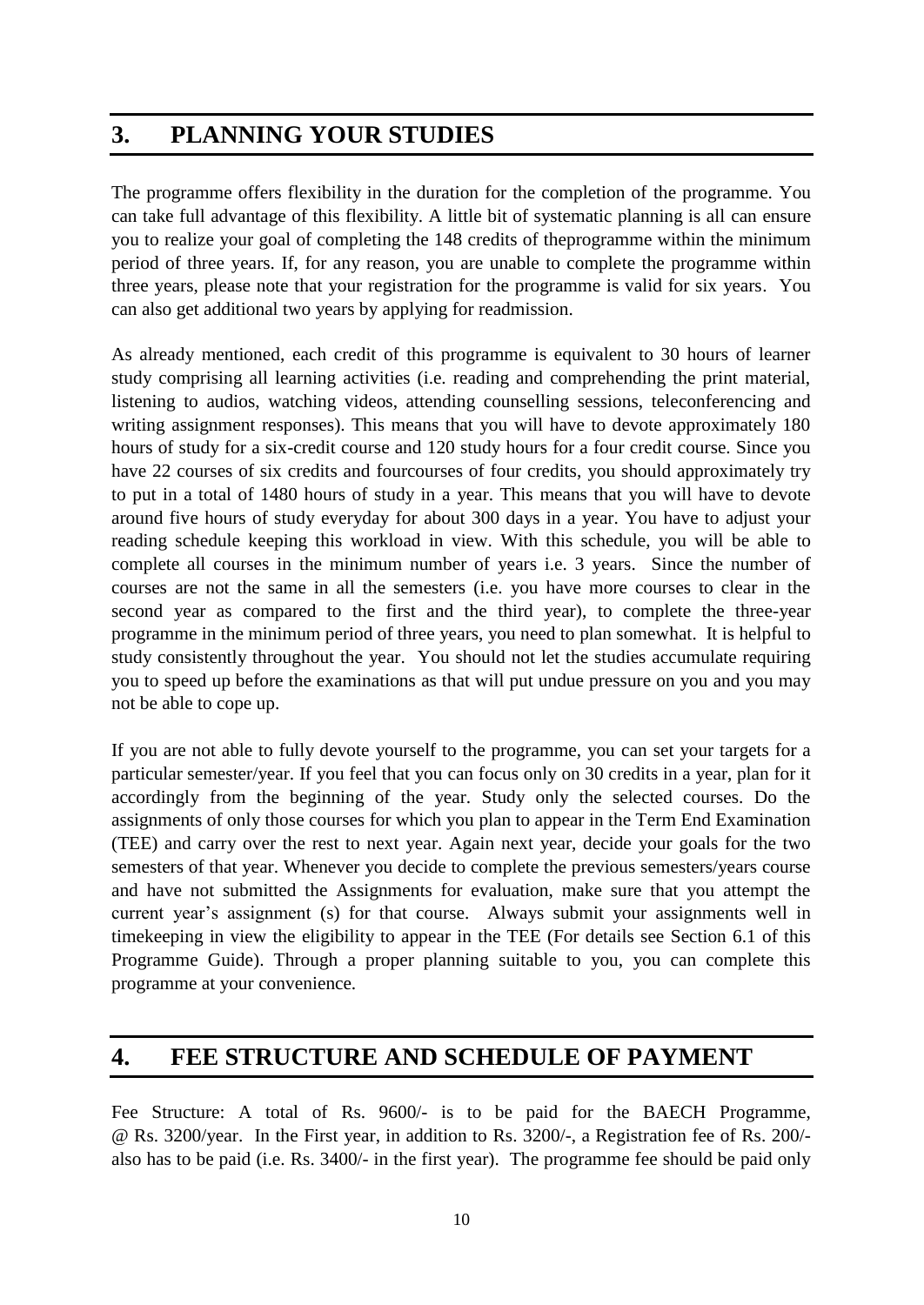by means of Debit Card/Credit Card through online mode only. Fee once paid is not refundable.

The University can revise the programme fee. In that case, the revised fee shall be payable by you as per the schedule of payment notified by the university.

Although the BAECH programme is a semester-based programme, registration is done annually. Just as you have registered for the first two semesters at the start of the programme, you will have to re-register for the Second year (third and fourth semesters) and third year (fourth and fifth semesters) before the beginning of the academic year as per the schedule given below.

#### **Schedule for Re-Registration**

Learners are advised to submit the Re-Registration (RR) forms 'Online' only on the web portal www.ignou.ac.in as per the schedule notified by the University on its website from time to time.

#### **The programme fee has to be paid at the beginning of each year by online mode only by means of Debit Card/Credit Card.**

Timely payment of programme fees is the responsibility of the learner. The learner is expected to remit the fees as early as possible without waiting for the last date. Non-payment of fee would result in the withdrawal of access to study material and permission to write the examinations. It may also result in the cancellation of admission. In case any learner willfully appears in an examination without proper registration for a course, appropriate action can be taken against him or her as per the rules of the University.

# **5. INSTRUCTIONAL SYSTEM**

The methodology of instruction adopted by the University is different from that in the conventional universities. The Open University system is more learner-oriented in which the learner is an active participant in the teaching-learning process. Most of the instruction is imparted through distance rather than face-to-face communication.

The University follows a multi-media approach for instruction. It comprises of

- Self-Learning Material
- Audio-video programmes transmitted through radio and television
- Teleconferencing sessions
- Face-to-face counselling at Study Centres by Academic Counsellors
- Assignments/ Tutorials/ Practicals/ Dissertation/ Project work

#### **5.1 Course Material**

Course material, in print or ebook format, is the primary form of instruction. You should concentrate mainly on the course materials that are sent to you in the form of printed books or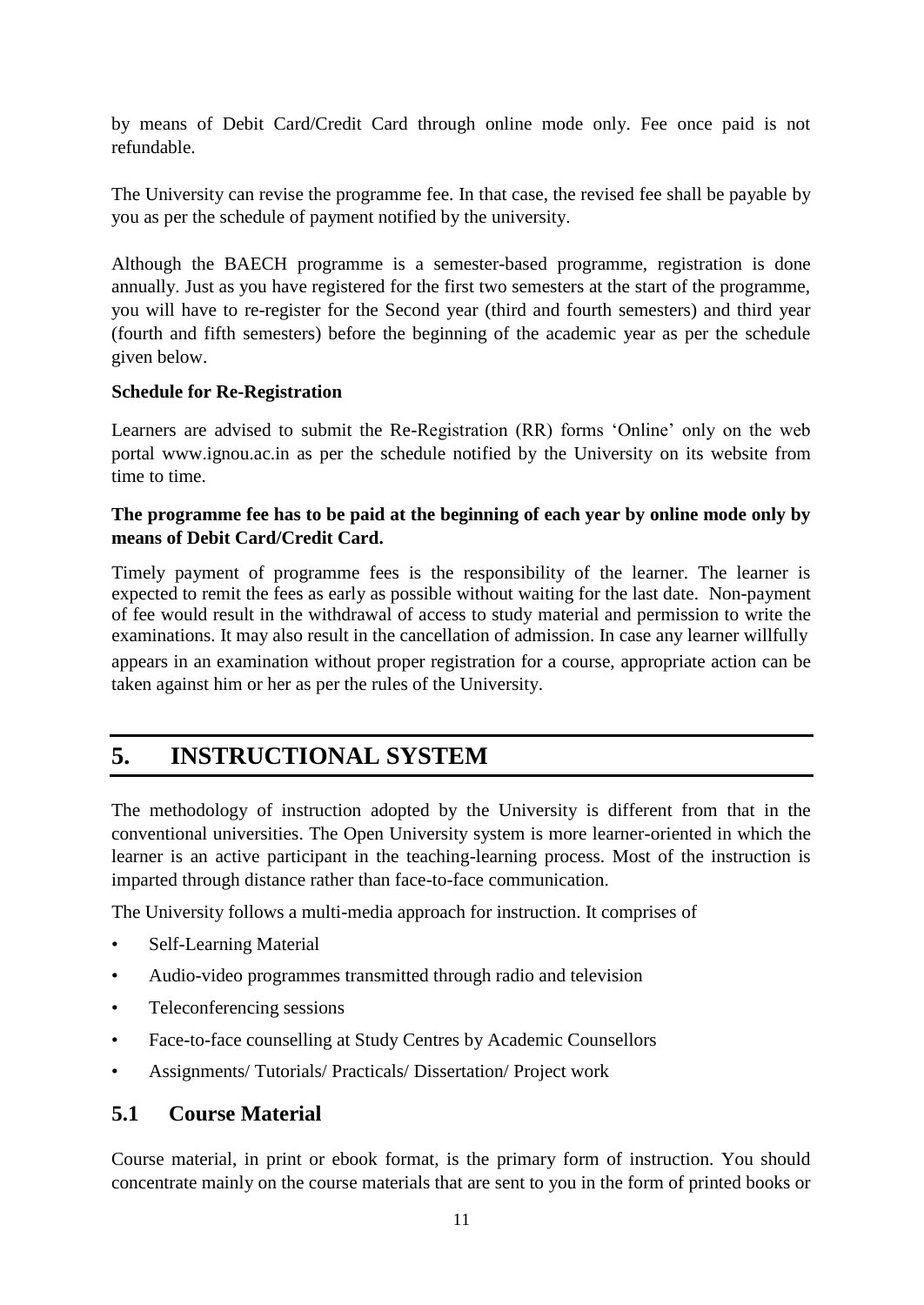ebooks. The course material would be sufficient to write assignment responses and prepare for the Term End Examination (TEE). We would, however, advice you to read additional material, especially those given in the Suggested Reading section of the course material.

The course material prepared by the University is self-learning in nature. Each course is printed in the form of a single book or ebook. The course is divided into a number of **Blocks**. Each Block consists of few Units with the **Units** covered in a Block have a thematic unity. The section on 'course introduction' in the book provides an overview of the entire course, its objectives, guidelines for studying the material, etc. Besides, each unit has an introductory section to the unit.

Before the section on Introduction, each Unit begins with learning **Objectives.** This will give you an idea on what you are expected to learn from the Unit. The **Introduction** to the unit provides an overview of the major theme of the unit. Usually, subsequent units forge a link with the topics of the previous Units. This is followed by the main text, which is divided into various sections and subsections. At the end of one or two sections, some self-check questions for self-evaluation are provided. These are given under the heading of **Check Your Progress**. You should attempt this part. It will help you in assessing the immediate absorption. You can thencheck your answers with the hints/solutions given at the end of the unit. Questions in Check Your Progress are for your practice only. You should not submit the answers to these questions to the University for assessment. Answers furnished to the Check Your Progress exercises at the end of the unit are sometimes only hints. This is done with a view to encouraging you to write the answers in your own words.

There is a section on **Let Us Sum Up** at the end of each unit. This gives a brief account of what has beendiscussed in the Unit. The summary enables you to recall the main points covered in the Unit. Each unit then ends with a list of **References.** They may be 'suggested books for further reading' or articles that have been consulted to prepare the unit. Some of the books listed in this section will be available in the Study Centre library.

In order to comprehend the SLMs, you must read the Units carefully noting down the important points. You can use the space in the margin of the printed pages for making notes and writing your comments. While reading the Units, you may mark the difficult words and look for the meaning of such words in a dictionary. If you still do not understand something, consult your counsellor during the face-to-face sessions at the Study Centre for clarification.

#### **Dispatch of Study Material**

The dispatch of material will start once the online process of registration is complete. You can expect to receive your study material within one month of closing of the registration for the programme. If any course material is missing or you receive wrong or defective material, please address your query to the Regional Centre or write to Student Services Centre at ssc@ignou.ac.in.

For the students who have applied for digitized version, detailed information is available on the IGNOU website.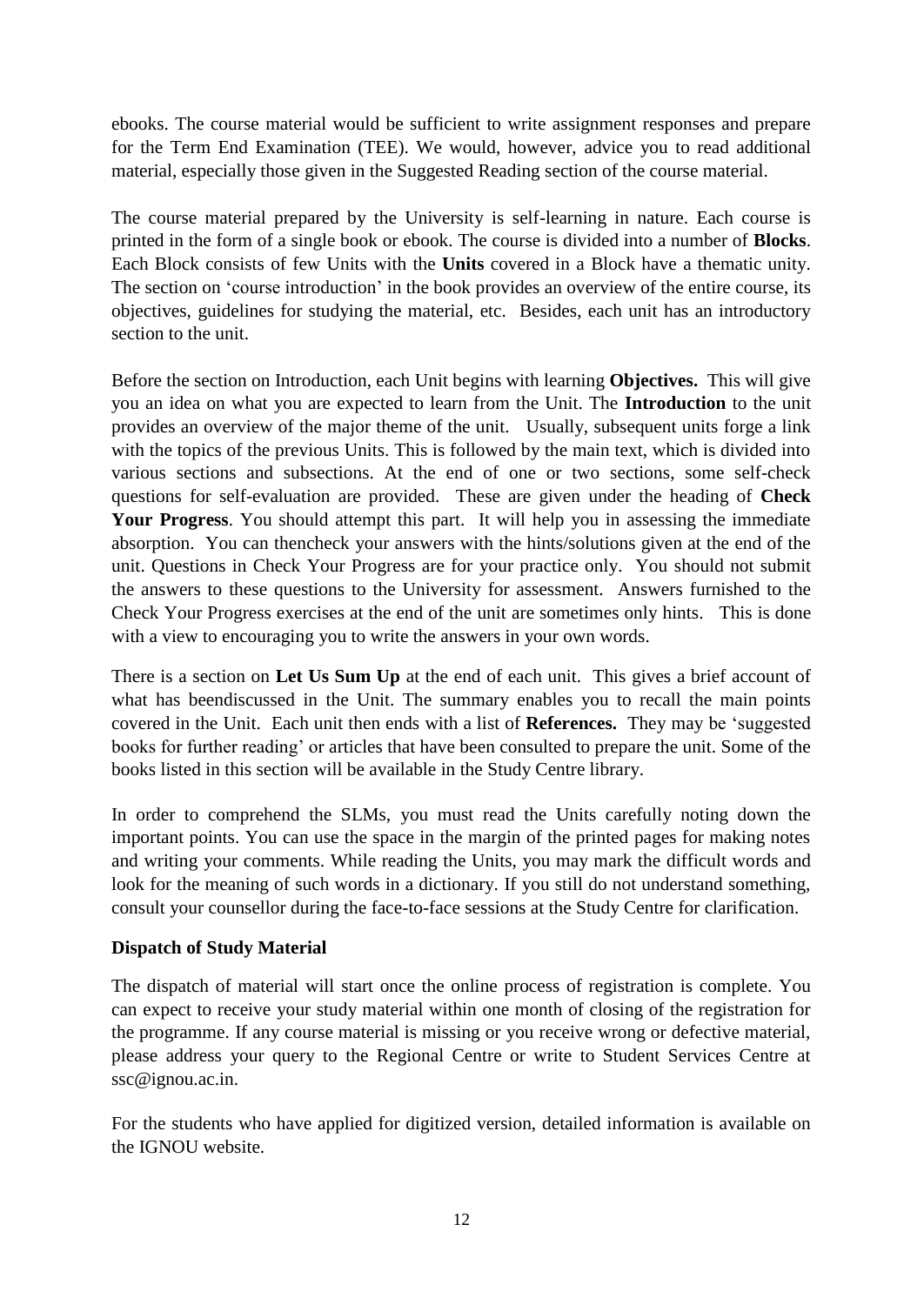## **5.2 Academic Counselling**

In distance education, face-to-face contact between the learners and their academic tutors/ counsellors is an important activity. The purpose of such an interaction is to answer some of your questions and clarify your doubts, which may not be possible through any other means of communication. It is also intended to provide you an opportunity to meet fellow learners.

There are experienced academic counsellors at the Study Centres to provide academic counselling and guidance to you in your courses. The academic counselling sessions for each of the courses will be held at suitable intervals throughout the academic session. Attendance in the academic counselling sessions for theory courses is not compulsory, but we would suggest you to attend these sessions as they may be useful in certain respects. These could be to share your views on the subject with teachers and fellow learners, comprehend some of the complex ideas or difficult issues, get clarifications for any doubts which you would not otherwise try to raise, etc. However, it is compulsory to attend practical sessions for the courses that have practicals or laboratory work.

Face-to-face counselling will be provided to you at the Study Centre assigned to you. You should note that the academic counselling sessions will be very different from the usual classroom teaching or lectures. Academic counsellors will not be delivering lectures or speeches. They will try to help you to overcome difficulties, which you face while studying for this programme. In these sessions, you must look into the subject-based difficulties and any other issues arising out of such difficulties. The University normally organizes six to seven academic counseling sessions for a 4-credit and nine to ten sessions for a six credit course. In case there are less than 10 students in a Study Centre, then intensive counselling sessions will be held which essentially means that 40 per cent of the prescribed counselling sessions will be conducted within a week's time.

Before you go to attend the academic counselling sessions, please go through your course material and note down the points to be discussed. Unless you have gone through the Units, there may not be much to discuss. Try to concentrate on relevant and important issues. Try also to understand each other's points of view. You may also establish personal contact with your fellow participants to get mutual help for academic purposes. Try to get the maximum possible help from your academic counsellors.

### **5.3 Study Centre**

To provide effective student support, we have set up a number of Study Centres all over the country. You will be allotted one of these Study Centres taking into consideration your place of residence or work. However, each Study Centre can handle only a limited number of students and despite our best efforts, it may not always be possible to allot the Study Centre of your choice. The particulars regarding the Study Centre to which you are assigned will be communicated to you.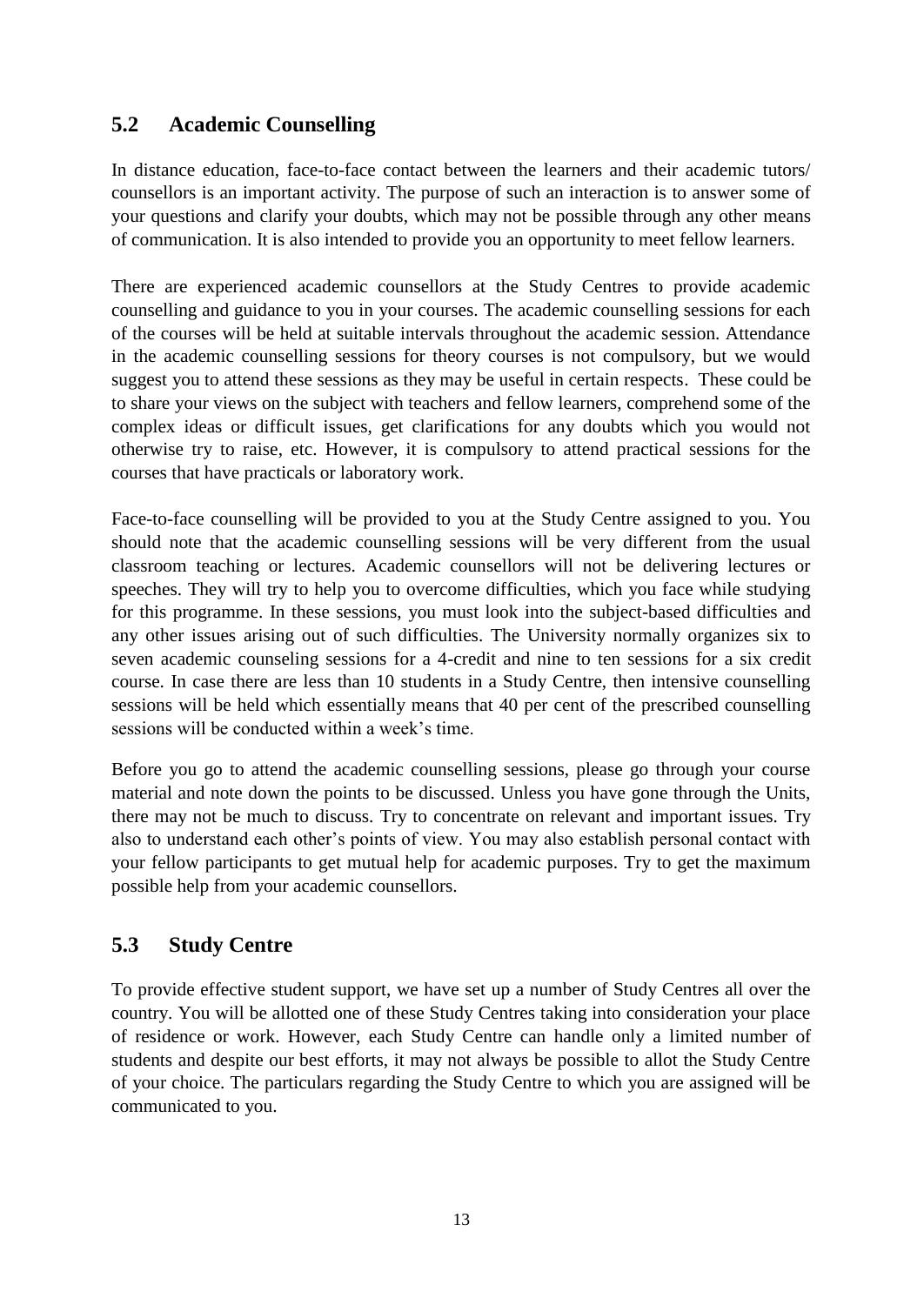Every Study Centre will have:

- A Coordinator who will coordinate different activities at the centre.
- An Assistant Coordinator and other support staff appointed on a part-time basis.

• Academic Counsellors in different courses to provide counselling and guidance to you in the courses you have chosen.

A Study Centre will have four major functions:

**Counselling:** Face-to-face counselling for the courses will be provided at the Study Centres. Asmentioned earlier, there will be nine to ten academic counselling sessions for a 6-credit course and six to seven sessions for a 4-credit course.

The schedule of the counselling sessions will be communicated to you by the Coordinator of your Study Centre.

Study Centre is the contact point for you. The University cannot send all the communication to all the students individually. All important information is communicated to the Coordinators of the Study Centers and Regional Directors. The Coordinators would display a copy of such important circular/notification on the notice board of the Study Centre for the benefit of all IGNOU learners. You are, therefore, advised to get in touch with your Study Centre for day-to-day information about assignments, submission of examination forms, TEE date-sheet, declaration of result, etc.

**Evaluation of Assignments:** Tutor Marked Assignments (TMA) will be evaluated by the Academic Counsellors appointed for different courses at the Study Centre. These assignments will be returned to you with tutor's comments and marks obtained. These comments will help you to know where improvement can be made in your studies.

**Information and Advice**: At the Study Centre, you will get relevant information regarding the courses offered by the University, academic counselling schedules, examination schedule, etc. You will also get guidance in choosing your elective and application oriented courses.

**Interaction with Fellow-learners**: The Study Centre gives you an opportunity to interact with fellow learners.

### **5.4 Interactive Radio Counselling**

The University has the facility of interactive counselling through the All India Radio network. You can participate in it by tuning in to your area Radio station. Experts from various areas of the discipline participate in the sesessions. Students can put across their questions to these experts by using the telephone. The telephone numbers are announced by the respective Radio Stations. This counselling is available on all days. The topic for each session of the interactive radio programme is available in the Gyanvani section of the University website.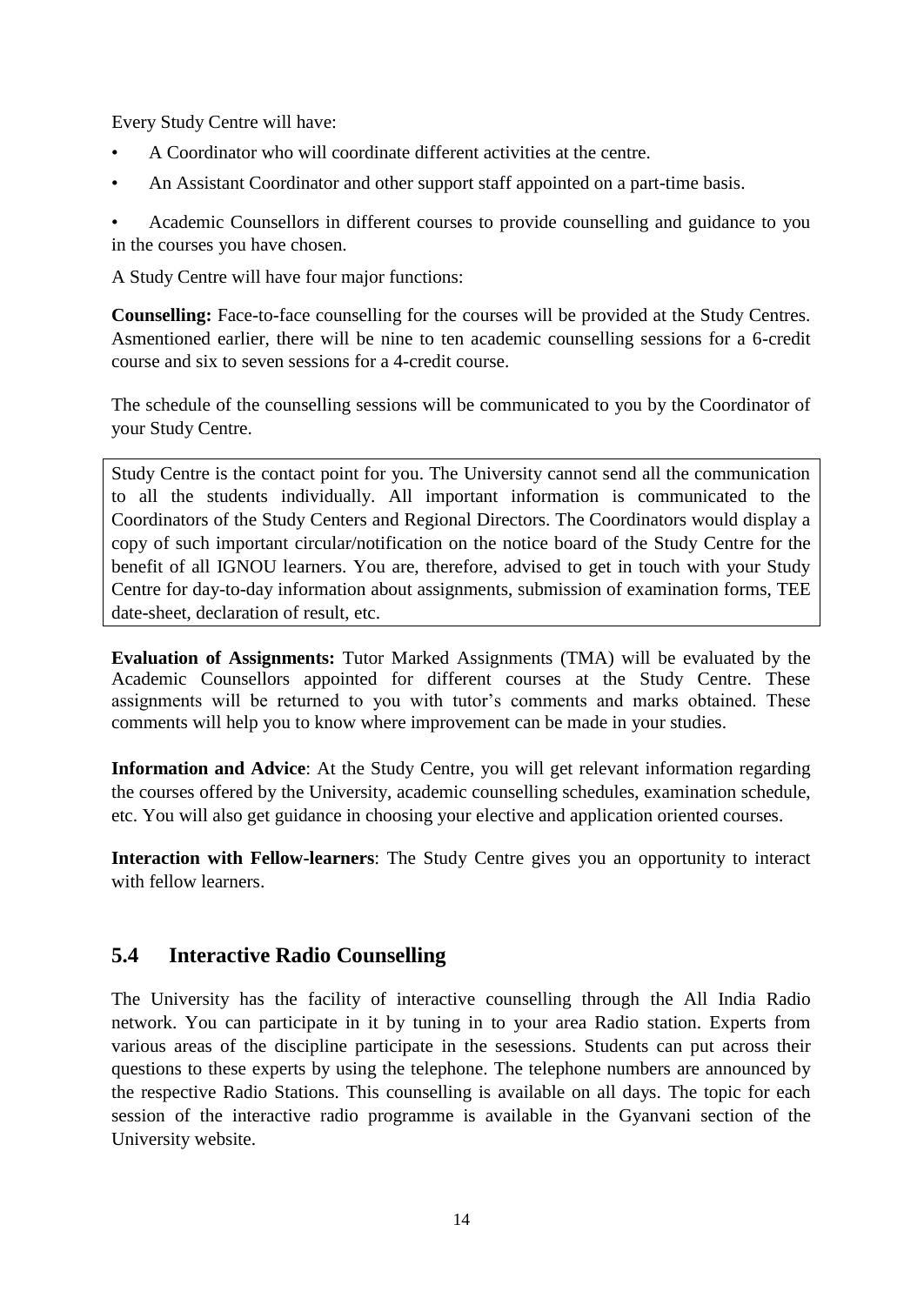## **5.5 Gyan Darshan**

IGNOU in collaboration with Doordarshan now has an exclusive Educational TV Channel called Gyan Darshan. It is available through cable TV network. The channel telecasts educational programmes for 24 hours every day. Live telecast is from 3-5 p.m. and repeat telecast from 8-10 p.m. Apart from programmes of IGNOU, it will have educational programmes produced by various national education institutions. You should try to get access to it through your cable operator. The schedule of programmes and live sessions is available at the study centers one month in advance. You can also get the schedule of programmes and live sessions from the University website.

## **5.6 Gyan Vani**

Gyan Vani is an educational FM Radio network providing programmes covering different aspects and levels of education including Primary and Secondary Education, Adult Education, Technical and Vocational Education, Higher Education and Extension Education. There will be programmes on various aspects and courses of the B. A. programme (both General and Honours). The schedule of the programmes is uploaded on the University website.

## **5.7 Teleconference/EDUSAT**

To reach our learners spread in different parts of the country we take the help of teleconferencing. These sessions are conducted from Delhi. The students can attend these at the regional centres and specified study centres of IGNOU. It is a one way video and two way audio facility. The teleconferencing is available on Gyan Darshan-2 and Edusat. The time-slot for B.A. programmes is 5.00 p.m. to 7.45 p.m. in the evening on all week-days. The faculty members at Delhi and other experts as resource persons participate in these sessions. You can put your problems and questions to these experts through the telephone available at receiving centres. These will help in resolving your queries related to courses and other general information pertaining to the programme.

# **6. EVALUATION**

The system of evaluation followed by the University is also different from that of conventional universities. IGNOU has a multitier system of evaluation.

- Self-assessment exercises within each unit of study.
- Continuous evaluation through assignments which are tutor-marked, practical assignments and seminar/workshops/extended contact programmes, etc. (depending on the nature of the course).
- Term End Examinations.
- Project/Practical work (depending upon the requirement of the course).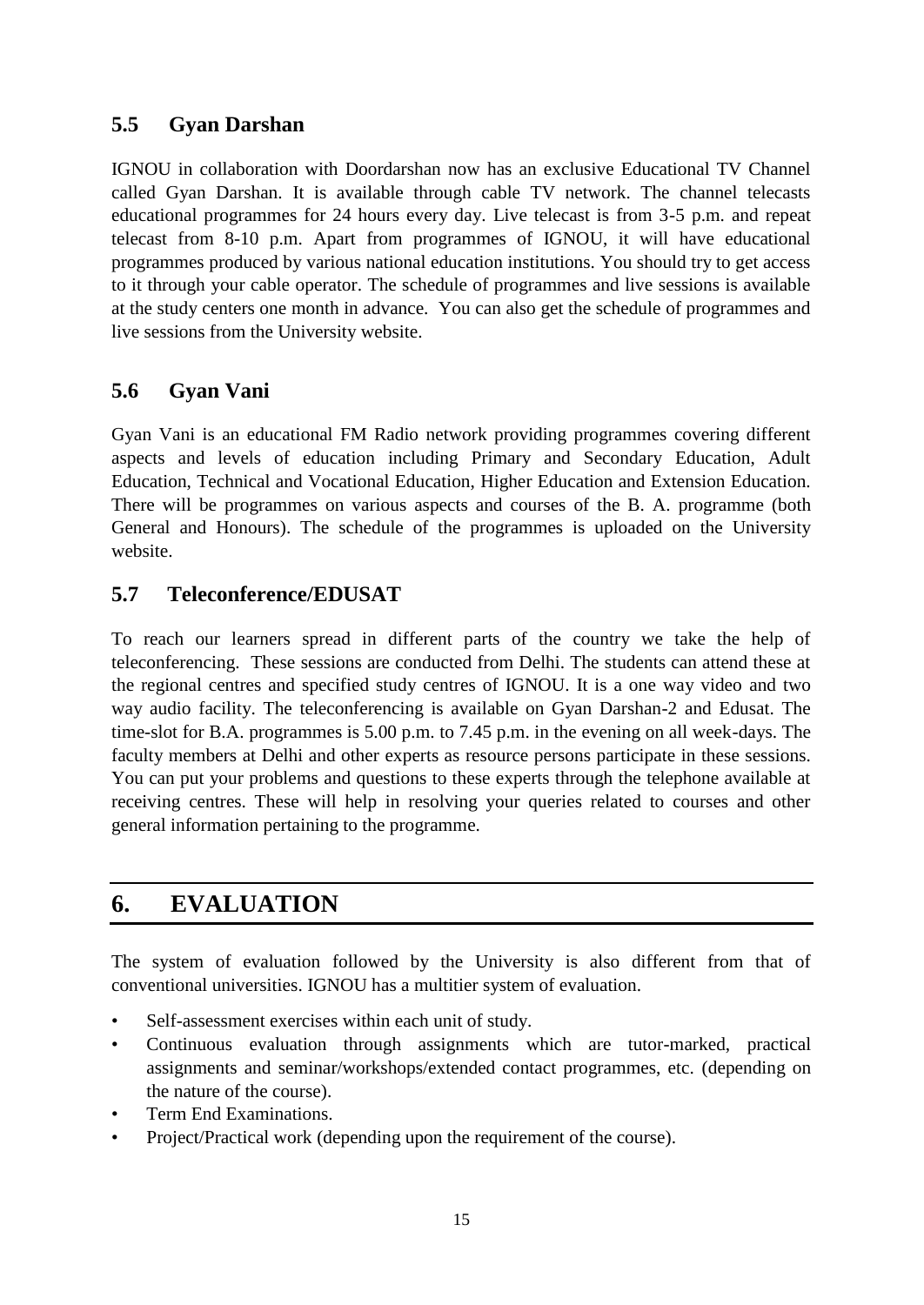The weightage given for the continuous evaluation through assignments and the term end examination is 30 : 70. This means, in the final result, the assignments of a course carry 30% weightage while 70% weightage is given for the Term End Examination (TEE). University follows a grading system for continuous evaluation as well as term-end examination. It is done on a ten point scale using the letter grades as given below.

| <b>Letter Grade</b> | <b>Numerical Grade</b> | Percentage       |
|---------------------|------------------------|------------------|
| O (Outstanding)     | 10                     | > 85             |
| $A+$ (Excellent)    | 9                      | $> 75$ to $< 85$ |
| A (Very Good)       | 8                      | $> 65$ to $< 75$ |
| $B+ (Good)$         | $\overline{7}$         | $> 55$ to $< 65$ |
| B (Above Average)   | 6                      | $> 50$ to $< 55$ |
| C (Average)         | 5                      | $> 40$ to $< 50$ |
| $D$ (Pass)          | $\overline{4}$         | $> 35$ to $< 40$ |
| F (Fail)            | $\overline{0}$         | $<$ 35           |
| Ab (Absent)         | $\overline{0}$         | Absent           |

In the grade card issued, the University also provides numerical marking with award of division for the programme. You are required to score at least 35% marks (Grade D) in both continuous evaluation (assignments) as well as the term-end examination of each course. In the overall computation also you must get at least 35% marks (Grade D) in each course to complete the B.A. degree.

Students who do not qualify in the term-end examination are allowed to take up the Term End Examination in the next year. It means you can take the TEE of the first year courses in the second year of your study. But you can appear in the examination for not more than 48 credits in one TEE. Similarly, the first and second year courses can be carried over to the third year.

### **6.1 Assignments**

Assignments constitute the continuous evaluation. **The marks that you secure in the assignments will be counted in your final result.** As mentioned earlier, an assignment of acourse carries 30% weightage. You are therefore advised to take your assignment seriously. A simple omission on your part may put you in great disadvantage later.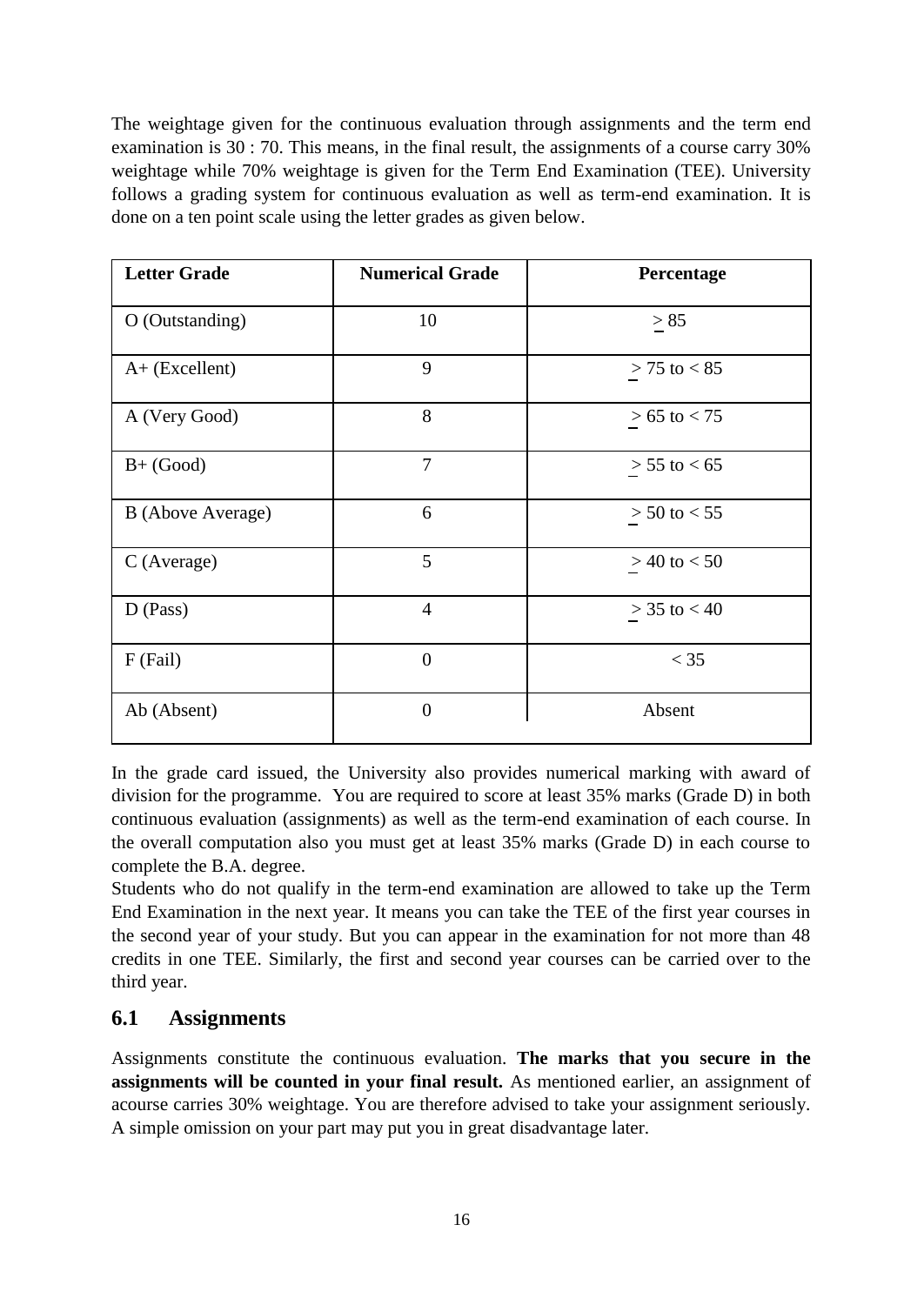For each course of this programme, you have to do two to three Tutor Marked Assignments (TMAs) depending upon the nature of the course. The TMA for each semester can be downloaded from the Student Zone of the University website.

You have to complete the assignment within the due dates specified in the assignment booklet.

**You will not be allowed to appear for the term-end examination for any course if you do not submit the assignment in time for that course**. If you appear in term-end examination, without submitting the assignments, the result of the term-end examination is liable to be cancelled.

Ensure that your assignment responses are complete in all respects. Before submission, you should ensure that you have answered all the questions in all the sections/parts of the assignments. Incomplete assignment responses may affect your grades adversely.

The main purpose of TMA is to test your comprehension of the learning materials you receive from us and also to help you get through the courses. The evaluators/academic counselors, after correcting the assignments, return them back to you with their comments and marks. The comments will guide you in your study and help in improving it. It is therefore important that you collect the evaluated TMA along with a copy of the assessment sheet containing the comments of the evaluator on your performance.

The content provided in the printed course materials should be sufficient for answering the assignments. Please do not worry about the non-availability of extra reading materials for working on the assignments. However, if you have access to other books, you may make use of them. The assignments are designed in such a way as to help you concentrate mainly on the course material and apply your personal experience.

**You have to submit your assignment response sheets to the Coordinator of the Study Centre assigned to you.** For your own record, you must retain a copy of all the assignment responses which yousubmit to the Coordinator. If you do not get back your duly evaluated tutor marked assignments (along with a copy of the assessment sheet containing comments of the evaluator on your assignment), within a month after submission, please try to get it personally from your Study Centre. **Always Keep duplicate copies of assignment responses of TMAs submitted to Study Centres**. Theymaybe required to be produced at Student Evaluation Division on demand. Also, maintain an account of the corrected assignment responses received by you after evaluation. This will help you to represent your case to the University in case any problem arises.

If you do not get a pass grade in any assignment, you have to submit it again. Get fresh assignments from the Student Zone tab of the University website. However, once you get the pass grade in an assignment, you cannot re-submit it for improvement of grade. Assignments are not subject to re-evaluation except for factual errors, if any, committed by the evaluator. The discrepancy noticed by you in the evaluated assignments should be brought to the notice of the Coordinator of the Study Centre, so that the correct score is forwarded by him/her to the Student Evaluation Division at Headquarters.

In case you find that the score indicated in the assignment sheet of your Tutor Marked Assignment has not been correctly reflected or is not entered in your grade card, you are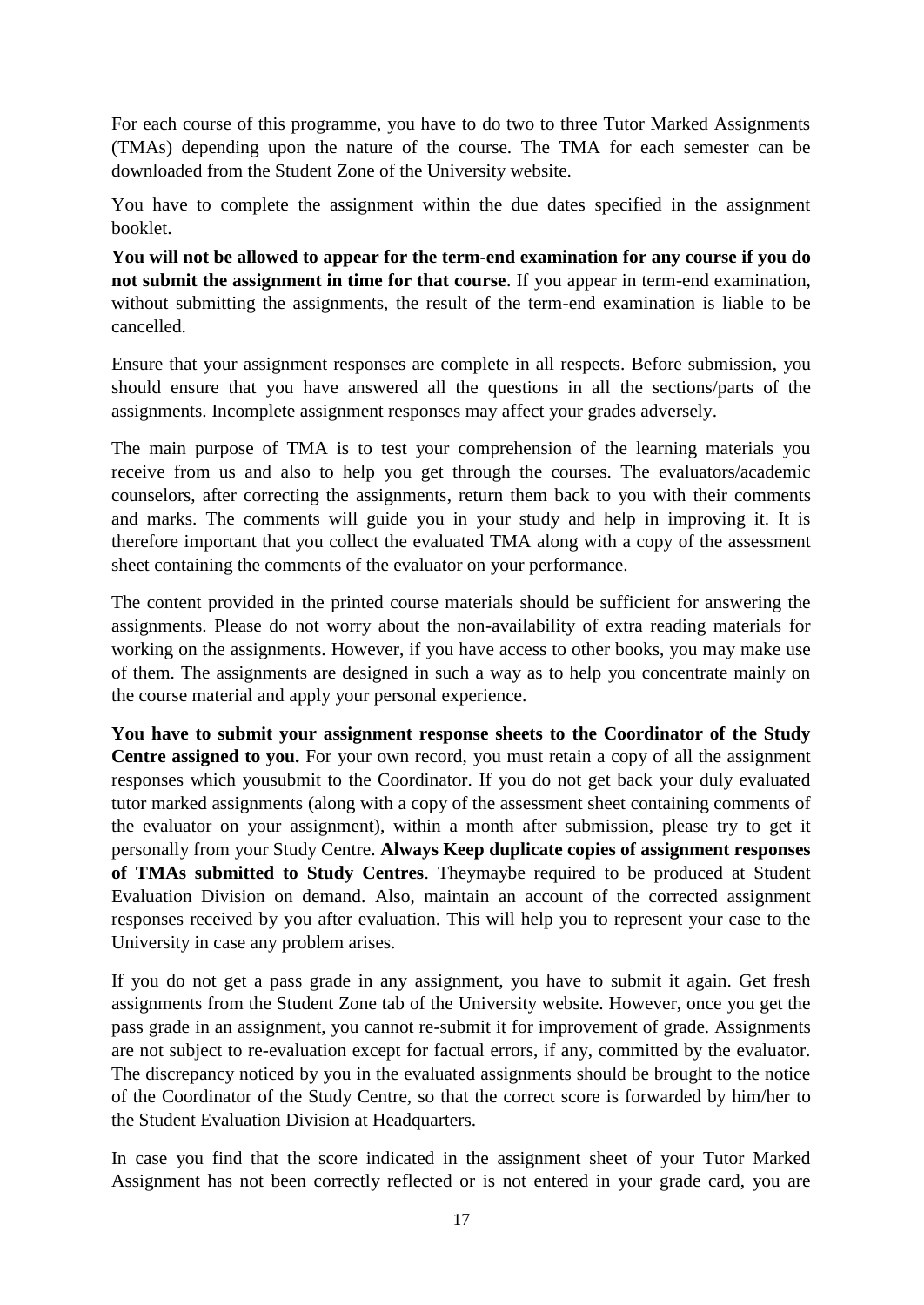advised to contact the Coordinator of your Study Centre with a request to forward the correct award list to the Student Evaluation Division at the Headquarters.

Do not enclose or express doubts for clarification, if any, about study material or assignment along with the assignment. **Send your doubts in a separate cover to the Director of the concerned School at IGNOU, Maidan Garhi, New Delhi - 110068**. Give your completeenrolment number, name, address, title of the Course, and the number of the Unit or the assignment, etc. on top of your letter.

#### **SPECIFIC INSTRUCTIONS FOR TUTOR MARKED ASSIGNMENTS (TMA)**

- 1) Write your Enrolment Number, Name, Full Address, Signature and Date on the top right hand corner of the first page of your response sheet.
- 2) Write the Programme Title, Course Code, Course Title, Assignment Code and Name of your Study Centre on the left hand corner of the first page of your response sheet.

#### **Course Code and Assignment Code may be reproduced from the assignment.**

The top of the first page of your response sheet should look like this:

| <b>ENROLMENT NO.:</b>  |             |        |  |  |
|------------------------|-------------|--------|--|--|
|                        |             | .<br>. |  |  |
| <b>COURSE CODE</b>     |             |        |  |  |
|                        |             |        |  |  |
| <b>COURSE TITLE</b>    |             |        |  |  |
| <b>ASSIGNMENT CODE</b> | : SIGNATURE | .<br>. |  |  |
| <b>STUDY CENTRE</b>    | : DATE      |        |  |  |

3) Read the assignments carefully and follow the specific instructions, if any, given on the assignment itself about the subject matter or its presentation.

4) Go through the Units on which the assignments are based. Make some points regarding thequestion and then rearrange those points in a logical order and draw up a rough outline of your answer. While answering an essay type question, give adequate attention to introduction and conclusion. The introduction must provide a brief interpretation of the question and how you propose to develop it. The conclusion must summarise your response to the question. Make sure that the answer is logical and coherent, and has clear connections between sentences and paragraphs. The answer should be relevant to the question given in the assignment. Make sure that you have attempted all the main points of the question. Once you are satisfied with your answer, write down the final version neatly and underline the points you wish to emphasise. While solving numerical problems, use proper format and give working notes wherever necessary.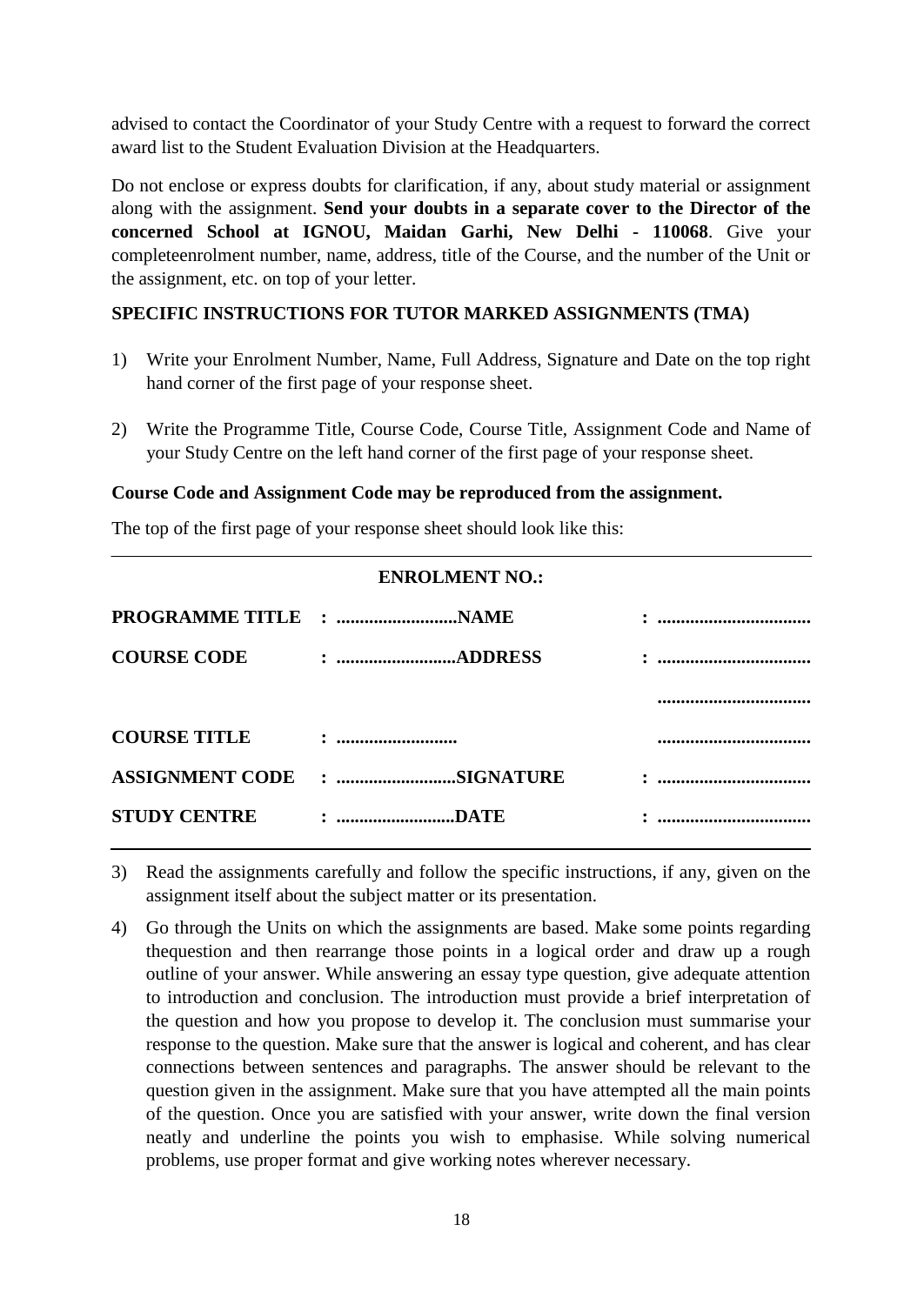- 5) Use only fool-scap size paper for your response and tie all the pages carefully. Avoid using very thin paper. Allow a 4 cm margin on the left and at least 4 lines in between each answer. This would facilitate the evaluator to write useful comments in the margin at appropriate places.
- 6) Write the responses in your own hand. Do not print or type the answers. Do not copy your answers from the Units/Blocks sent to you by the University. It is advised to write your answers in your own words as it will help in grasping the study material.
- 7) Do not copy from the response sheets of other students. If copying is noticed, the assignment will be rejected.
- 8) Write each assignment separately. All the assignments should not be written in continuity.
- 9) Write the question number with each answer.
- 10) The completed assignment should be submitted to the Coordinator of the Study Centre allotted to you. TMAs submitted at any other place will not be evaluated.
- 11) After submitting the TMA, get the acknowledgement from the Coordinator on the prescribed assignment remittance-cum-acknowledgement card.
- 12) In case you have requested for a change of Study Centre, you should submit your TMA only to the original Study Centre until the change of Study Centre is notified by the University.
- 13) If you find that there is any factual error in evaluation of your assignments e.g. any portion of your assignment response has not been evaluated or the total of score recorded on your assignment response is incorrect, you should approach the Coordinator of your study centre for correction and transmission of correct score to headquarters.

#### **6.2 Term End Examination**

As stated earlier, the term-end examination is the major component of the evaluation system.It carries 70% weightage in the final result.

You must fill the Term End Examination (TEE) form online before the last date i.e. 31st March for June exam and 30th September for December exam.

The University conducts term end examinations (TEE) twice a year i.e. in June and December. You can take the examination only after completing one year of study. The TEE for first and second semesters will be held together at the end of the First year. Similarly, in the Second and Third years of the programme, the TEE for the third and fourth semesters (Second year courses) and for the fifth and sixth semesters (Third year courses) will be conducted together. If you are unable to appear in any TEE, you may appear in the next TEE in December or June.

A learner is permitted to appear in the TEE, subject to the following conditions:-

Registration for the courses is valid and not time barred.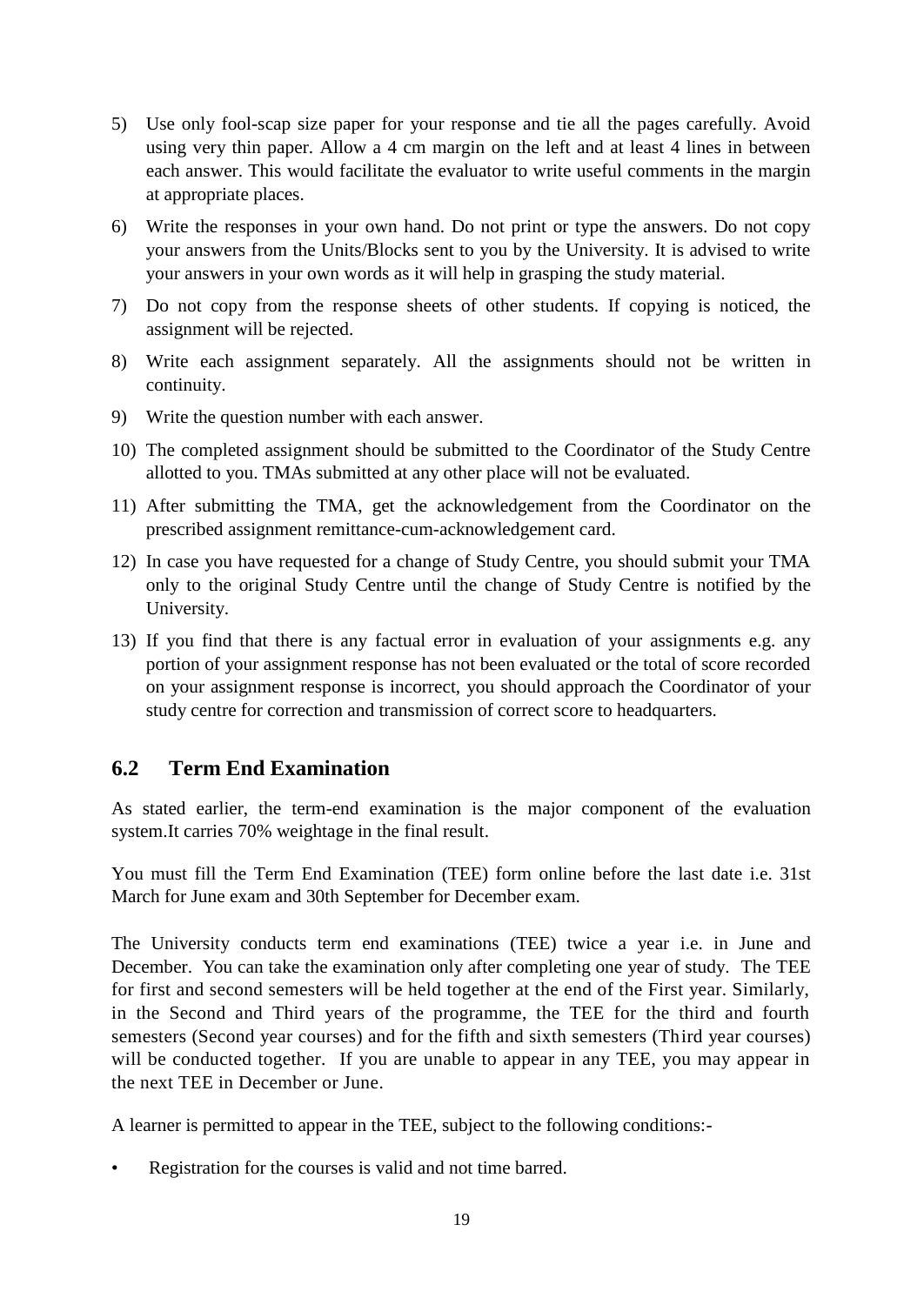- Required number of assignments in the course has been submitted by the due date.
- Minimum time to pursue these courses as per the provision of the programme has been completed.
- Examination fee is paid for all the courses in which the learner is writing the examination.

In case of non-compliance of any of the above conditions, the result of all such courses is liable to be withheld by the University.

In case you fail to get a pass score (35% marks) in the Term End Examination, you will have to reappear at the next Term End Examination for that course within the total span of the programme i.e. six years.

#### **Submission of Online Examination Form**

Learners are required to fill in the Examination form to appear in the TEE each time i.e. for every exam (June/December) a learner has to apply afresh. Only one form is to be submitted online for all the courses that a learner plans to appear in a TEE. To avoid discrepancies in filling up examination forms and avoid hardship in appearing in the TEE, you are advised to:

- 1) Remain in touch with the Study Centre/ Regional Centre/Student Evaluation Division for change in schedule of submission of examination form
- 2) Fill up all the particulars carefully and properly in the examination form to avoid rejection/delay in processing of the form
- 3) Retain proof of submission of examination form till you download your Hall Ticket.

#### **Examination Fee and Mode of Payment**

The schedule for submission of Term End Examination Form is available at the IGNOU website during each session.

#### *Examination Fee*

`

Rs. 150/- per theory course Rs. 150/- per practical course

#### *Mode of Payment*

Credit Card/Debit Card/Net Banking

Examination fee once paid is neither refundable nor adjustable even if the learner fails to appear in the examination.

#### **Hall Ticket for Term End Examination**

No hall ticket shall be dispatched to the examinees. Hall Tickets of all examinees are uploaded on the University website 7-10 days before the commencement of the Term End Examinations.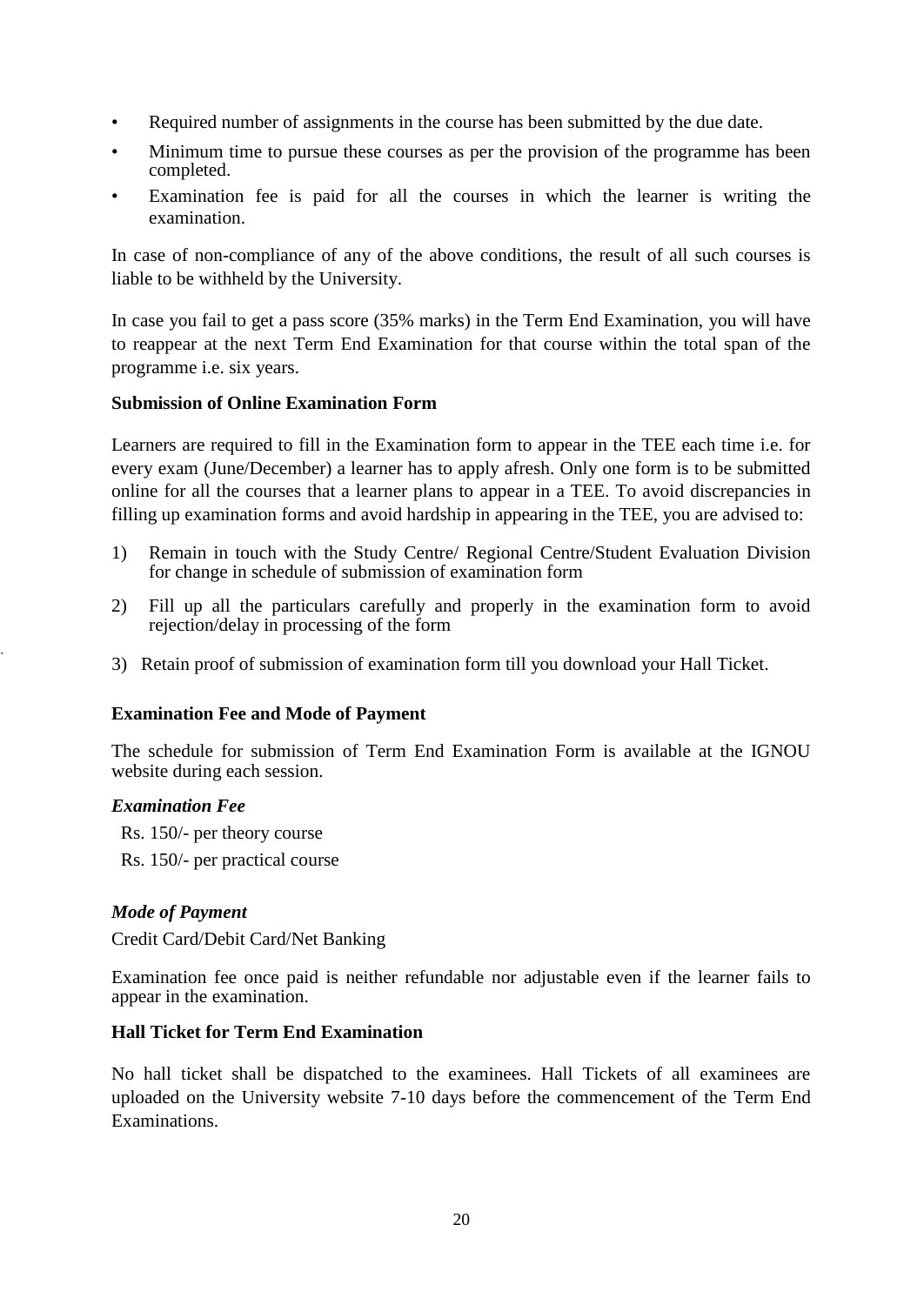Students are advised to take the print out of the Hall Ticket from the University website after entering the enrolment number and name of the programme of study, and report at the examination centre along with the Identity Card issued by the University attested by the Director of the Regional Centre. Without a valid IGNOU Student ID Card issued by the Regional Centre/University, examinees will not be permitted to appear in the examination.

Every student must bring his/her identity card for appearing in the TEE along with the Hall Ticket. Students will be allowed to appear in the TEE for those courses only for which registration is valid and the prescribed minimum duration of study is completed. In case, any learner has misplaced the Identity Card issued by the University, it is mandatory to apply for a duplicate Identity Card to the Regional Centre concerned well before the commencement of the examinations. Learners without valid ID Card will not be allowed to enter the Examination Centre premises.

#### **Examination Date Sheet**

Examination date sheets (i.e. schedule which indicates the date and time of examination for each course) are sent to all the Study Centers a month in advance. These are printed in IGNOU Newsletters and posted. The datasheet is also displayed on website of IGNOU (www.ignou.ac.in). You are advised to see whether there is any clash in the examination dates of the courses you wish to take, i.e. Examination of any two courses you wish to take are scheduled on the same day at the sametime. **If there is any clash, you are advised to take the TEE for one course and the other course in the next TEE.**

#### **Declaration of Result**

It is your duty to check whether you are registered for a course and whether you are eligible to appear for that examination. If you neglect this and take the examination without being eligible for it, your result will be cancelled.

All efforts are made to declare the results well before the deadline for submission of Examination Form for the next TEE. In case, result for a course is not declared you should fill the Examination Form for that course without Examination Fee. In case, you appear in the TEE of that course, you have to send a demand draft (drawn in favour of IGNOU, New Delhi) of requisite amount to the Registrar, Student Evaluation Division (SED) Division, New Delhi failing which your result of that course will not be declared.

#### **Early Declaration of Result**

In order to facilitate learners who have secured admission for higher studies or got selected for employment, etc. and are required to produce statement of marks/grade cards by a specified date, the University provides for early declaration of result. The learner can apply for early processing of his/her answer scripts and declaration of result. Such a student is required to apply in prescribed form (available on the University website) along with (i) fee of Rs. 1000/- per course through demand draft drawn in favour of IGNOU and payable at New Delhi, and (ii) attested photocopy of the admission/employment offer. You must submit the request for early declaration of result before the commencement of TEE, that is, before June 1st or December 1st for June and December TEE respectively. In such cases,the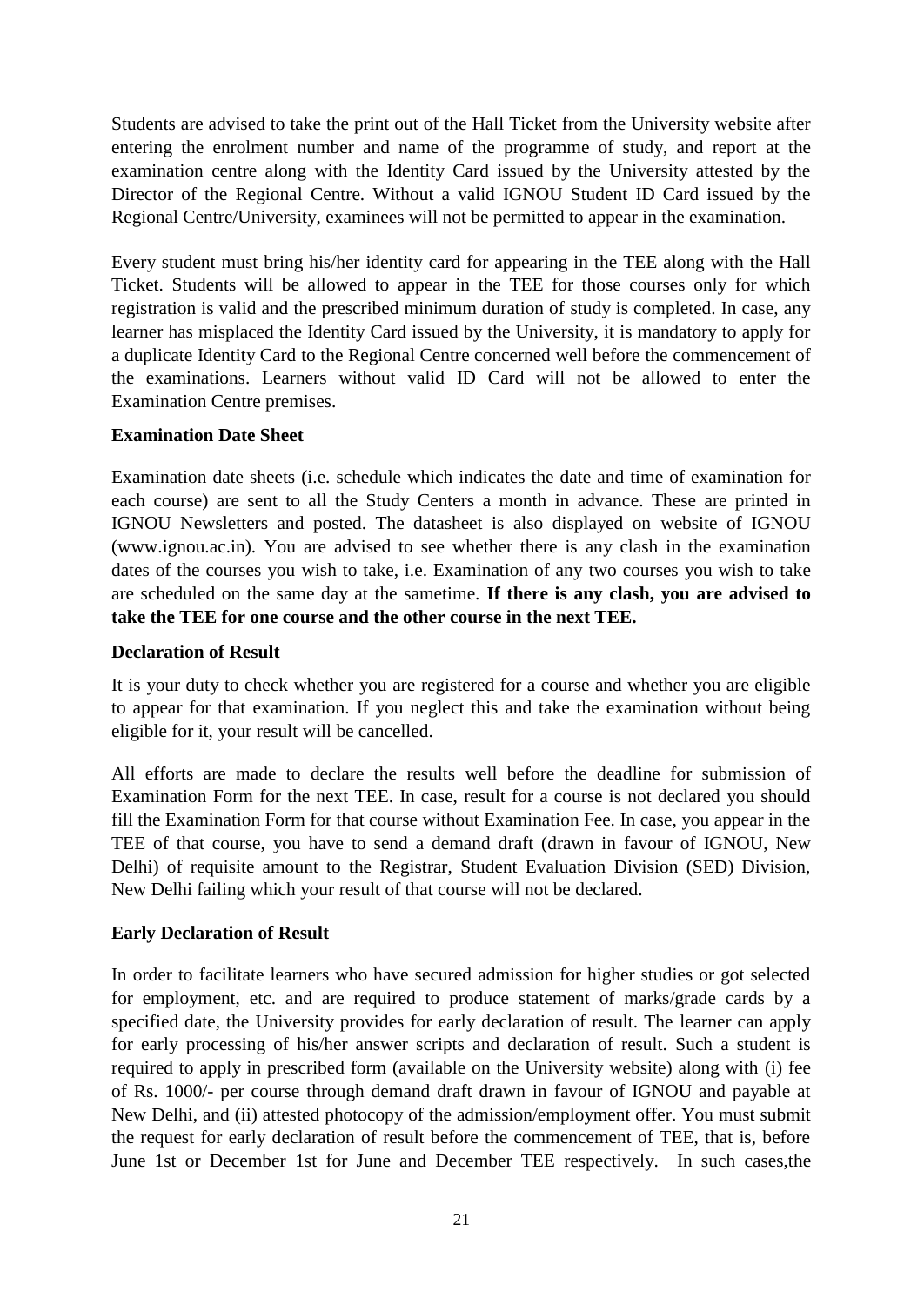University will make arrangement for early processing of answer scripts and declare the result as a special case possibly within a month's time from the conduct of examination.

#### **Re-Evaluation of Examination Scripts**

Students who are not satisfied with the marks/grade awarded to them in the TEE may apply in prescribed form for re-evaluation within one month from the date of declaration of results, i.e. the date on which results are made available on the University website on payment of Rs. 750/-per course to be paid online. The better of the two scores of original marks/grade and marks/grade after re-evaluation will be considered and updated in the student's record.

Re-evaluation is permissible in TEE only and not in practical, project report, workshop, assignment, tutorials, seminar, etc. A sample application form with rules and regulations for this purpose is available at the University's website.

#### **Improvement in Division/Class**

Students of the Bachelor degree programme who have completed the programme and wish to improve their Division/Class may do so by appearing in TEE. Only those students of the programme who fall short of less than 2% marks to secure 2nd and 1st division are eligible for reexamination.

Students may apply in the prescribed form from the 1st to the 30th of April for June TEE and from the 1st to the 31st of October for December TEE along with a fee of Rs.750/- per course by means of a demand draft drawn in favour of IGNOU and payable at New Delhi.

#### **Improvement is permissible in TEE only and not in Practicals /Lab courses, Project, Workshop, Assignment, Seminar, tutorials, etc.**

Students wishing to improve their marks will have to apply within six-months from the date of issue of final statement of marks/grade card to them, subject to the condition that their registration for the programme/course being applied for improvement is valid till the next TEE in which they wish to appear for improvement. Rules and regulations for this purpose are available in detail at the University's website.

**Obtaining Photocopy of Answer Scripts:** After the declaration of result, if the learner is notsatisfied with the marks awarded, he or she can request the University for obtaining Photocopy of Answer Scripts on payment of Rs. 100/- per course. The request for obtaining Photocopy of Answer Scripts by the student must be made within 45 days from the date of declaration of result to the Student Evaluation Division, IGNOU, New Delhi in the prescribed format along-with a fee of Rs. 100/- per course to be paid online.

**While communicating with the University regarding examinations, please write your enrolment number and complete address clearly. In the absence of such details, the Student Evaluation Division will not be able to attend to your problems.**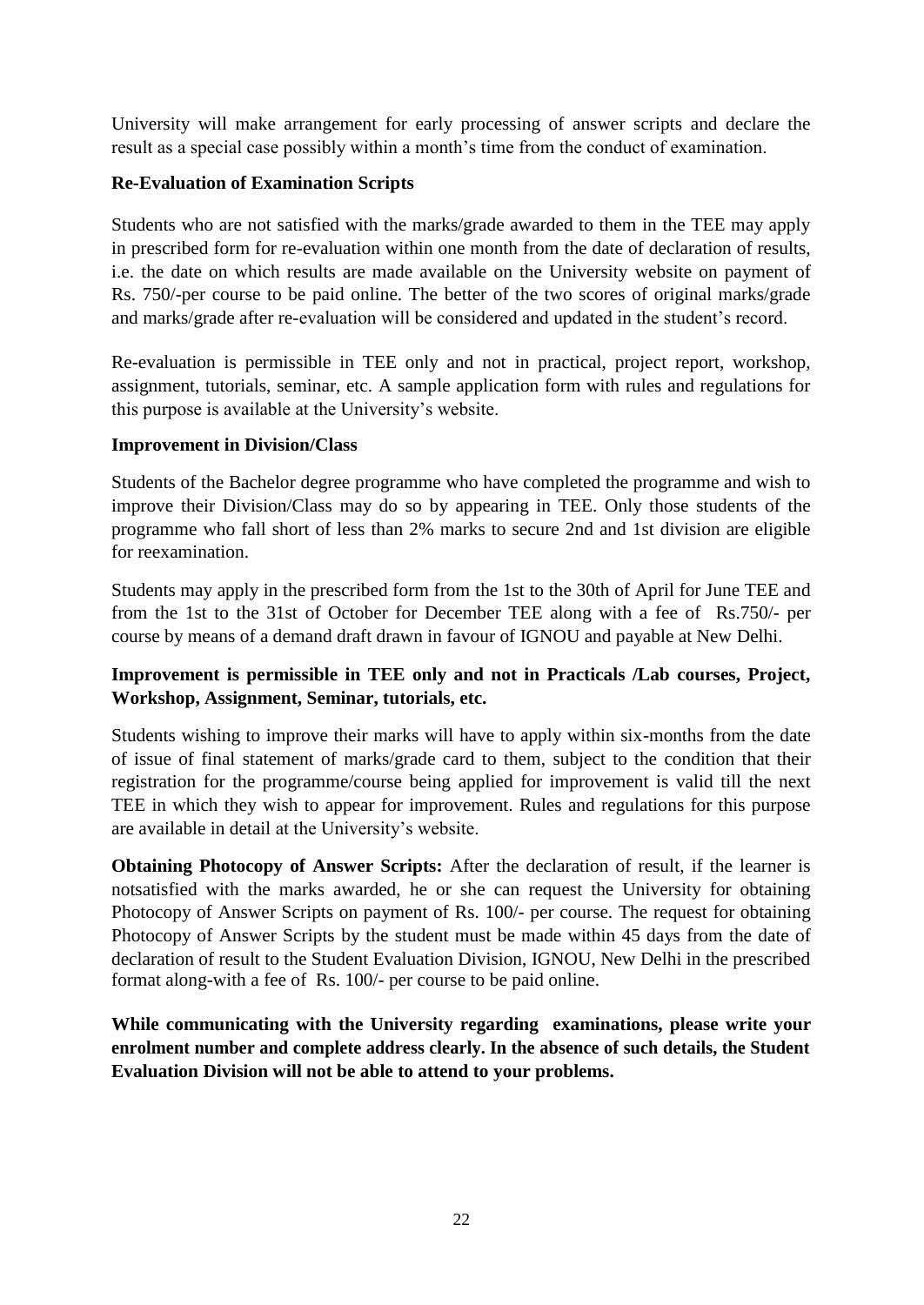# **7. OTHER USEFUL INFORMATION**

#### **Scholarships and Reimbursement of Fees**

Learners with physical disability admitted to IGNOU are eligible for Government of India scholarships. They are advised to collect the scholarship forms from the Directorate of Social Welfare or Office of the Social Welfare Officer of the concerned State Government and submit the filled-in forms to them through the concerned Regional Director of IGNOU to SRD.

Students of reserved categories viz., scheduled caste/scheduled tribe and learners with physical disability, have to pay the fees at the time of admission to the University along with other students. For reimbursement of programme fees, such students have to submit their forms to the Directorate of the Social Welfare or Office of the Social Welfare Officer of the respective State Government through the concerned Regional Director of IGNOU.

**Change of Medium** is permitted within 30 days from the receipt of first set of course materialin the first semester/year ONLY, on payment of Rs. 350/- plus Rs. 350/- per 4 credit course and Rs. 700/- per 6 credit course for theprogramme. Payment should be made by way of a DemandDraft drawn in favour of "IGNOU" payable at the place of concerned Regional Centre. All such requests for change of Medium should be addressed to the concerned Regional Centre only, as per schedule.

#### **Change or Correction of Address**

There is a printed form for the change/correction of address/name. A copy of the same is available online on the university websites under Student Zone. In case there is any correction or change in your address, you are directed to make use of that form addressed to the Registrar, Student Registrtion Division (through concerned Regional Director). You are advised not to write letters to any other officer in the University in this regard. Normally, it takes four to six weeks to effect the change. Therefore, you are advised to make your own arrangements to redirect the mail to the changed address during this period.

#### **Change of Study Centre**

A student is required to opt for only such study centre which is activated for the programme. As far as possible the university will allot the study centre opted for by the student. However, the university may change the study centrefor administrative reasons without concurrence of the student at any time.

For the purpose of change of Study Centre, you have to send a request to the Director of your Regional Centre. A copy of the same may be sent to the Student Evaluation Division at the headquarters.

Counselling facilities for a programme may not be available at all the Centres. Therefore, you are advised to make sure that counselling facilities are available for the programme you have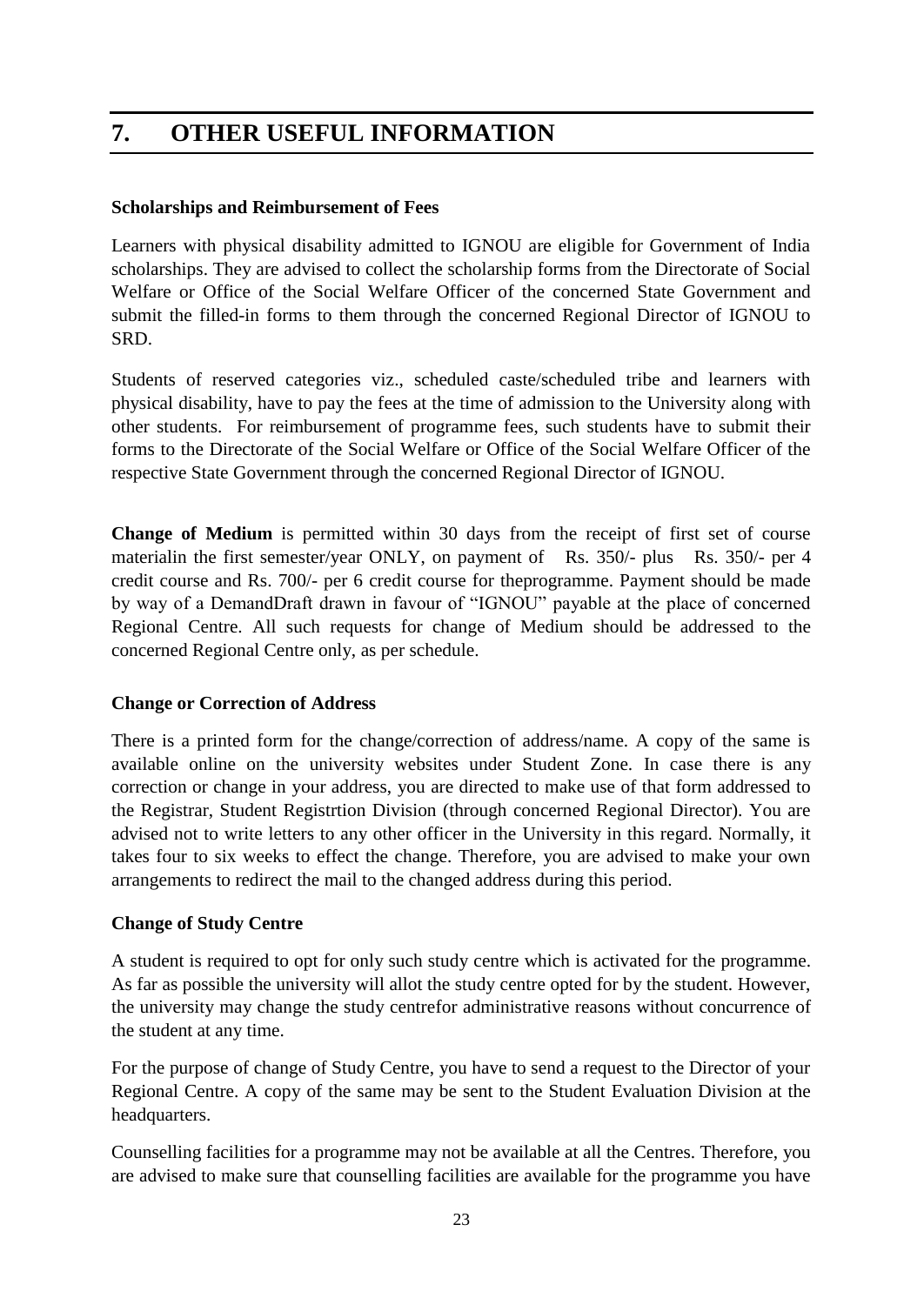chosen, at the new Centre opted for. As far as possible, the request for change of Study Centre is considered favourably. However, the allotment of a new Study Centre is subject to availability of seats for the programme at the new Centre asked for.

#### **Change of Regional Centre**

If you want to transfer from one region to another, you have to send your application seeking transfer to the Regional Centre from where you are seeking a transfer marking copies to the Regional Centre where you would like to be transferred to. Further, you have to obtain a certificate from the Coordinator of the Study Centre from where you are seeking transfer regarding the number of assignments submitted. The Regional Director from where the learner is seeking the transfer will transfer all records including details of fee payment to the new Regional Centre under intimation to the Registrar, Student Registration Division (SRD) and the learner. In case any learner is keen for transfer from Army/Navy/Air Force Regional Centre to any other Regional Centre of the University during the cycle/session, he/she would have to pay the fee-share money to the Regional Centre. In case the learner seeks transfer at the beginning of the session/cycle, the required programme course fee for the session/cycle shall be deposited at the Regional Centre. However, the transfer shall be subject to availability of seats wherever applicable.

#### **Issue of Duplicate Grade Card/Mark sheet**

A duplicate Grade Card is issued after a request is made on the prescribed form along with a draft of Rs. 200/- to be paid in favour of IGNOU, New Delhi. The form for the purpose is available on the IGNOU website.

#### **Issue of Duplicate Degree Certificate**

A duplicate degree certificate can be issued after a request is made on the prescribed form along with a demand draft of Rs. 750/- in favour of IGNOU, New Delhi. The following documents are required to be attached with the requests for issue of duplicate degree certificate:

- 1) Affidavit on non-judicial stamp paper of Rs.10/- .
- 2) Copy of FIR lodged with the police station regarding loss of Degree Certificate.
- 3) Demand Draft/IPO for requisite fee.

The form and the format for the purpose is given on the Universtiy website.

#### **Re-admission**

If you are not able to complete the programme in a maximum period of 6 years, the University has a provision for re-admission. You have to take the following two steps for readmission:

- a) Take admission afresh in the Programme like other students by fulfilling the admission criteria and paying requisite fee for the Programme.
- b) Apply to the University for the transfer of credits you have earned under the old enrolment with applicable fee.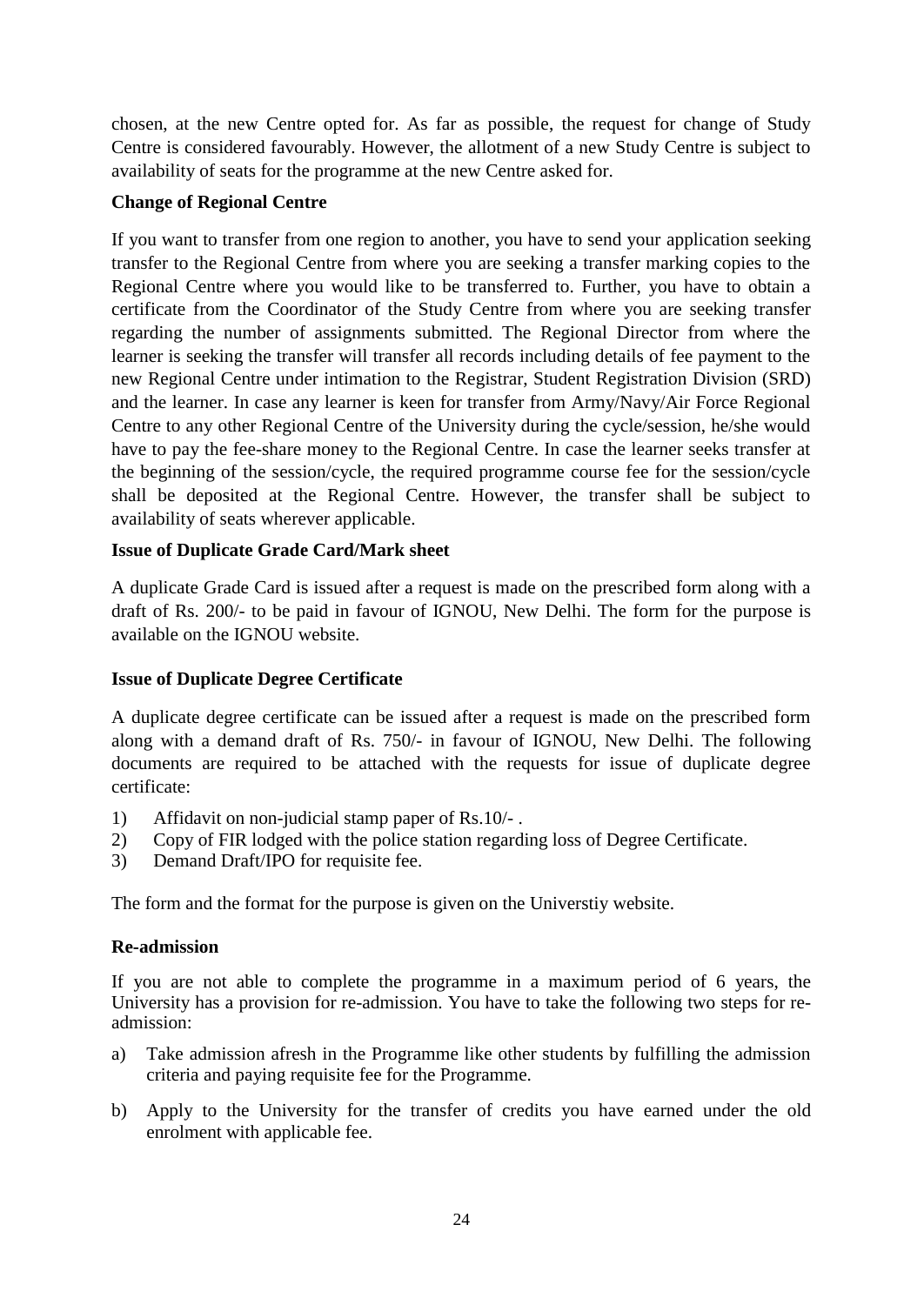Full credit transfer may be allowed if the syllabus and methodology now in vogue are similar to that governing the students under the old enrolment.

#### **Simultaneous Registration**

A learner is permitted to register for only one programme in the given academic session. You are, therefore, advised to seek admission to only one programme in the given academic session. However, you are allowed to take a certificate programme of 6 months duration along with other programmes. Violation of this rule will result in cancellation of admission to all the programmes and forfeiture of the programme fees.

#### **Migration Certificate**

For Migration Certificate, requisition may be sent to the Regional Director along with the following documents:

- 1) Application (can be obtained from the IGNOU website).
- 2) Attested copy of the marksheet.
- 3) Fee of Rs. 500/- in the form of demand draft drawn in favour of IGNOU payable at the city where the Regional Centre is located.

#### **Refund of Fees**

The refund request will be considered as under:

- a) Before the last date for submission of admission form,Programme fee will be refunded after deduction of Rs. 200/-
- b) Within 15 days from the last date for submission of admission form, Programme fee will be refunded after deduction of Rs. 500/-
- c) Within 30 days from the last date for submission of admission form, Programme fee will be refunded after deduction of Rs. 1,000/-.
- d) After 30 days from the closure of the last date, no refund will be allowed.
- e) The last dates for submission of admission form will be considered separately i.e. last date without late fee and last date with late fee. However, late fee, if any, will not be refunded.
- e) In cases of (a) to (c) above, the candidate will make a written request to the Regional Director (RD) concerned for such a refund. The Regional Centre (RC) will process the cases as soon as possible after ascertaining the credit of the same in IGNOU Accounts.

#### **Disputes on Admission and other University Matters**

The place of jurisdiction for filing of a Suit, if necessary, will be only at New Delhi/Delhi.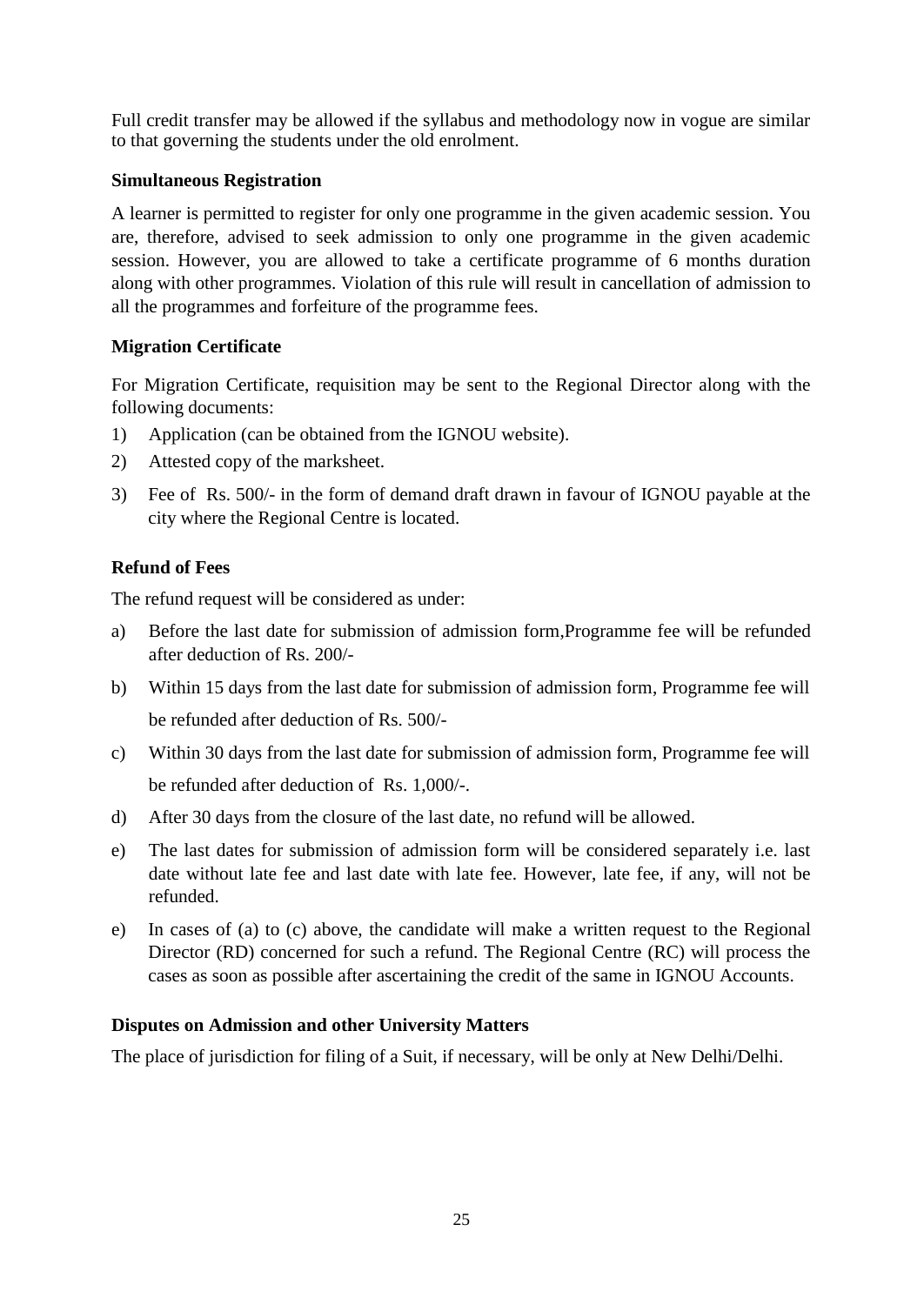# **8. SOME USEFUL ADDRESSES**

During the course of your study you might require some additional information about rules and regulations as well as how to resolve some of the issues in completing your studies at IGNOU. You must know whom to contact for specific information. Here is a list of addresses and contact numbers and emails of offices in the University to contact for specific information or problem.

| $\mathbf{1}$   | Identity Card, Fee receipt, Bonafide<br>Certificate, Migration, Scholarship<br>forms                           | <b>Concerned Regional Centre</b>                                                                                                                                          |
|----------------|----------------------------------------------------------------------------------------------------------------|---------------------------------------------------------------------------------------------------------------------------------------------------------------------------|
| $\overline{2}$ | Non-receipt of study material                                                                                  | Material Production and Distribution Division<br>(MPDD)                                                                                                                   |
| 3              | Schedule/information regarding<br>Examform, Entrance test, Date-<br>sheet, IGNOU Hall ticket                   | Asst. Registrar (Exam-II), SED,<br>Block-12, IGNOU, Maidan Garhi, New Delhi-<br>110068E-mail:evaluationsed@ignou.ac.in,<br>Ph. 29536743, 29535924-32 / Extn-2202, 2209    |
| $\overline{4}$ | Result, Re-evaluation, Grade Card,<br>Provisional Certificate, Early<br>declaration of Result, Transcript      | Dy. Registrar (Exam.III), SED,<br>Block-12, IGNOU, MaidanGarhi, NewDelhi-<br>110068E-mailsedgrievance@ignou.ac.in<br>Ph. 29536103,29535924-32/Extn. 2201, 2211,<br>1316   |
| 5              | Non-reflection of Assignment<br>Grades/Marks                                                                   | Asst. Registrar (Assignment), SED, Block-3,<br>Room No-12, IGNOU, MaidanGarhi, New Delhi-<br>110068E-mail: assignments@ignou.ac.in<br>Ph. 29535924, Extn-1312, 1319, 1325 |
| 6              | Original Degree/ Diploma/<br>Verification of Degree/Diploma                                                    | Dy. Registrar (Exam.I), SED, Block-9,<br>IGNOU, Maidan Garhi, New Delhi-110068E-<br>mailevaluationsed@ignou.ac.in<br>Ph.29535438, 29535924-32/Extn-2224, 2213             |
| 7              | <b>Student Grievances related to</b><br>evaluation                                                             | Asst. Registrar (Student Grievance), SED,<br>Block-3,IGNOU, MaidanGarhi, New Delhi-<br>110068E-mailsedgrievance@ignou.ac.in<br>Ph. 29532294, 29535924-32/Extn-1313        |
| 8              | <b>Academic Content</b>                                                                                        | Director of the School concerned                                                                                                                                          |
| 9              | <b>Student Support Services and</b><br>StudentGrievances, Pre-admission<br>inquiry of various courses in IGNOU | Regional Director, Student Service Centre,<br>IGNOU, Maidan Garhi, New Delhi-110068<br>E-mail ssc@ignou.ac.in<br>Ph. 29535714,29533869, 2953380 Fax-29533129              |

Most of the operations of the University are online. Wherever you are required to submit a hard copy, the University has made available different application forms on its website. Please download these forms from the Student Zone of the University website and use them diligently.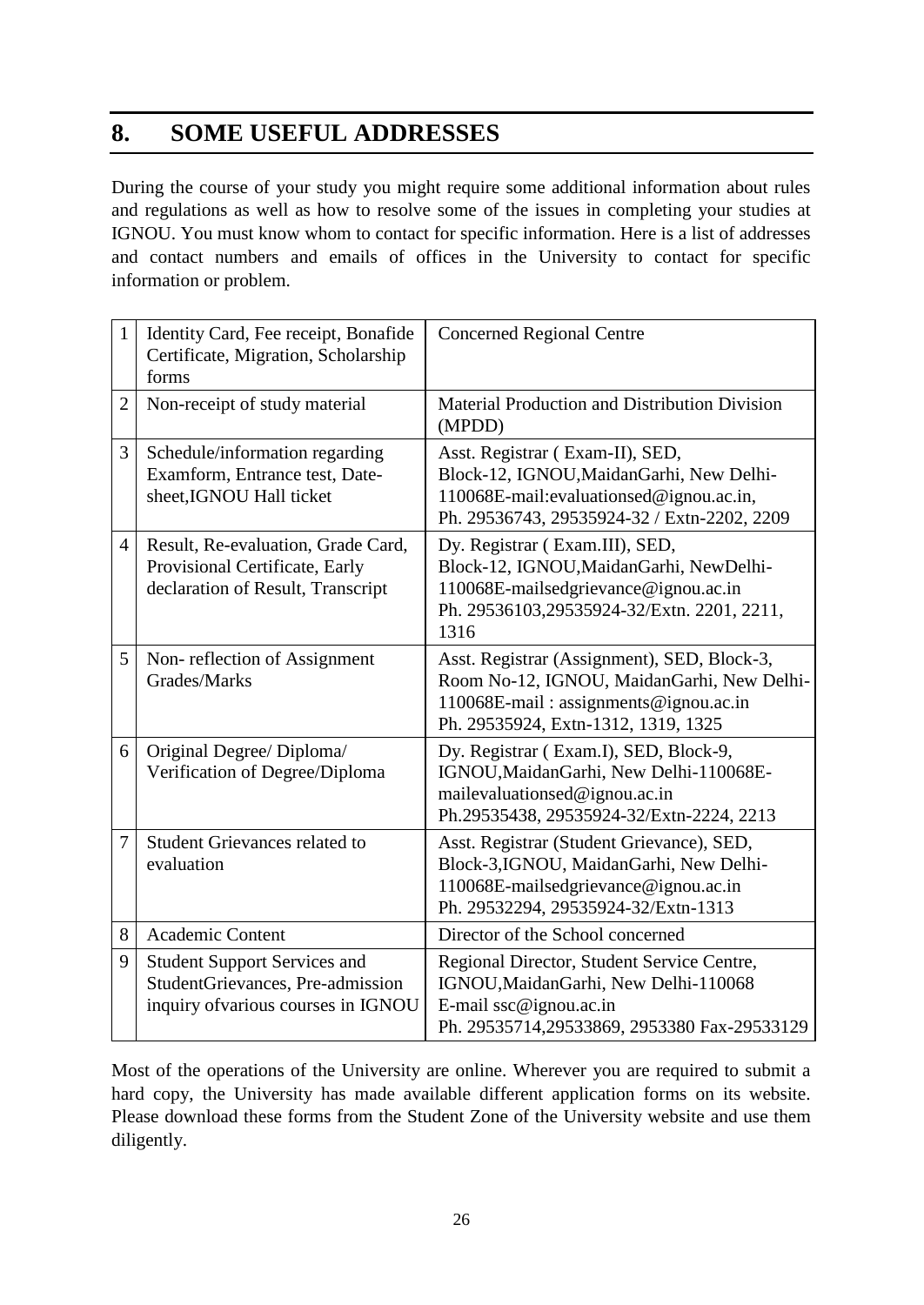# **PART II SYLLABI OF COURSES**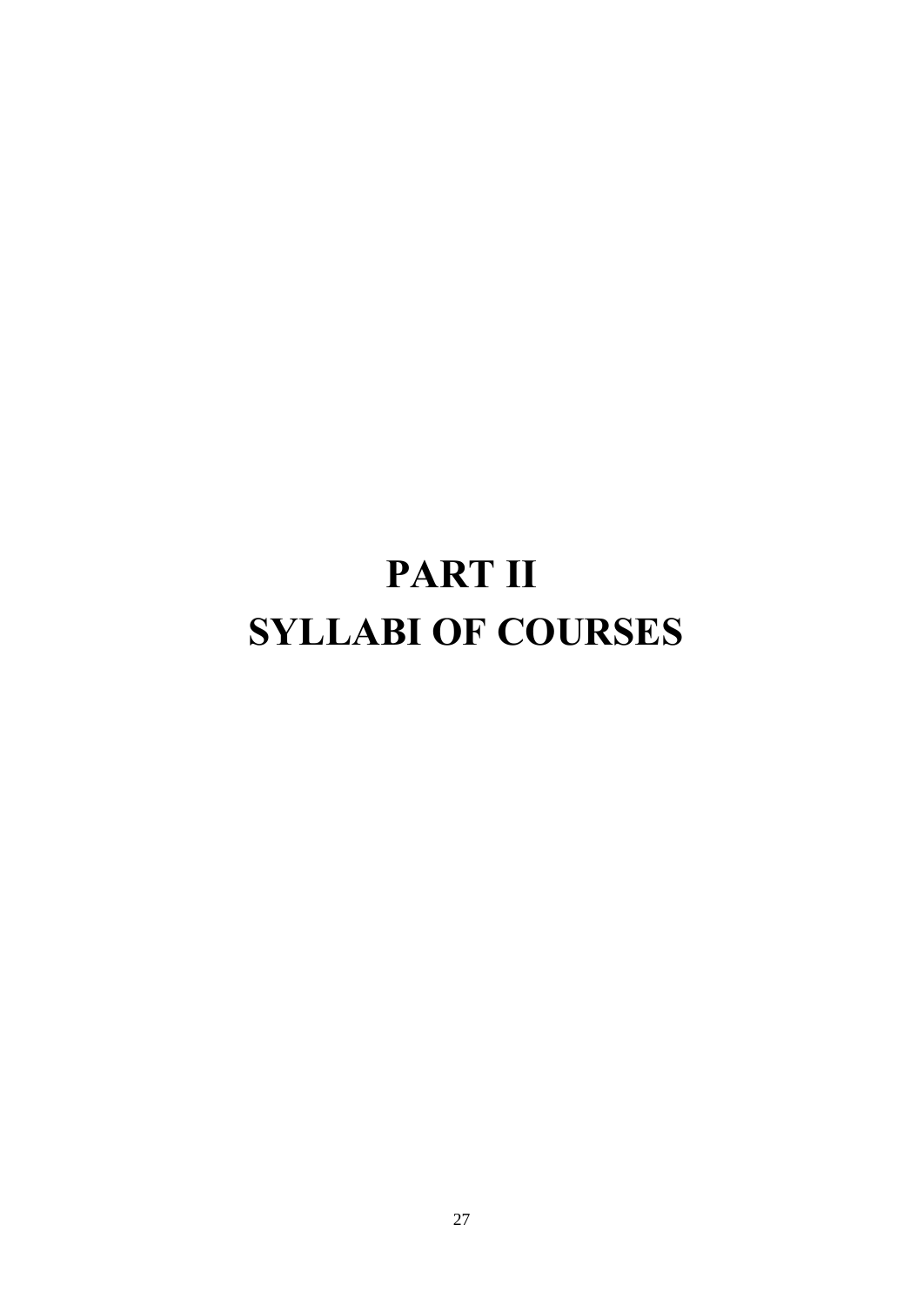# **1 CORE COURSES**

#### **I Introductory Microeconomics (BECC 101) 6 credits**

Economics is a live subject. It helps the economic agents in making their decision on: which commodities to produce? How to produce? Which techniques to use? Which factors or resources to use? In which combinations to produce and what quantity of a commodity should be produced? Further, how consumers make their purchasing decisions and how their choices are affected by changing prices and incomes, etc. are also answered.

Today, a wide spectrum of activities are included in the domain of Microeconomics. These include: (a) consumer's behaviour or choice process; (b) producers' behaviour or how is the production organised and carried on, what is the special role of cost functions therein and the different forms of market organisations; (c) co-operation of different individuals in the process of production by contributing factors owned by them; (d) various types of efficiencies; (e) under what situations market fail and what role the State can play in such situations? The present course on 'Introductory Microeconomics' aims at exposing the learners to each of these aspects. The course is divided into six blocks as follows:

#### **SYLLABUS**

#### **Block** 1 **Introduction**

- Unit 1 Introduction to Economics and Economy
- Unit 2 Demand and Supply Analysis
- Unit 3 Demand and Supply in Practice

#### **Block 2Theory of Consumer Behaviour**

- Unit 4 Consumer Behaviour: Cardinal Approach
- Unit 5 Consumer Behaviour: Ordinal Approach

#### **Block 3 Production and Costs**

- Unit 6 Production with One Variable Input
- Unit 7 Production with Two and More Variable Inputs
- Unit 8 The Cost of Production

#### **Block 4 Market Structure**

- Unit 9 Perfect Competition: Firm and Industry's Equilibrium
- Unit 10 Monopoly: Price and Output Decisions
- Unit 11 Monopolistic Competition: Price and Output Decisions
- Unit 12 Oligopoly: Price and Output Decisions

#### **Block 5 Factor Market**

- Unit 13 Factor Market and Pricing Decisions
- Unit 14 Labour Market
- Unit 15 Land Market

#### **Block 6 Welfare, Market Failure and the Role of Government**

- Unit 16 Welfare: Allocative Efficiency under Perfect Competition
- Unit 17 Efficiency of the Market Mechanism: Market Failure and the Role of the State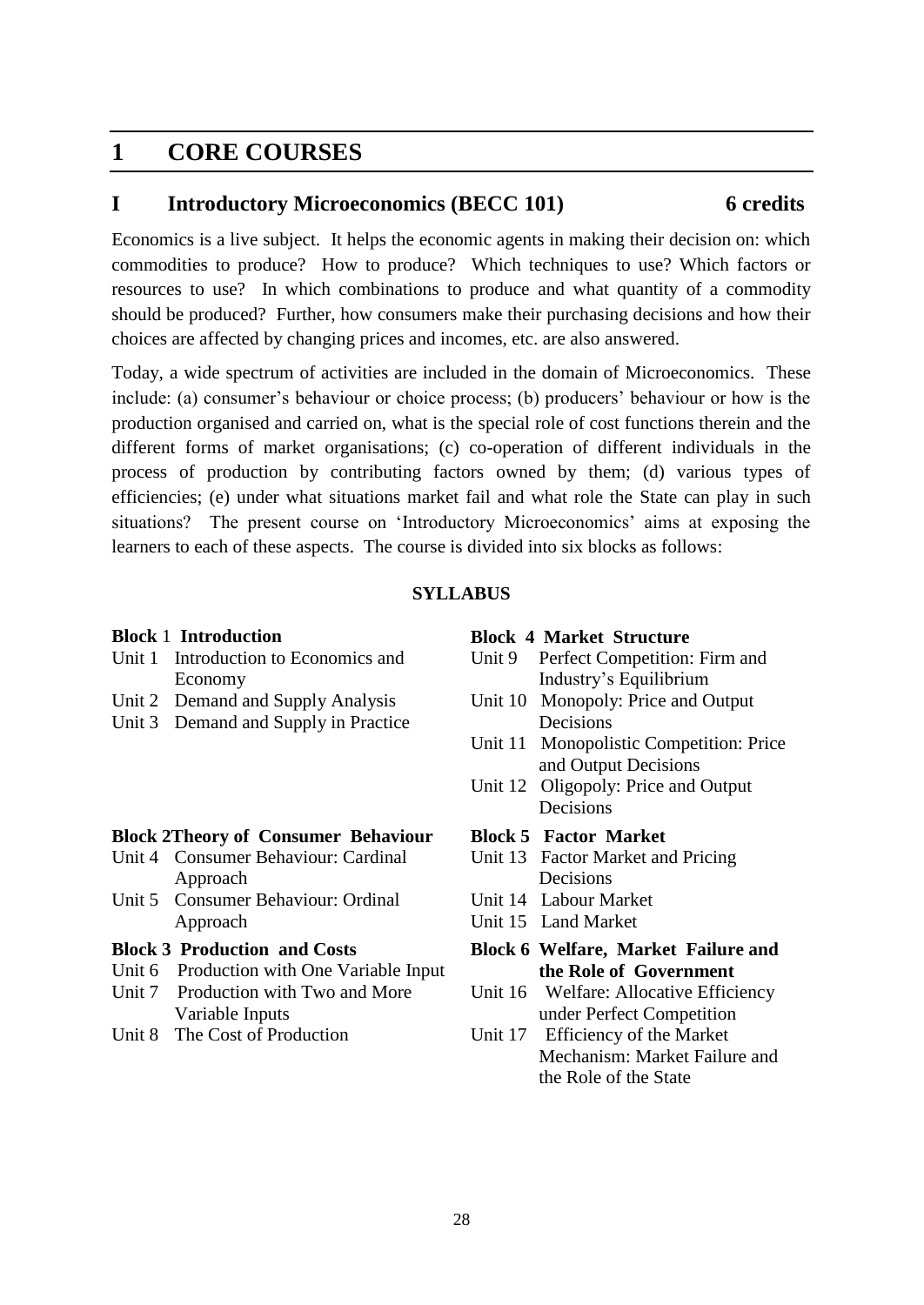#### **II Mathematical Methods in Economics-I (BECC 102) 6 credits**

This course introduces the learners to basic mathematical concepts, tools and techniques, and also discusses how these techniques are applied to economic analysis. The students also learn to think about the appropriate mathematical tool to apply to a given economic phenomenon or process or idea. The course discusses sets, relations functions and logic. The students also learn about coordinate geometry, differential and integral calculus, and singlevariable optimization. Finally the students are exposed to basic linear and non-linear difference equations.

#### **SYLLABUS**

#### **Block 1 Preliminaries**

Unit 1 Sets and Set Operations Unit 2 Relations and Functions Unit 3 Logic

#### **Block 2 Functions Of One Independent Variable**

Unit 4 Elementary Types of Functions Unit 5 Analytical Geometry Unit 6 Sequences and Series

#### **Block 3 Differentiation**

Unit 7 Limits Unit 8 Continuity Unit 9 First-Order Derivatives Unit 10 Higher-Order Derivatives

#### **Block 4 Single-Variable Optimisation**

Unit 11 Concave and Convex Functions Unit 12 Optimisation Methods

#### **Block 5 Integration**

Unit 13 Indefinite Integrals Unit 14 Definite Integrals

#### **Block 6 Difference Equations**

Unit 15 Linear Difference Equations Unit 16 Non-Linear Difference Equations

#### **III Introductory Macroeconomics (BECC 103) 6 credits**

#### This course introduces the students to the basic concepts of macroeconomics. It discusses the preliminary concepts associated with determination and measurement of macroeconomic variables such as saving, investment, GDP, money, inflation, and Balance of Payments.

#### **SYLLABUS**

#### **Block 1: Issues in Macroeconomics and National Income Accounting**

Unit 1 Issues and Concepts Unit 2 National Income Accounting Unit 3 Measuring Economic Performance

#### **Block 2: Money in a Modern Economy**

Unit 4 Definition and Functions of Money Unit 5 Demand for Money Unit 6 Monetary Policy

#### **Block 3: Inflation**

Unit 7 Inflation: Concept, Types and Measurement Unit 8 Causes and Effects of Inflation

#### **Block 4: The Closed Economy in the Short-run**

Unit 9 Classical and Keynesian Systems

Unit 10 Keynesian Model of Income Determination

Unit 11 Fiscal Policy in Keynesian Model

#### **Block 5: IS-LM Analysis**

Unit 12 Equilibrium in the Real Sector

Unit 13 Equilibrium in the Monetary Sector

Unit 14 Neoclassical Synthesis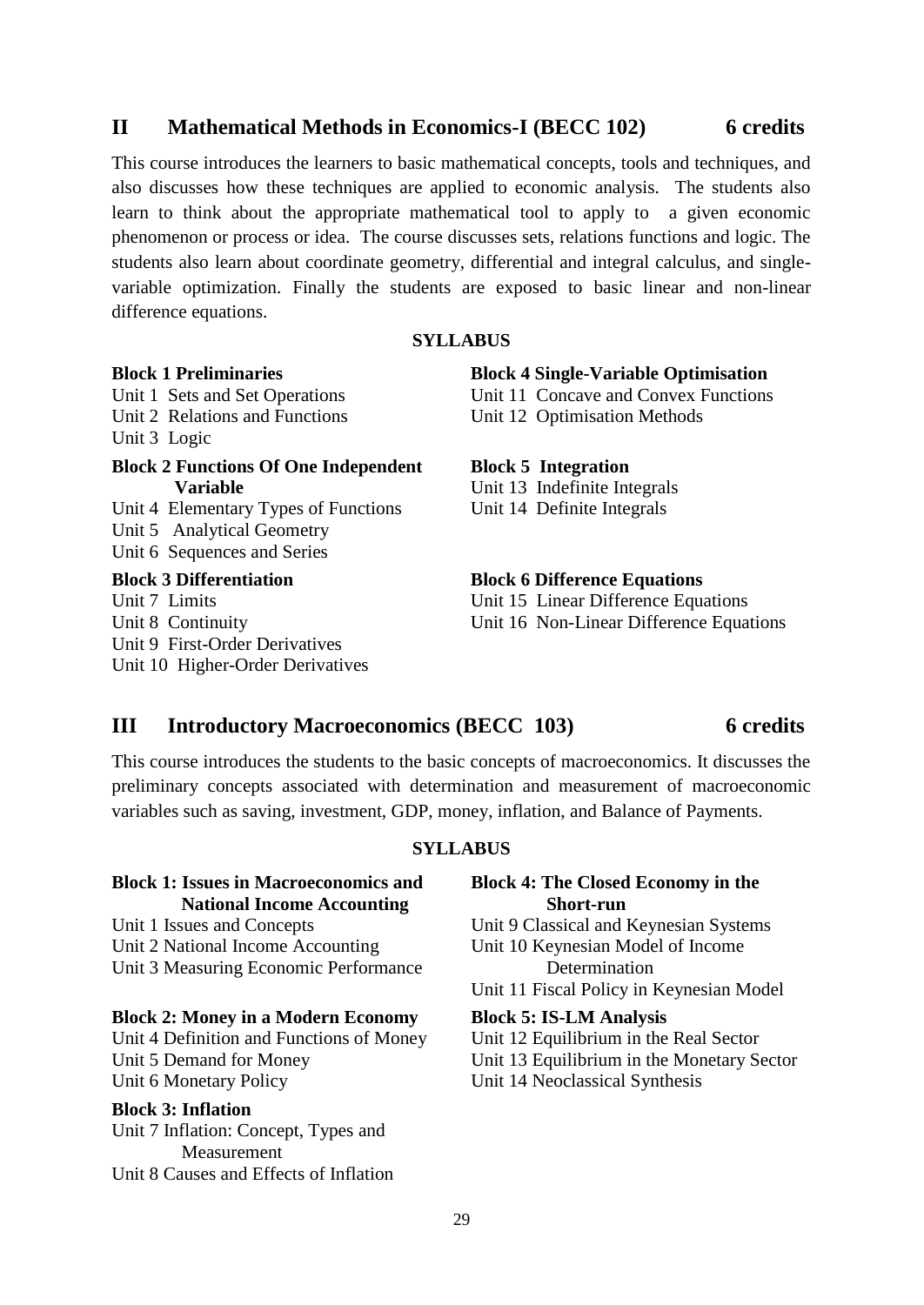#### **IV Mathematical Methods in Economics-II (BECC 104) 6 credits**

This course continues from the core course BECC 102 that the students studied in the first semester. The course takes up several topics in mathematical economics. The students learn about multivariate functions and multivariate differentiation, as well as multivariate optimization. The course also discusses linear algebra — vectors, matrices and determinants, as their applications in economics. The students are also familiarized with first- and secondorder differential equations.

#### **SYLLABUS**

| <b>Block 1 Functions Of Several Variables</b> | <b>Block 3 Linear Algebra</b>             |
|-----------------------------------------------|-------------------------------------------|
| Unit 1 Multivariate Calculus I                | Unit 5 Vectors and Vector Spaces:         |
| Unit 2Multivariate Calculus II                | Unit 6Matrices and Determinants           |
|                                               | Unit 7 Linear Economic Models             |
| <b>Block 2 Differential Equations</b>         | <b>Block 4 Multi Variate Optimisation</b> |
| Unit 3 First-Order Differential Equations     | Unit 8Unconstrained Optimisation          |
| Unit 4Second-Order Differential Equations     | Unit 9Constrained Optimisation with       |
|                                               | <b>Equality Constraints</b>               |
|                                               | Unit 10 Duality                           |

#### **V Intermediate Microeconomics-I (BECC 105) 6 credits**

This course on Intermediate microeconomics builds up on the Principles of Microeconomics course studied in Semester 1 and provides an analysis of how the economic theory developed can be directly applied to help economic agents in taking decisions pertaining to maximising utility, minimising cost, maximising profit, taking output or pricing decisions, etc. It achieves this through combining microeconomic theory with the application part using graphical analysis, algebra and calculus. In order to grasp this course well, a student is expected to have passed an introductory microeconomics course, and have some working knowledge of calculus (mostly derivatives), basic algebra and graphing skills.

The course structure is divided into 3 blocks. Each block is further sub-divided in a number of Units. Each Unit in itself is self-contained and has organic linkages with all other Units. Throughout the course, in each unit, student will encounter a synchronized set of introductory theory, illustrative examples and check your progress exercises—designed to provide conceptual clarity to the student. In a way, allowing students to develop their abilities to evaluate, analyze and synthesize economic information.

#### **SYLLABUS**

| <b>Block 1 Consumer theory</b>             | <b>Block 3 Equilibrium Under Perfect</b>    |
|--------------------------------------------|---------------------------------------------|
| Unit 1 Preferences and Utility             | <b>Competition</b>                          |
| Unit 2 Consumer's Equilibrium              | Unit 7 Profit Maximisation by a Competitive |
| Unit 3 Consumer's Surplus                  | Firm                                        |
| Unit 4 Choice under Uncertainty and Inter- | Unit 8 Efficiency of a Competitive Market   |
| temporal Choice                            |                                             |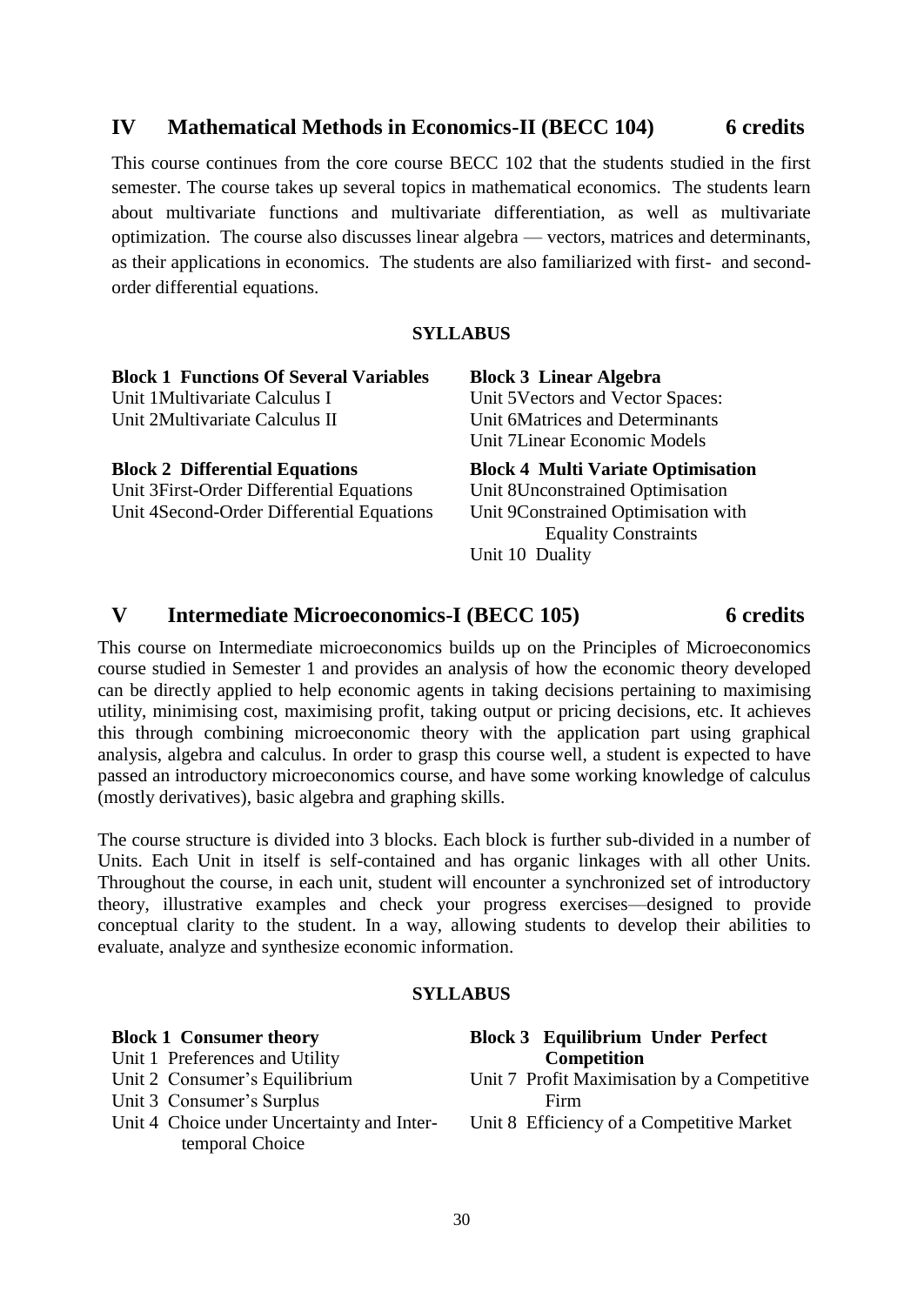#### **Block 2 Production and Cost**

Unit 5 Production Function with One and More Variable Inputs Unit 6 Cost Function

#### **VI Intermediate Macroeconomics – I (BECC 106) 6 credits**

### This course introduces the students to formal modeling of a macro-economy in terms of analytical tools. It discusses various alternative theories of output and employment determination in a closed economy in the short run as well as medium run, and the role of policy in this context. It also introduces the students to various theoretical issues related to an open economy.

#### **SYLLABUS**

#### **Block 1: Aggregate Demand and Supply** Unit 1 Aggregate Demand Curve Unit 2 Aggregate Supply Curve Unit 3 Equilibrium Output and Prices **Block 3: Balance of Payments and Exchange Rates** Unit 7 Financial Markets Unit 8 Balance of Payments Unit 9 Exchange Rate Determination **Block 2: Expectations, Inflation and Unemployment** Unit 4 Adaptive Expectations Unit 5 Rational Expectations Unit 6 Inflation and Unemployment **Block 4: Open Economy Models** Unit 10 Mundell-Fleming Model Unit 11 Dornbusch's Overshooting Model Unit 12 Macroeconomic Policy in an Open Economy

#### **VII Statistical Methods for Economics (BECC 107) 6 credits**

This course introduces students to the concepts and techniques of presentation and summarisation of data. It then develops the notion of probability, followed by probability distributions of discrete and continuous random variables. It introduces students to basics of sampling and statistical inference. In addition, the course provides elementary ideas of index number, deterministic time series and demography.

#### **SYLLABUS**

#### **Block 1 Descriptive Statistics**

- Unit 1 Basic Statistical Concepts
- Unit 2 Tabulation and Graphical Representation of Data
- Unit 3 Summarisation of Univariate Data
- Unit 4 Moments and Skewness-Kurtosis

#### **Block 2 Summarisation of Bivariate and Multivariate Data**

Unit 5 Correlation and Regression

#### Unit 6 Index Numbers

#### **Block 3 Probability Theory**

Unit 9 Elementary Probability

- Unit 10 Discrete Probability Distributions
- Unit 11 Continuous Probability Distributions

#### **Block 4 Sampling and Statistical Inference**

Unit 12 Sampling Procedure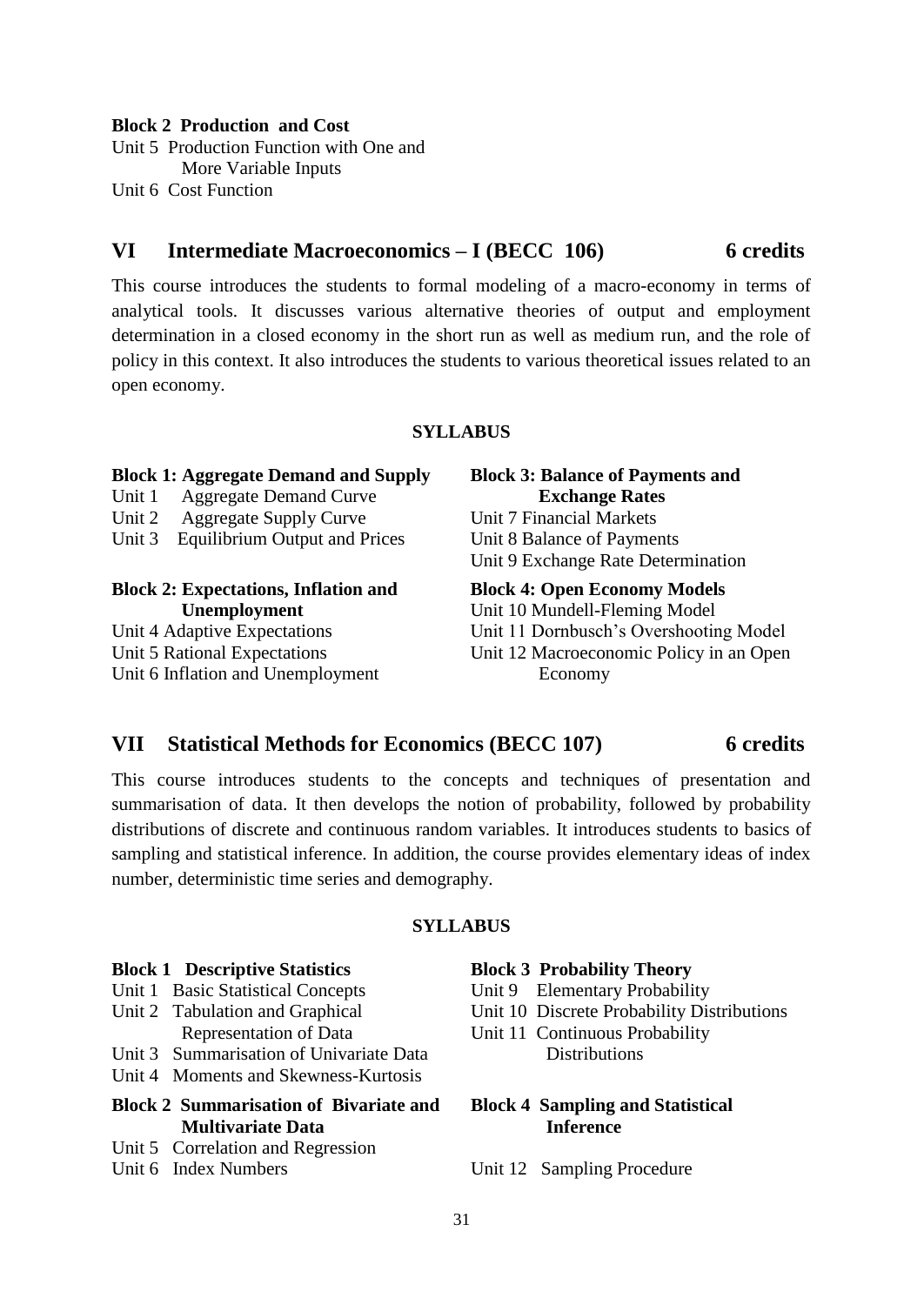| Unit 7 Deterministic Time Series and | Unit 13 Estimation and Testing of |
|--------------------------------------|-----------------------------------|
| Forecasting                          | <b>Hypotheses</b>                 |
| Unit 8 Demography                    | Unit 14 Chi-squared Test          |

#### **VIII Intermediate Microeconomics-II (BECC 108) 6 credits**

This course on Intermediate microeconomics builds up on the Principles of Microeconomics course studied in Semester 1 and provides an analysis of how the economic theory developed can be directly applied to help economic agents in taking decisions pertaining to maximising utility, minimising cost, maximising profit, taking output or pricing decisions, etc. It achieves this through combining microeconomic theory with the application part using graphical analysis, algebra and calculus. In order to grasp this course well, a student is expected to have passed Introductory Microeconomics and Intermediate Microeconomics-I courses, and have some working knowledge of calculus (mostly derivatives), basic algebra and graphing skills.

The course structure is divided into 4 blocks. Each block is further sub-divided in a number of Units. Block 1 deals with the issues relating to the General Equilibrium framework in the context of Production and the Overall Efficiency and welfare Economics. Block 2 and 3 throw light on various forms of the markets under Imperfect Competition. In real-life situations, market does not provide results as envisioned by the price theory. Such a market failure is observed in case there are externalities, Public goods and/or asymmetric information. Hence, these issues have been covered in Block 4.

#### **SYLLABUS**

| <b>Block 1 General Equilibrium</b>                 | <b>Block3</b> Imperfect Competition II  |
|----------------------------------------------------|-----------------------------------------|
| Unit 1 General Equilibrium with Production.        | Unit 5 Oligopoly                        |
| Unit 2 Overall Efficiency and Welfare<br>Economics | Unit 6 Game Theory and its Applications |
| <b>Block2</b> Imperfect Competition I              | <b>Block4Market Failure</b>             |
| Unit 3 Monopoly                                    | Unit 7 Externalities and Public Goods   |
| Unit 4 Monopolistic Competition                    | Unit 8 Asymmetric Information           |

#### **IX Intermediate Macroeconomics –II (BECC 109) 6 credits**

This course is a sequel to BECC - 106: Intermediate Macroeconomics - I. In this course, the students are introduced to issues in the long run such as economic growth and technical progress. The course provides the micro-foundations to the various aggregative concepts used in BECC- 106.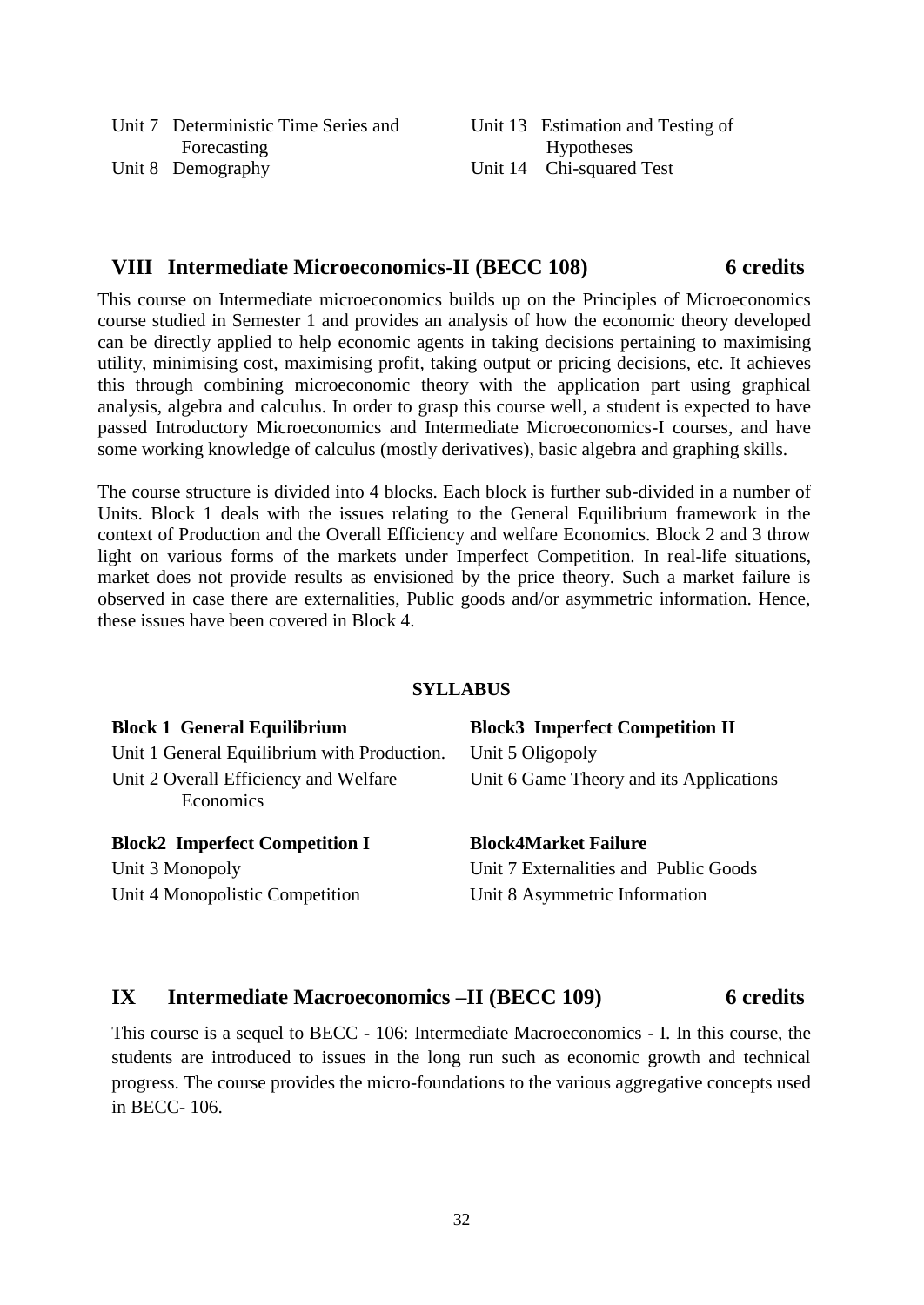#### **SYLLABUS**

#### **Block 1: Economic Growth**

Unit 1 Harrod-Domar Model

- Unit 2 Solow Model
- Unit 3 Endogenous Growth Models
- Unit 4 Business Cycle

#### **Block 2: Microeconomic Foundations**

- Unit 5 Inter-temporal Choice
- Unit 6 Investment Function
- Unit 7 Demand for Money: Post Keynesian View

#### **Block 3: Fiscal and Monetary Policy**

Unit 8 Fiscal Policy Unit 9 Monetary Policy

#### **Block 4: Schools of Macroeconomic Thought**

Unit 10 Evolution of Macroeconomic Thought –I

Unit 11 Evolution of Macroeconomic Thought –II

#### **X Introductory Econometrics (BECC 110) 6 credits**

### This course provides a comprehensive introduction to basic econometric concepts and techniques. It covers statistical concepts of hypothesis testing, estimation and diagnostic testing of simple and multiple regression models. The course also covers the consequences of violations of assumptions and their detection/treatment.

#### **SYLLABUS**

#### **Block 1: Econometric Theory: Fundamentals**

- Unit 1 Introduction
- Unit 2 Over view of Statistical Concepts
- Unit 3 Overview of Testing of Hypotheses
- **Block 2: Regression Models: Twovariables Case**
- Unit 4 Simple Linear Regression Model: Estimation
- Unit 5 Simple Linear Regression Model: Inference
- Unit 6 Extension of Two Variable Regression Models

#### **Block 3: Multiple Regression Models**

- Unit 7 Multiple Linear Regression Model: Estimation
- Unit 8 Multiple Linear Regression Model: Inference
- Unit 9 Extension of Regression Models

#### **Block 4: Treatment of Violations of Assumptions and Specification**

- Unit 10 Multicollinearity
- Unit 11 Heteroscedasticity
- Unit 12 Autocorrelation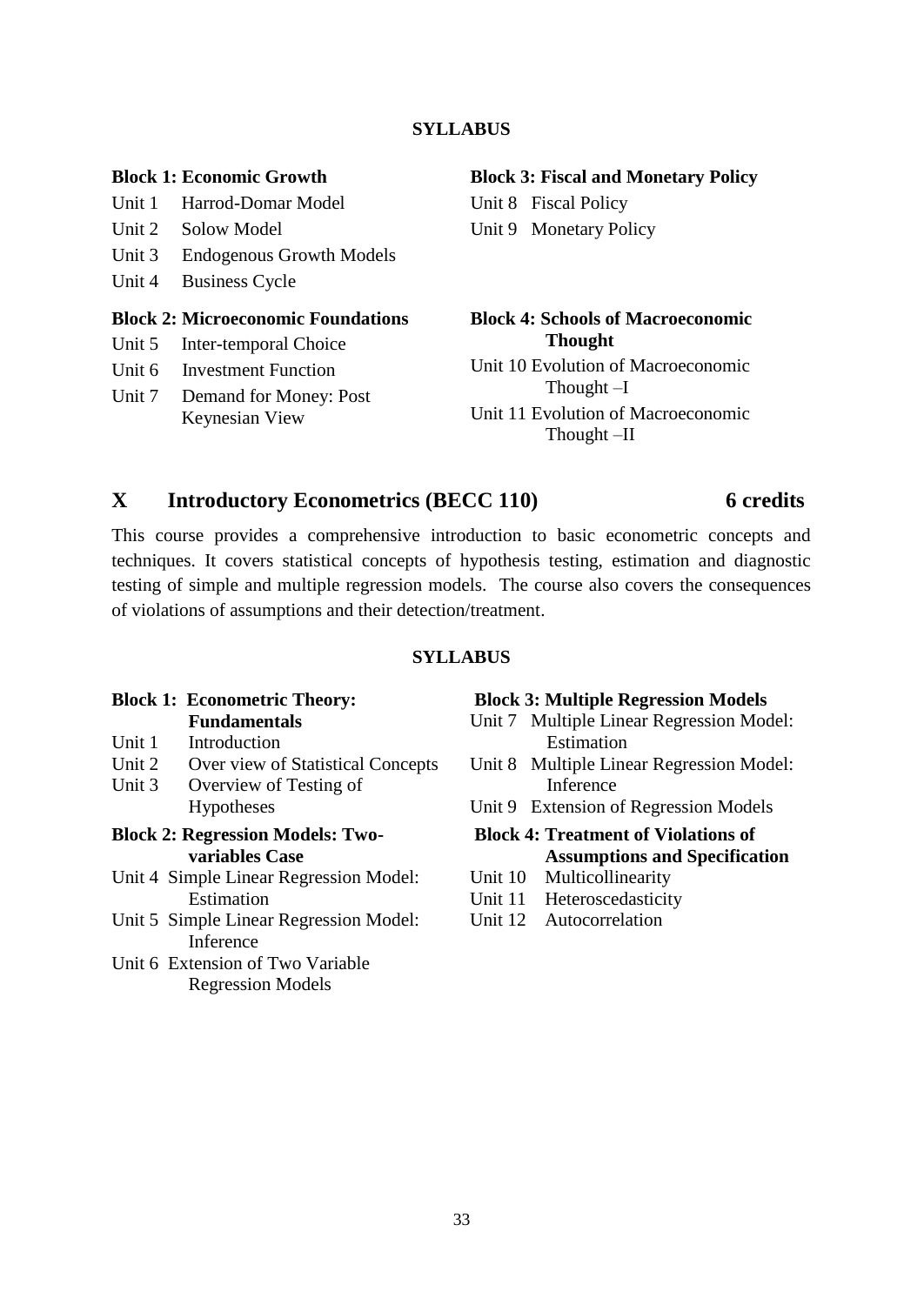#### **XI Indian Economy-I (BECC 111) 6 credits**

The course introduces the students to the basic features of Indian Economy. The state of economy as we inherited it at the time of independence, resources available and constraints, structural changes in the economy as it has evolved over time, demographic features, etc. are dealt with. Critical issues of Indian economy like poverty, inequality, unemployment, health and nutritional status, etc. are discussed. An international comparative profile of issues like growth and structural changes, trade and balance of payment, and governance and institutions is also provided.

#### **SYLLABUS**

|              | <b>Block 1: Economic Development Since</b> |  |              |  |  |
|--------------|--------------------------------------------|--|--------------|--|--|
| Independence |                                            |  |              |  |  |
| TT *. 4 T    |                                            |  | $\mathbf{r}$ |  |  |

- Unit 1 Economy at the Time of Independence
- Unit 2 Development Paradigms
- Unit 3 Structural Changes
- Unit 4 Resources and Constraints

#### **Block 2: Population and Human Development**

- Unit 5 Demographic Features
- Unit 6 Education Sector
- Unit 7 Health and Nutrition

**Block 3: Growth and Distribution** Unit 8 Poverty Unit 9 Inequality Unit 10 Employment and Unemployment

#### **Block 4: International Comparisons**

- Unit 11 Growth and Structural Changes
- Unit 12 Social and Economic Development
- Unit 13 Trade and Balance of Payment
- Unit 14 Governance and Institutions

#### **XII Development Economics-I (BECC 112) 6 credits**

This course familiarizes the students with the concepts of economic growth and development. The course discusses the concepts of growth and development. The students learn about growth theories and models, and the determinants of growth. The course also discusses poverty and inequality, and also political institutions, democracy, regulation, as well as government failure.

#### **SYLLABUS**

| <b>Block1: Growth and Development</b>    | <b>Block 3 Inequality and Poverty</b>         |
|------------------------------------------|-----------------------------------------------|
| Unit 1 Concepts, Indicators and          | Unit 8 Inequality                             |
| Measurement                              | Unit 9 Poverty                                |
| Unit 2 International Comparisons         |                                               |
| <b>Block 2 Growth Models: Theory and</b> | <b>Block 4 Political Institutions and the</b> |
| <b>Evidence</b>                          | <b>Functioning of the State</b>               |
| Unit 3 Introduction to Growth Models     | Unit 10 Institutions and Evolution of         |
| Unit 4 Harrod-Domar Model                | Democracy                                     |
| Unit 5 The Solow Model                   | Unit 11 Theories of Regulation                |
| Unit 6 Endogenous Growth Models          | Unit 12 Government Failure and Corruption     |
| Unit 7 Determinants of Growth            |                                               |
|                                          |                                               |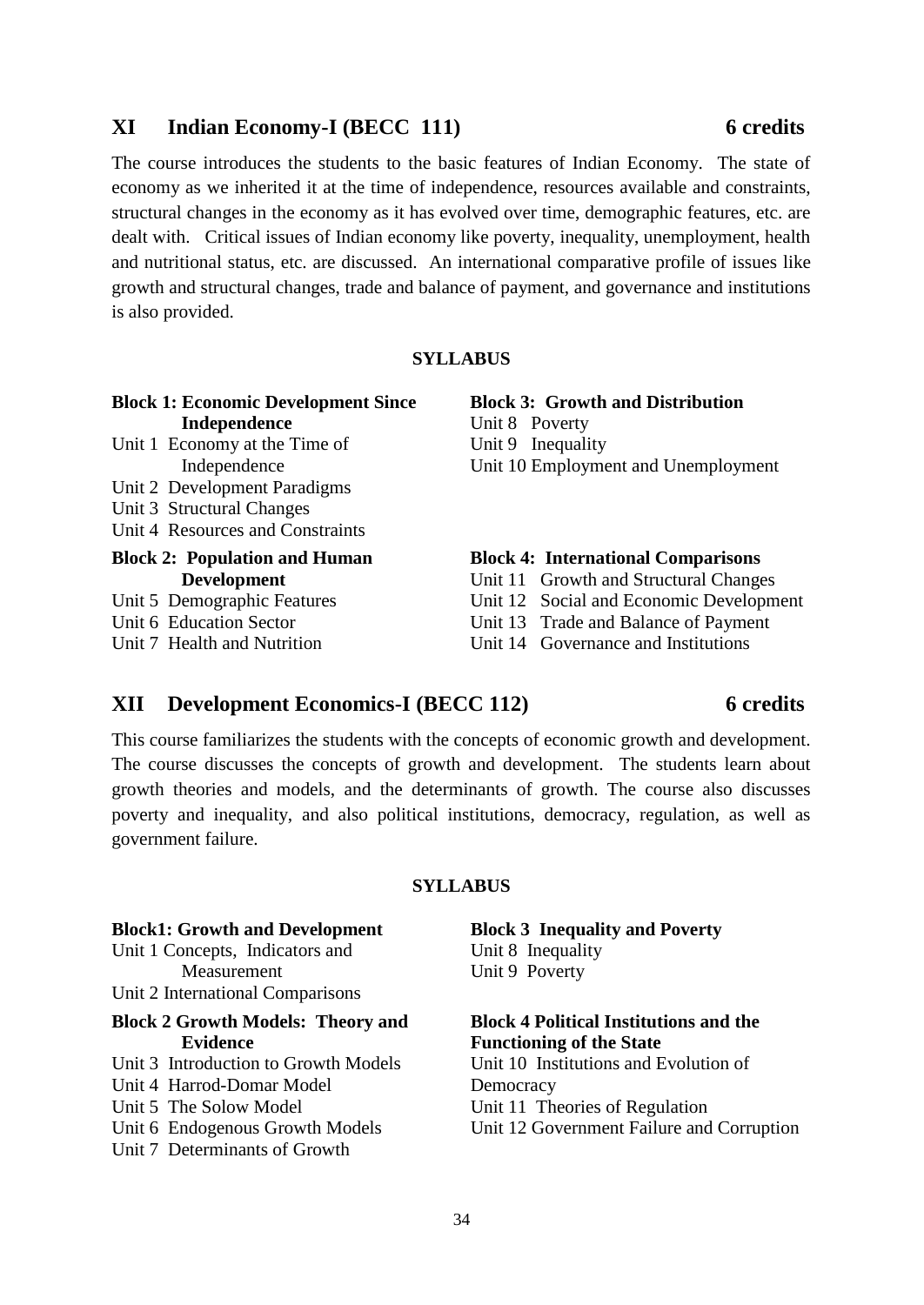#### **XIII Indian Economy-II (BECC 113) 6 credits**

After introducing the basic features of Indian Economy in the course BECC 111, the present course introduces you to the macroeconomic policy dimensions and provides a sectoral perspective of Indian economy. Under the former, it covers the four themes of: (i) monetary policy, (ii) fiscal policy, (iii) trade and investment policy and (iv) labour laws and regulations. Under the latter, the course deals with the different issues of three broad sectors viz. agricultural sector, industrial sector and services sector.

#### **SYLLABUS**

**Block 1: Macroeconomic Policies** Unit 1 Monetary Policy Unit 2 Fiscal Policy Unit 3 Trade and Investment Policy Unit 4 Labour Laws and Regulations **Block 2: Agricultural Sector**  Unit 5 Performance of Agricultural Sector Unit 6 Agrarian Relations and Market Linkages Unit 7 Capital Formation and Productivity

Unit 8 Agricultural Policy

**Block 3: Industrial Sector** Unit 9 Industrial Growth and Policy Unit 10 Small Scale Industries

**Block 4: Services Sector**

Unit 11 Features of Services Sector Unit 12 Policy Issues for Services Sector

#### **XIV Development Economics-II (BECC 114) 6 credits**

This course extends the discussion from core course BECC 112 on the economics of economic growth and development. The students learn about demography and development. The course discusses the markets for labour, land and credit in developing countries. The students also learn about the role of communities and social institutions in development. The course also aims to provide a detailed and balanced discussion about globalization and development.

#### **SYLLABUS**

|        | <b>Block 1: Demography and Development</b>      | <b>Block 3: Individuals, Communities and</b> |  |  |
|--------|-------------------------------------------------|----------------------------------------------|--|--|
|        | Unit 1 Demographic Concepts                     | <b>Collective Outcomes</b>                   |  |  |
|        | Unit 2 Demographic Transitions and Process      | Unit 6 Individual Behaviour in Social        |  |  |
|        | of Development                                  | Environments                                 |  |  |
|        |                                                 | Unit 7 Governance in Organisations and       |  |  |
|        |                                                 | Communities                                  |  |  |
|        |                                                 | Unit 8 Environment and Sustainable           |  |  |
|        |                                                 | Development                                  |  |  |
|        | <b>Block 2: Land, Labour and Credit Markets</b> | <b>Block 4 Globalisation and Development</b> |  |  |
| Unit 3 | Land                                            | Unit 9 Globalisation in Historical           |  |  |
| Unit 4 | Labour                                          | Perspective                                  |  |  |
| Unit 5 | Credit                                          | Unit 10 The Economics of Globalisation       |  |  |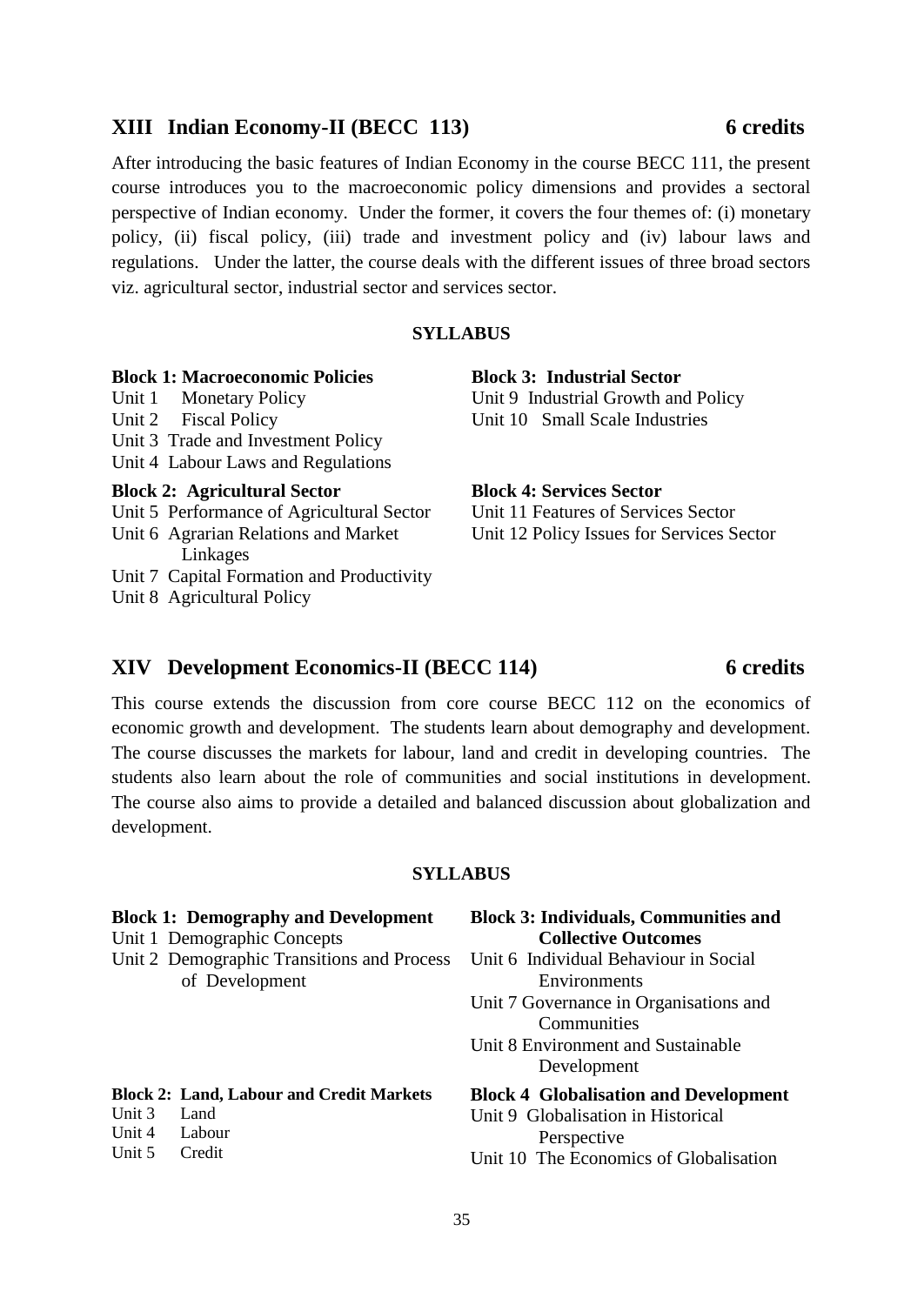# **2 DISCIPLINE SPECIFIC ELECTIVES**

#### **I Economics of Health and Education (BECE 141) 6 credits**

This elective course introduces you to the concepts of human capital and human development. Issues of measurement of health benefits and educational outcomes are discussed. Role of government in the context of market failure (as it applies to the sectors of education and health), health policy and policy for financing of education in India are explained.

#### **SYLLABUS**

#### **Block 1 Introduction**

- Unit 1 Health and Education for Human Capital
- Unit 2 Role of Health in Human Development

#### **Block 2 Foundations of Health Economics**

- Unit 3 Demand for Healthcare Services
- Unit 4 Supply of Healthcare Services
- Unit 5 Measurement of Health Benefits

#### **Block 3 Health Policy**

- Unit 6 Market Failure and the Role of the Government
- Unit 7 Public Health Services

#### **Block 4 Health Sector in India**

- Unit 8 Status of Health and Medical Care in India
- Unit 9 Health Policy in India

#### **Block 5 Economics of Education**

- Unit 10 Human Capital
- Unit 11 Demand and Supply Considerations of Education

#### **Block 6 Education Sector in India**

- Unit 12 Status of Educational Outcomes
- Unit 13 Government Policy and Financing of Education in India

#### **II Applied Econometrics (BECC 142) 6 credits**

The aim of this course is to provide a foundation in applied econometric analysis and develop skills required for empirical research in economics. Since the emphasis is on application of methods, this course includes providing an understanding of econometric software and computing skills.

#### **SYLLABUS**

#### **Block 1: Empirical Issues in Econometric Research**  Unit 1 Stages in Empirical Research Unit 2 Specification Issues Unit 3 Model Selection Criteria

**Block 3: Panel Data Models** Unit 8 Introduction to Panel Data Unit 9 Estimation of Panel Data Models

#### 36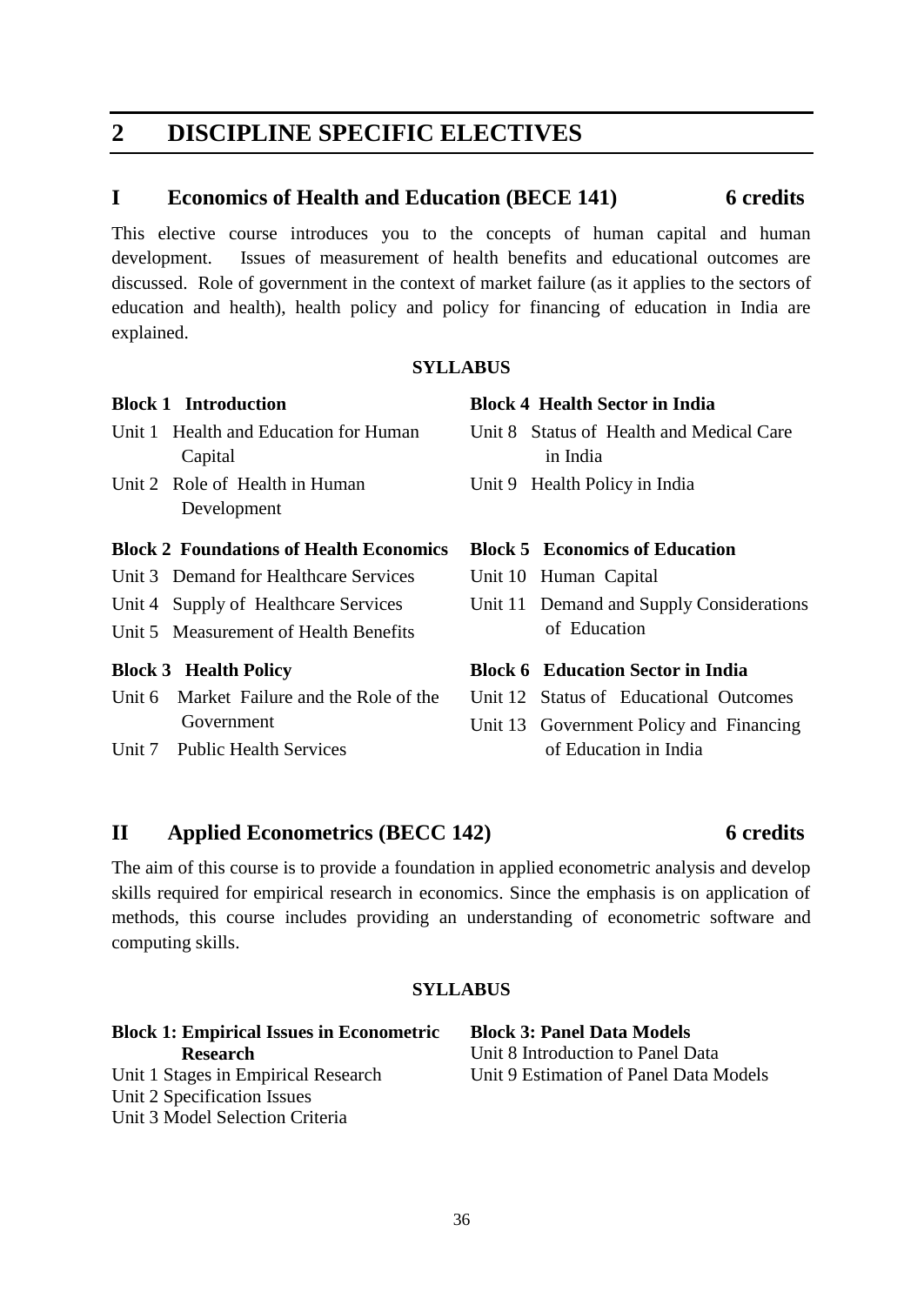#### **Block 2:Advanced Topics in Regression Analysis** Unit 4 Distributed-lag Models **Block 4 Introduction to Econometric**  Unit 10 Introduction to GRETL Unit 11 Introduction to E-Views

Unit 5 Auto-regressive Models Unit 6 Simultaneous Equation Models - I Unit 7 Simultaneous Equation Models - II

# **III Environmental Economics (BECE 143) 6 credits**

Reviewing the concepts of microeconomics and welfare economics, this elective course discusses the themes of market failure and property rights in the context of environment. The two approaches to deal with environmental issues viz. command and control policy approach and market based instrument are explained. Issues of Transboundary environmental problems and linkage of environment with trade are discussed. Other major related themes like: (i) green accounting, (ii) sustainability and (iii) valuation of environment are also discussed.

#### **SYLLABUS**

#### Unit 1 Economy and Environment Unit 2 Review of Microeconomics and Welfare Economics **Problems** Problems **Block 2: Theory of Externalities** Unit 3 Market Failure Unit 4 Property Rights and Coase Theorem **Services**

### **Block 3: Environmental Policy**

**Block 1: Introduction**

- Unit 5 Command and Control Policy Approach
- Unit 6 Market Based Instruments
- Unit 7 Implementation of Environmental Policy
- Environmental Services

# **IV Financial Economics (BECE 144) 6 credits**

This Discipline Specific Elective Course introduces the students to financial instruments, institutions and markets. The students are familiarized with statistical tools relevant to finance, as well as with spreadsheet software. The course discusses cash flows- deterministic and random-as well as with asset pricing (including the pricing of derivatives). The students also learn about corporate finance and policy.

# Unit 8 Transboundary Environmental Unit 9 Trade and Environment **Block 5: Valuation of Environment** Unit 10 Economic Value of Environmental Unit 11 Non-market Valuation of Unit 12 Green Accounting **Block 6: Sustainable Development** Unit 13 Sustainable Development Unit 14 Growth and Environment

**Block 4: International Environmental** 

**Software Packages**

Unit 12 Introduction to STATA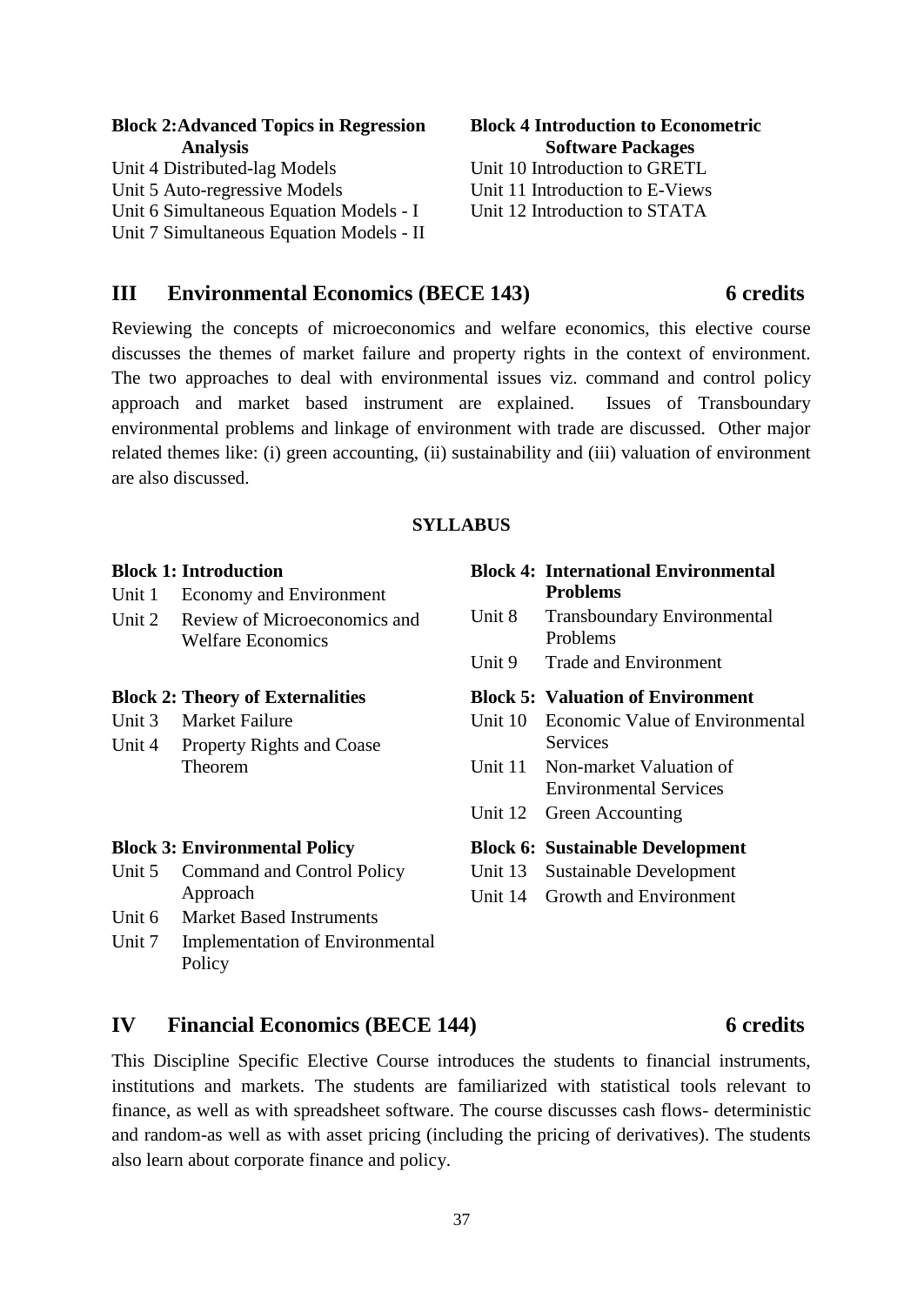#### **SYLLABUS**

#### **Block 1 Financial Instruments Markets and Institutions**

- Unit 1 Financial Markets
- Unit 2 Financial Institutions
- Unit 3 Financial Instruments

#### **Block 2 Elementary Statistics and Spreadsheets**

Unit 4 Elementary Statistics

Unit 5 Elementary Spreadsheets

#### **Block 3 Deterministic Cash Flow Streams**

Unit 6 Basic Theory of Interest Unit 7 Fixed Income Securities

#### **Block 4 Single-Period Random Cash Flows**

- Unit 8 Risk and Uncertainty
- Unit 9 Random Assets
- Unit 10 Portfolio Mean and Variance Analysis

#### **Block 5 Asset Pricing**

Unit 11 Markowitz Model

Unit 12 Capital Asset Pricing Model

#### **Block 6 Pricing of Futures Options and Other Derivatives**

- Unit 13 Forwards and Futures
- Unit 14 Options Swaps and Other **Derivatives**

#### **Block 7 Corporate Finance and Policy**

- Unit 15 Patterns of Corporate Financing
- Unit 16 Corporate Policy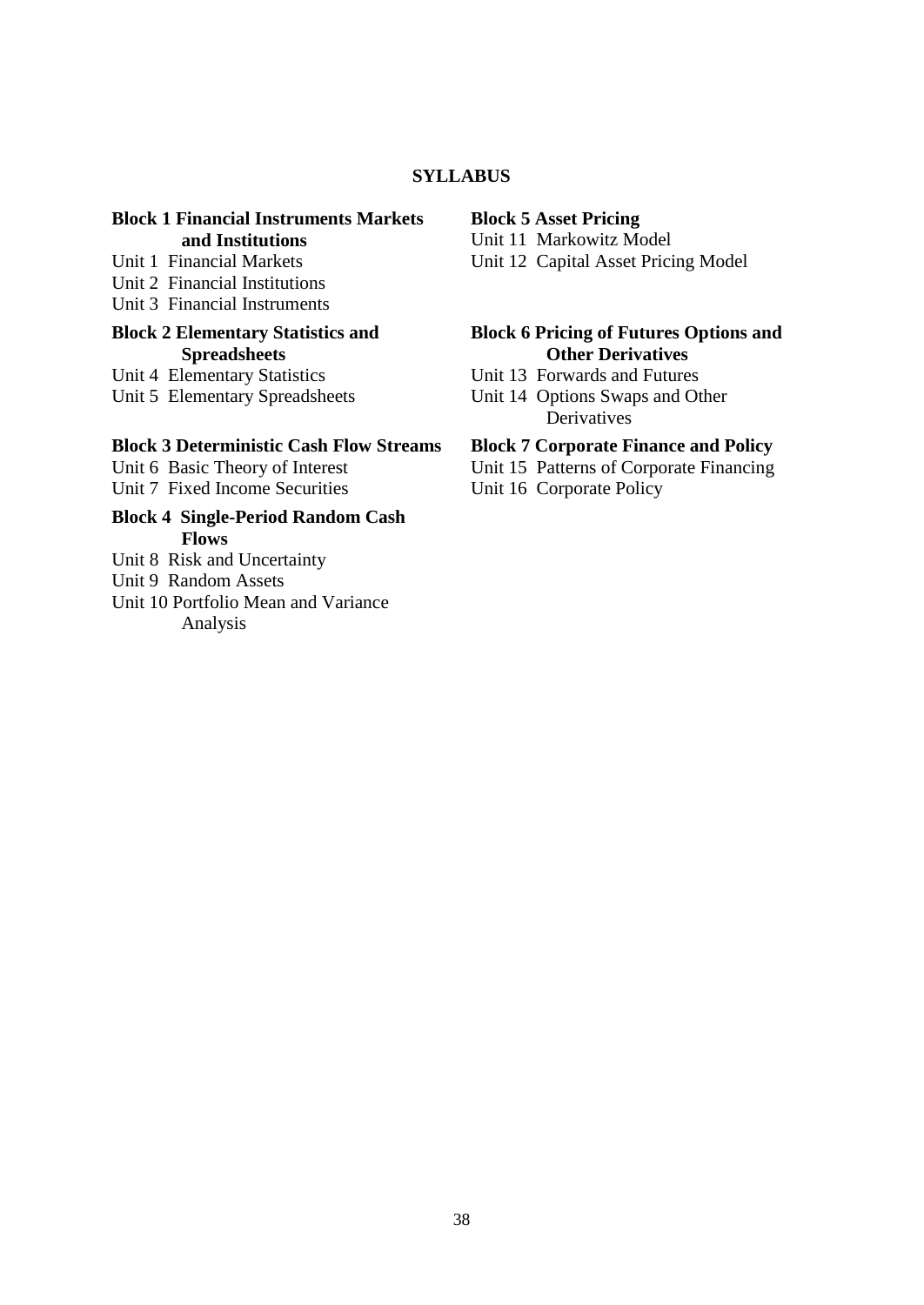# **3 ABILITY/SKILL ENHANCEMENT COURSES**

### **BEVAE 181: Environment Studies**

Earth is the only known planet in the solar system that supports life. Despite the vastness of the earth, life exists only in a very thin layer enveloping the earth called biosphere. Sun is the only source of energy which enables continuous interaction among various life forms. For a long period of time, there has been a symbiotic relationship between human being and nature. Due to excessive human interference and unsustainable practices, millions of people's life and livelihoods and other living organisms on the earth are at risk. These environmental issues have now become common problems and shared responsibility of each individual on the earth to act judiciously to reverse these negative impacts. Therefore, there has been a growing need to create awareness amongst all the stakeholders. Keeping this in view, Environmental Study is being introduced as a compulsory course for all the learners at under-Graduate level.

#### **Block 1 An Introduction to Environment and Environmental Issues**

- Unit 1 Our Environment
- Unit 2 Ecosystems
- Unit 3 Major Ecosystems

#### **Block 2 Natural Resources**

- Unit 4 Land and Water
- Unit 5 Forest Resources
- Unit 6 Biodiversity: Value And Services
- Unit 7 Energy Resources

#### **Block 3 Environmental Issues and Concerns**

| Unit 8   | Biodiversity: Threats and<br>Conservation    |
|----------|----------------------------------------------|
| Unit $9$ | <b>Environmental Pollution and</b><br>Hazard |
|          | Unit 10 Waste Management                     |
|          | Unit 11 Global Environmental Issues          |
|          | <b>Block 4 Protecting our Environment:</b>   |
|          | <b>Policies and Practices</b>                |
|          | Unit 12 Environmental Legislation            |
|          | Unit 13 Human Communities and                |
|          |                                              |

Unit 14 Environmental Ethics

TMA-Based on Field Work- Report of be submitted – 5 hours

- Visit to an area to document environmental assets: river/forest/ flora/ fauna etc.
- Visit to a local polluted site- Urban/ Rural / Industrial/ Agricultural
- Study of common plants, insects, birds and basic principles of identification
- Study of simple ecosystems-pond, river, Delhi Ridge, etc.

### **BEGAE 182: English Communication Skills 4** credits

English Communication Skills is of 4 credits and has 3 Blocks and 11 Units. Communication involves both verbal and non-verbal communication. In this Course we give you an understanding of the communication process, the barriers to it, the skills involved in communication i.e. listening, speaking, reading and writing in both formal and informal contexts. We discuss the differences between spoken and written forms of the language and make you sensitive to conversational skills which include to a large extent, body language.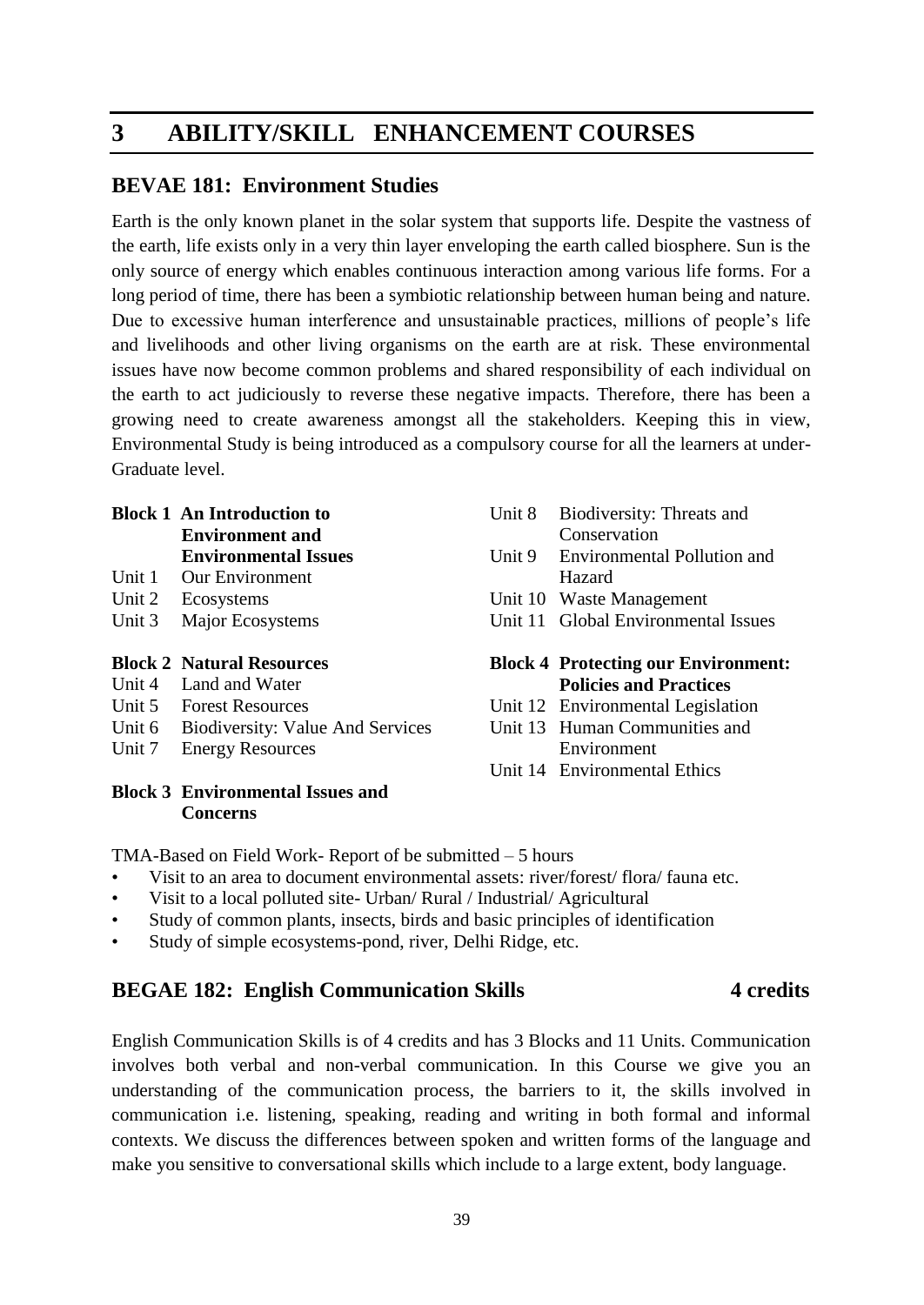### 40

### **BHDAE 182:** fg anh Hkk'kk vk Sj laiz s'k.k **4 credits**

ठस पाठयक्रम में हिंदी भाषा और संप्रेषण से संबंधित बिंदुओं का अध्ययन कराया जाएगा। यह पाठ्यक्रम 4 क्रेडिट का है। इस पाठ्यक्रम में हिंदी भाषा और संप्रेषण से संबंधित निम्नलिखित बिंदओं को शामिल किया गया है:

हिंदी भाषा का विकास, भाषा की परिभाषा, प्रकृति एवं विविध रूप; हिंदी भाषा की विशेषताएँ : क्रिया, विभक्ति, सर्वनाम, विशेषण एवं अव्यय संबंधी। हिंदी की वर्ण-व्यवस्था : स्वर एवं व्यंजन। रवर के प्रकार–ह्रस्व, दीर्घ तथा संयुक्त। व्यंजन के प्रकार–स्पर्श, अन्तस्थ, ऊष्म, अल्पप्राण, महाप्राण, घोष तथा अघोष। वर्गों का उच्चारण स्थान : कण्ठ्य, तालव्य, मूर्द्धन्य, दन्त्य, ओष्ठ्य तथा दन्तोष्ठ्य। बलाघात, संगम, अनुतान तथा संधि। भाषा संप्रेषण के चरणः श्रवण, अभिव्यक्ति, वाचन तथा लेखन। हिंदीवाक्य रचना, वाक्य और उपवाक्य । वाक्य भेद। वाक्य का रूपान्तर।

#### **BPCS 185: Developing Emotional Competence 4 Credits**

The course is a skill enhancement course and is offered in the *third semester*. The course will introduce the concept of emotion and highlight the relationship between emotional intelligence and emotional competence. Further, it will help the learners know and acquire different strategies to develop emotional competencies.

### **BECS 184:** Data Analysis **4** credits

In the present era of information society, information is one of the major driving forces for social, economic, political and cultural development of a country. Information is created, presented in various visual forms, related with other form of information and then used for economic and decision making activities.

One of the key ingredients of creating information is Data. The data is the raw form of information which is to be collected, cleaned and processed. Data, therefore, need to be analyzed and converted to simpler presentable forms like tables and graphs so that it can be utilized in a more meaningful manner. The knowledge of tools and techniques of data collection, data presentation and data analysis by using the spread sheet package is high in demand in almost all the sectors of economy. This skill enhancement course will equip you with the tools and techniques of collection, presentation and analysis of data through using the spreadsheet package (excel) which, in turn, will enhance your employability. The course comprises of four blocks.

#### **SYLLABUS**

|  | <b>Block 1 Review of Mathematical and</b> |        |                                      |
|--|-------------------------------------------|--------|--------------------------------------|
|  | <b>Statistical Concepts</b>               |        | <b>Block 2</b> Data Collection and   |
|  | Unit 1 Mathematical Concepts              |        | <b>Presentation of Data</b>          |
|  | Unit 2 Statistical Concepts               | Unit 4 | Data Collection: Methods and Sources |
|  | Unit 3 Introduction to Statistical        | Unit 5 | Tools of Data Collection             |
|  | Software                                  |        | Unit 6 Data Presentation             |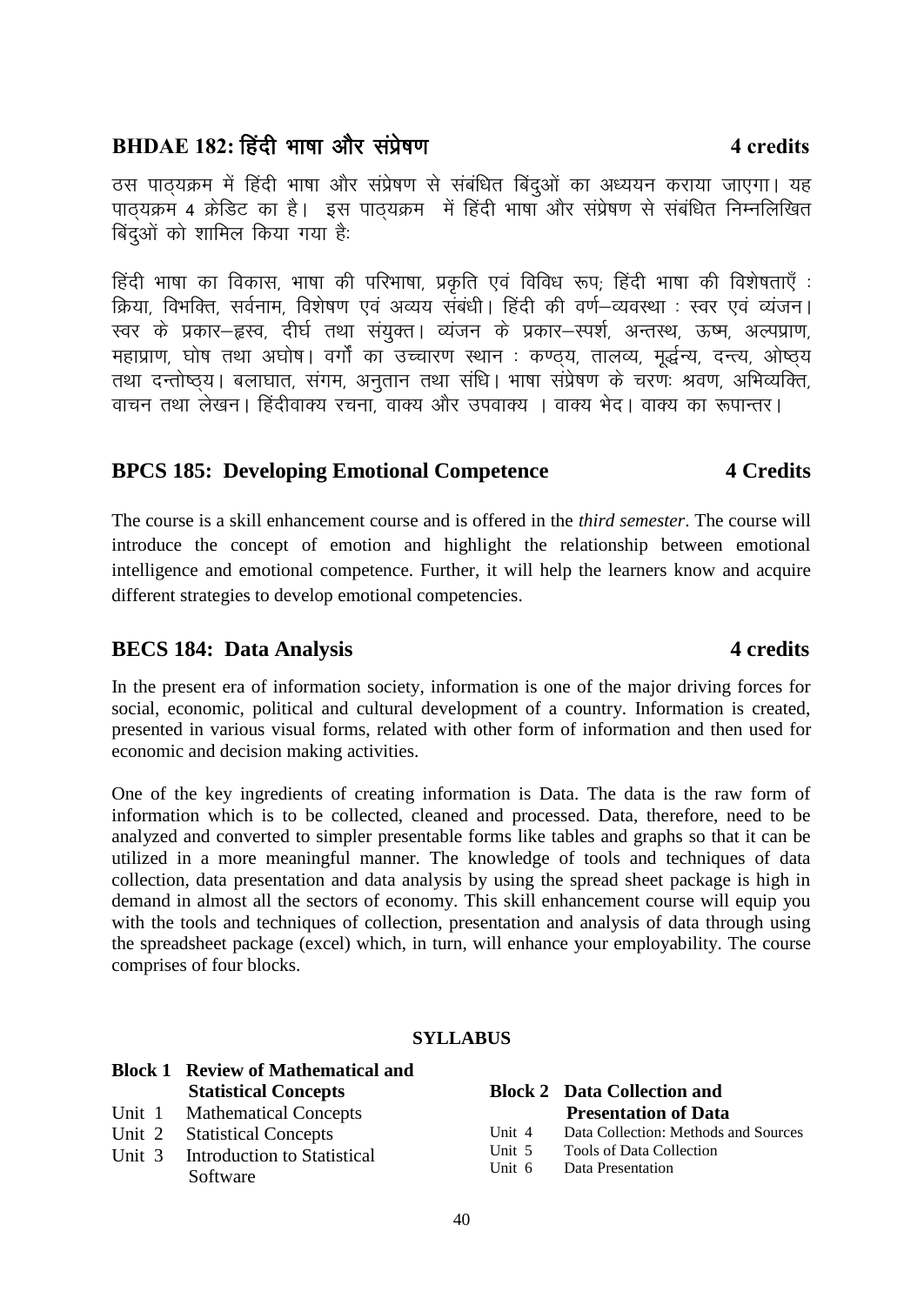#### **Block 3 Analysis of Quantitative Data**

- Unit 7 Univariate Data Analysis
- Unit 8 Bivariate Data Analysis
- Unit 9 Multivariate Data Analysis

#### **Block 4 Composite Index Numbers and Qualitative Data**

Unit 10 Composite Index Numbers

Unit 11 Analysis of Qualitative Data

# **4. GENERIC ELECTIVES**

# **BSOG 171: Indian Society: Images and Realities 6 credits**

#### **SYLLABUS**

**Block 1 Ideas of India** Unit 1 Civilization and Culture

This course provides an interdisciplinary introduction to Indian society.

- Unit 2 India as Colony
- Unit 3 Nation, State and Society

#### **Block 2 Institutions and Processes**

- Unit 4 Village India
- Unit 5 Urban India
- Unit 6 Language and Religion and Protest

Unit 7 Caste and Class Unit 8 Tribe and Ethnicity Unit 9 Family and Marriage Unit 10 Kinship

**Block 3 Critiques**

Unit 11 Class, Power and Inequality Unit 12 Resistance

#### **BPAG 172: Governance: Issues and Challenges 6 Credits**

This Course on 'Governance: Issues and Challenges' deals with the concepts, various dimensions and emerging perspectives on governance bringing forth the major debates in the contemporary times. An attempt is made to introduce the learners to the concepts of globalisation, government, State, market, civil society and governance.

It examines the conceptual dimensions, governance framework in India and role of stakeholders in governance. The changing dimensions of development and varied aspects of strengthening of democracy through governance are analysed. The gamut of governance in contemporary times is expanding with new perspectives such as changing role of bureaucracy, information and communication technology, impact of media, transparency and accountability, sustainable human development, corporate governance, which form part of this Course.

The important aspects of local governance, inclusive and participative governance are discussed. The essence of governance is explored in the Course through various good governance initiatives in India.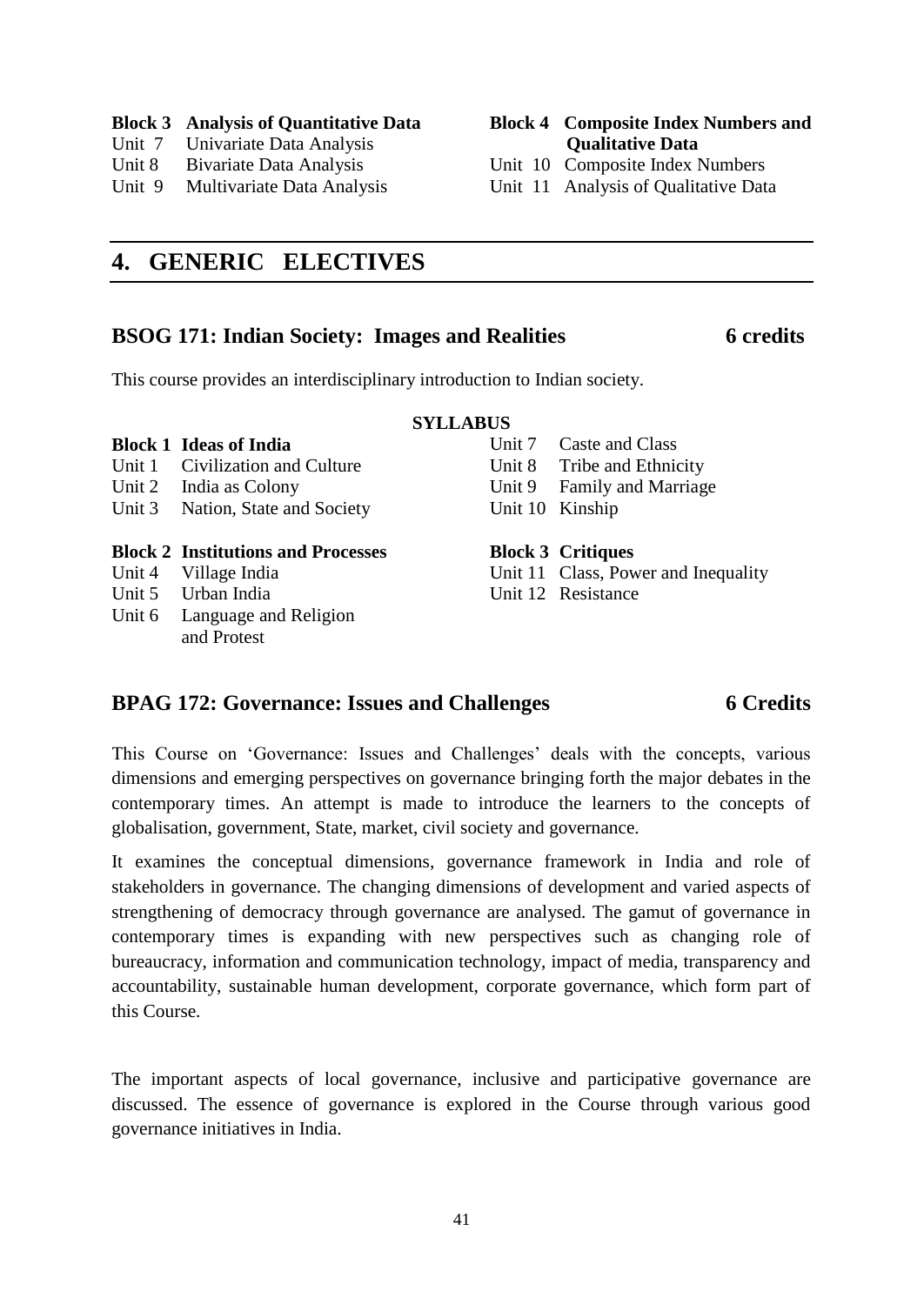| <b>Block 1</b> | <b>Government and Governance:</b><br><b>Concepts</b> | Unit 9<br>Unit 10 | Role of Media<br>Corporate Governance |
|----------------|------------------------------------------------------|-------------------|---------------------------------------|
| Unit 1         | Globalisation: Role of State,                        | Unit 11           | Sustainable Human                     |
|                | Market and Civil Society                             |                   | Development                           |
| Unit 2         | Governance: Conceptual                               | Unit 12           | Transparency and                      |
|                | <b>Dimensions</b>                                    |                   | Accountability                        |
| Unit 3         | Governance Framework in India                        |                   |                                       |
| Unit 4         | <b>Stakeholders in Governance</b>                    |                   | <b>Block 4 Local Governance</b>       |
|                |                                                      | Unit 13           | Decentralisation and Local            |
| <b>Block 2</b> | <b>Governance and Development</b>                    |                   | Governance                            |
| Unit 5         | Changing Dimensions of                               | Unit 14           | Inclusive and Participative           |
|                | Development                                          |                   | Governance                            |
| Unit 6         | <b>Strengthening Democracy</b>                       |                   |                                       |
|                | through Governance                                   | <b>Block 5</b>    | <b>Good Governance Initiatives</b>    |
|                |                                                      |                   | in India                              |
| <b>Block 3</b> | <b>Governance: Emerging</b>                          | Unit 15           | <b>Public Service</b>                 |
|                | <b>Perspectives</b>                                  |                   | Guarantee Act,                        |
| Unit 7         | Governance Challenges and                            |                   | Citizen's Charter,                    |
|                | Changing Role of Bureaucracy                         |                   | Right to Information,                 |
| Unit 8         | <b>Information and Communication</b>                 |                   | Corporate Social                      |
|                | <b>Technology and Governance</b>                     |                   | Responsibility                        |

### **BPAG 173: E-governance 6 credits**

This Course deals with the conceptual framework of e-governance in public administration organisations. Highlighting the concept, models, roles, and significance, ICT-components and applications, and information systems, this Course encompasses all vital areas and sectors pertaining to rural development, urban development, e-learning, e-commerce, and ehealth. Further, it deals with certain measures for an effective implementation of egovernance.

#### **SYLLABUS**

|        | <b>Framework</b>                             |            |
|--------|----------------------------------------------|------------|
| Unit 1 | Concept, Models, Roles, and                  |            |
|        | Significance                                 |            |
| Unit 2 | <b>ICT-Components and</b>                    | Blo        |
|        | Applications                                 |            |
| Unit 3 | <b>Information Systems</b>                   | <b>Uni</b> |
|        |                                              | Uni        |
|        | <b>Block 2 Role of ICT in Administration</b> | Uni        |
| Unit 4 | <b>Transforming Administrative</b>           | Uni        |
|        | Culture                                      | Uni        |

**Block 1 E-governance-A Conceptual** 

| Unit 5 E-governance in Government |
|-----------------------------------|
| Departments/Institutions/Agenci   |
| es.                               |

# **Block 3 Role of ICT in Local**

**Governance**

- it 6 E-Rural Development
- it 7 E-Urban Development
- $it 8$  E-learning
- $it 9$  E-commerce
- Unit 10 E-health